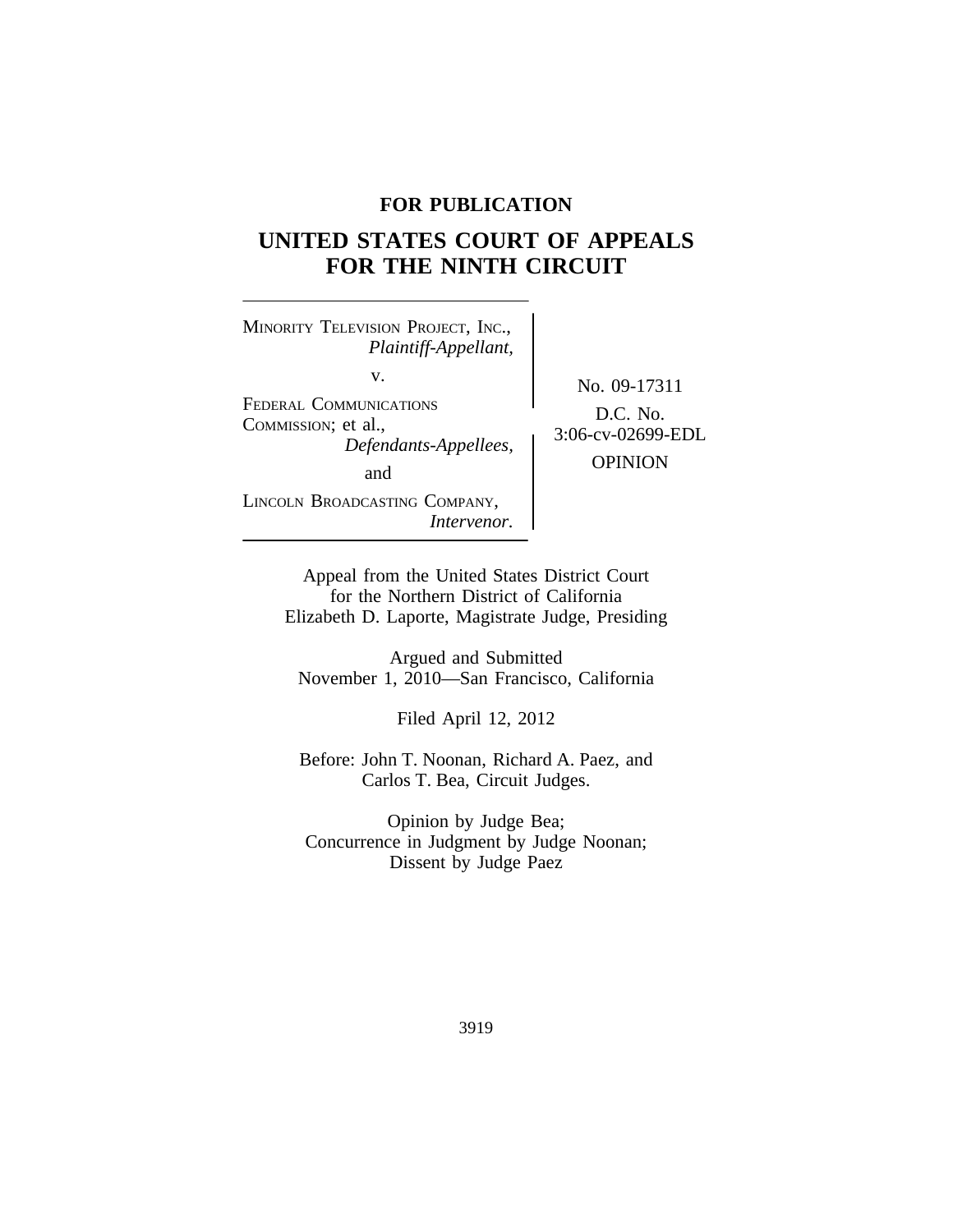### **COUNSEL**

Walter E. Diercks, Rubin, Winston, Diercks, Harris & Cooke LLP, Washington, DC, for the plaintiff-appellant.

Mark B. Stern, United States Department of Justice, Civil Division, Appellate Staff, for the defendants-appellees.

### **OPINION**

BEA, Circuit Judge:

A federal statute, 47 U.S.C. § 399b prohibits public broadcast radio and television stations**<sup>1</sup>** from transmitting over the public airways: 1) advertisements for goods and services on behalf of for-profit entities, 2) advertisements regarding issues of public importance or interest ("public issues"), and 3) polit-

**<sup>1</sup>**Public broadcast stations—alternatively called "noncommercial educational stations," *compare* 47 U.S.C. § 399b *with* 47 C.F.R. § 73.621—are stations which are "used primarily to serve the educational needs of the community; for the advancement of educational programs; and to furnish a nonprofit and noncommercial television broadcast service." 47 C.F.R. § 73.621.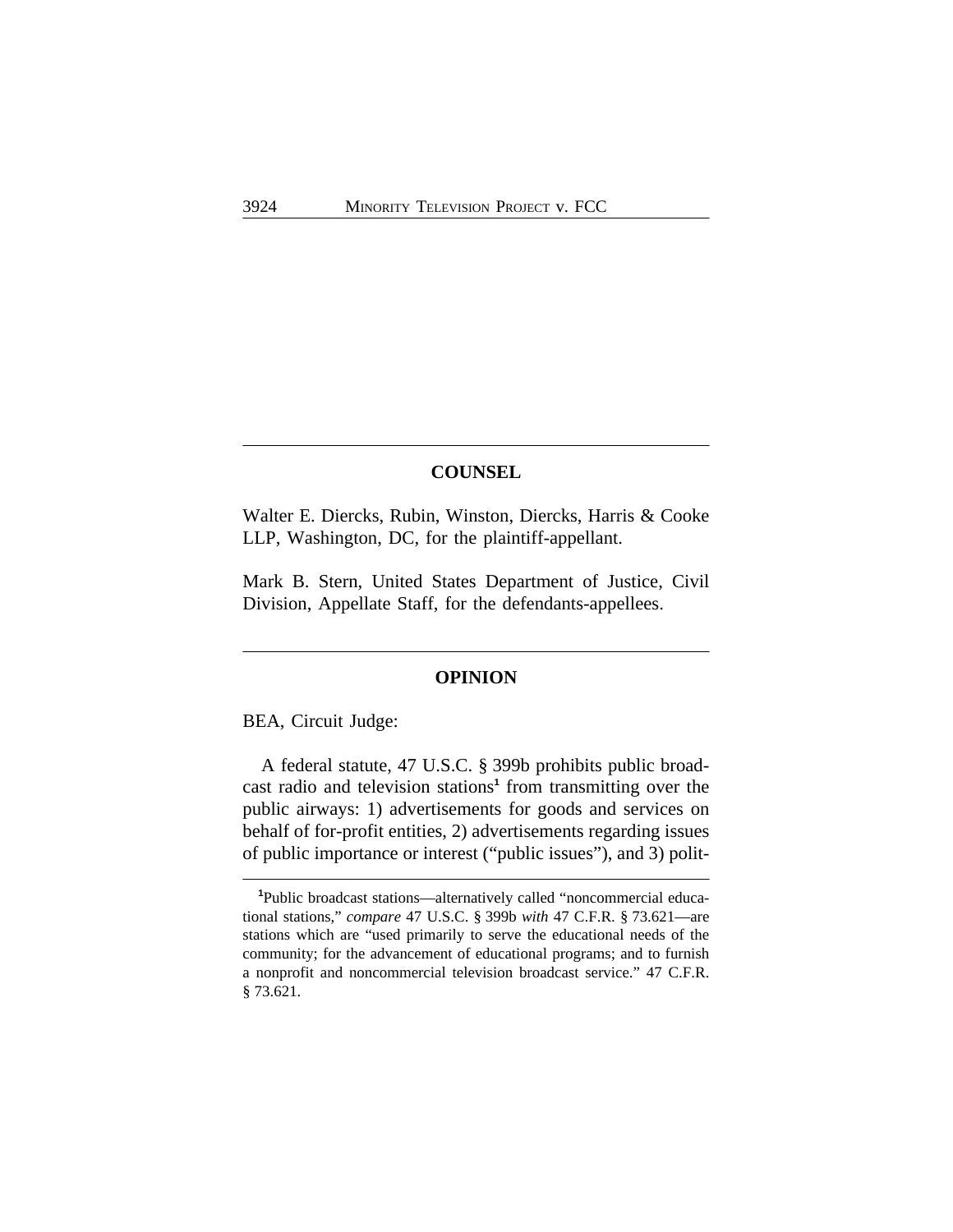ical advertisements. 47 U.S.C. § 399b(a). The statute is therefore a content-based ban on speech: public broadcasters may transmit many types of speech, but, unlike most other stations, they may not transmit those three classes of advertising messages. Plaintiff-Appellant Minority Television Project, a public broadcaster, contends that this ban violates the First Amendment. Applying intermediate scrutiny, we uphold the ban on the transmission of advertisements for goods and services by for-profit entities, but we strike down as unconstitutional the ban on public issue and political advertisements.**<sup>2</sup>**

#### **I. Facts and Prior Proceedings**

Appellant Minority Television Project is a nonprofit California corporation which operates the San Francisco television station KMTP-TV. KMTP-TV focuses on what it describes as "multicultural programming," and it airs a wide variety of non-English language television shows. KMTP-TV is licensed as a public broadcast station by the FCC, which sets aside certain broadcast frequencies for public radio and television stations which transmit educational programming. Unlike commercial stations, public broadcast stations are expected not to rely on paid advertising, but on federal and state subsidies, individual donors, special events, foundation grants, and corporate contributions. *See generally* 47 C.F.R. § 73.621. KMTP-TV is one of the few public broadcast stations in the United States which does not receive funding from the Corporation for Public Broadcasting (a private, nonprofit corporation created by Congress in 1967 to invest in educational programming on public broadcast stations). *See* 47 U.S.C. § 396(g)(2)(B).

However, because of its status as a public broadcast station,

**<sup>2</sup>** In an unpublished disposition filed concurrently with this opinion, we address Minority's contentions that § 399b is unconstitutionally vague, and its appeal of the district court's dismissal of its as-applied challenges to § 399b and its implementing FCC orders.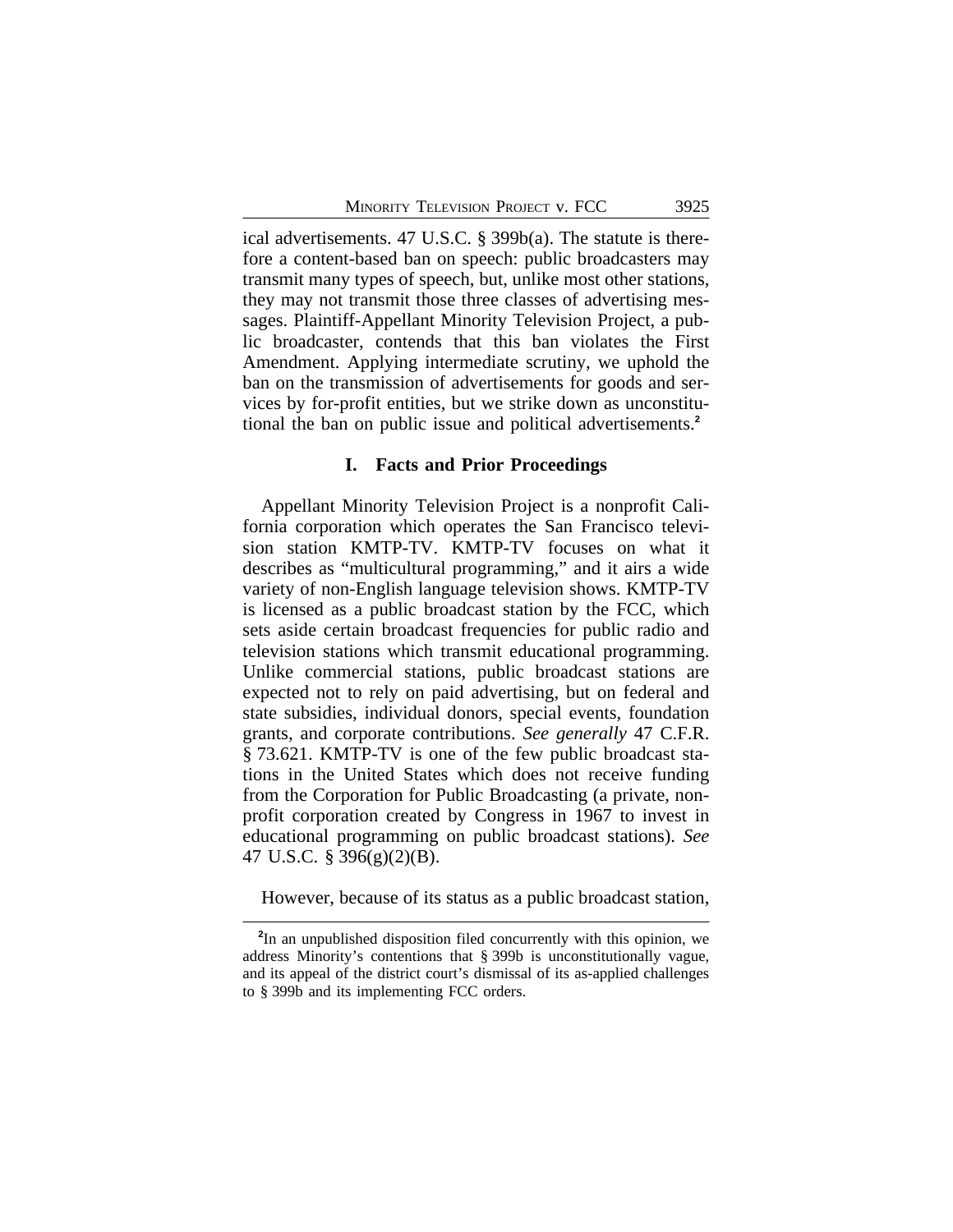Minority is nonetheless subject to 47 U.S.C. § 399b, which prohibits public broadcast stations from transmitting any "advertisements." Under § 399b, an "advertisement" is defined as: (1) a paid promotional message from a for-profit entity, (2) a paid message on any matter of public importance, or (3) a paid message in support of a political candidate. The relevant portion of the statute reads:

(a) "Advertisement" defined. For purposes of this section, the term "advertisement" means any message or other programming material which is broadcast or otherwise transmitted in exchange for any remuneration, and which is intended—

(1) to promote any service, facility, or product offered by any person who is engaged in such offering for profit;

(2) to express the views of any person with respect to any matter of public importance or interest; or

(3) to support or oppose any candidate for political office.

#### 47 U.S.C. § 399b.

On August 9, 2002, pursuant to a complaint filed by another broadcaster, the FCC determined that Minority had violated § 399b approximately 1,900 times between the years 1999 and 2002. 7 FCC Rcd 15646 (2003). The FCC found that Minority had "willfully and repeatedly" violated § 399b when it broadcast paid promotional messages on KMTP-TV from for-profit corporations such as State Farm, Chevrolet, and U-Tron Computers.**<sup>3</sup>** 7 FCC Rcd 15646 (2003). Minority

**<sup>3</sup>**Minority does not contest that the broadcasts for which it was fined were "advertisements" within the meaning of § 399b. The translated script for a representative advertisement, for Asiana Airlines, read as follows: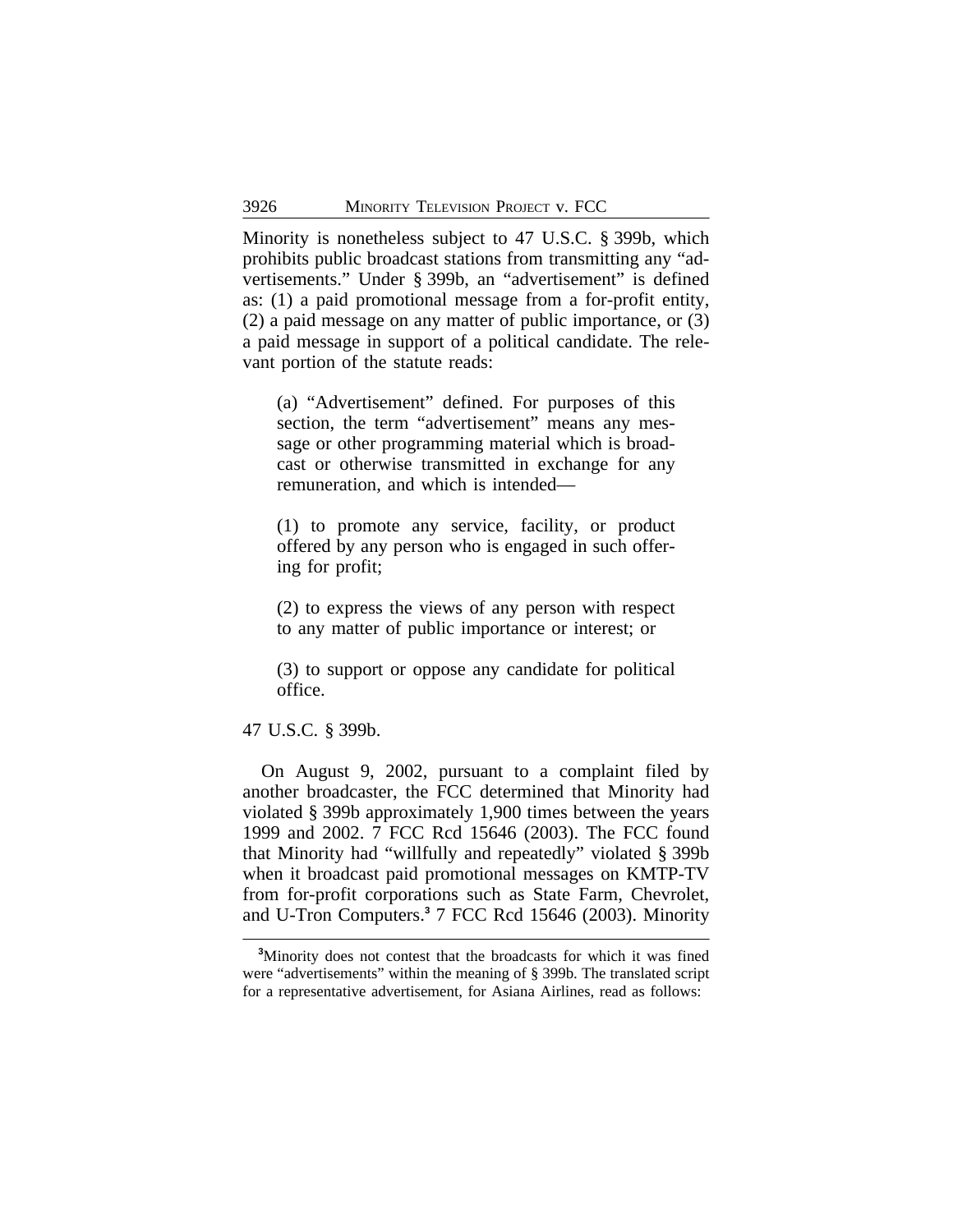was fined \$10,000 by the FCC. 7 FCC Rcd 15646 (2003). Minority paid its \$10,000 fine, but also filed a complaint in federal district court for the Northern District of California in which it sought both reimbursement of the \$10,000 and declaratory relief. In relevant part, Minority alleged that § 399b violates the First Amendment because its restriction on advertising was not narrowly tailored to the government's interest in preserving the educational programs on public broadcast stations. Minority alleges that it has declined to broadcast public issue and political advertisements and would do so but for the fear of FCC fines and forfeitures similar to those previously imposed and paid. Minority contended § 399b is an unconstitutional content-based restriction on speech, because it bans *all* paid public issue and political speech while permitting paid promotional messages by nonprofits.

In response, the government contended § 399b's restrictions on advertising are necessary to preserve the educational nature of public broadcast programming. The government contended that because advertisers naturally wish to reach the largest possible audience, advertisers are more likely to buy

**Male Character:** "Asiana Air now combines mileage with American Airlines."

**Female Character:** "Now you can travel free to America, Central or South America, and even Europe—to 270 cities around world [sic] earning mileage with Asiana Airlines. Although you travel with Asiana Airlines or with American Airlines."

Male Character: "Now where do you want to go?"

**Female Character:** "Well . . . . (laughter)."

**Male Character:** "Mileage benefits with the best airline in the world. Asiana Airlines."

**Female Character:** "Did you get the surprising news Asiana Airlines sent to you? Now you can get American Airline [sic] free tickets using Asiana mileage."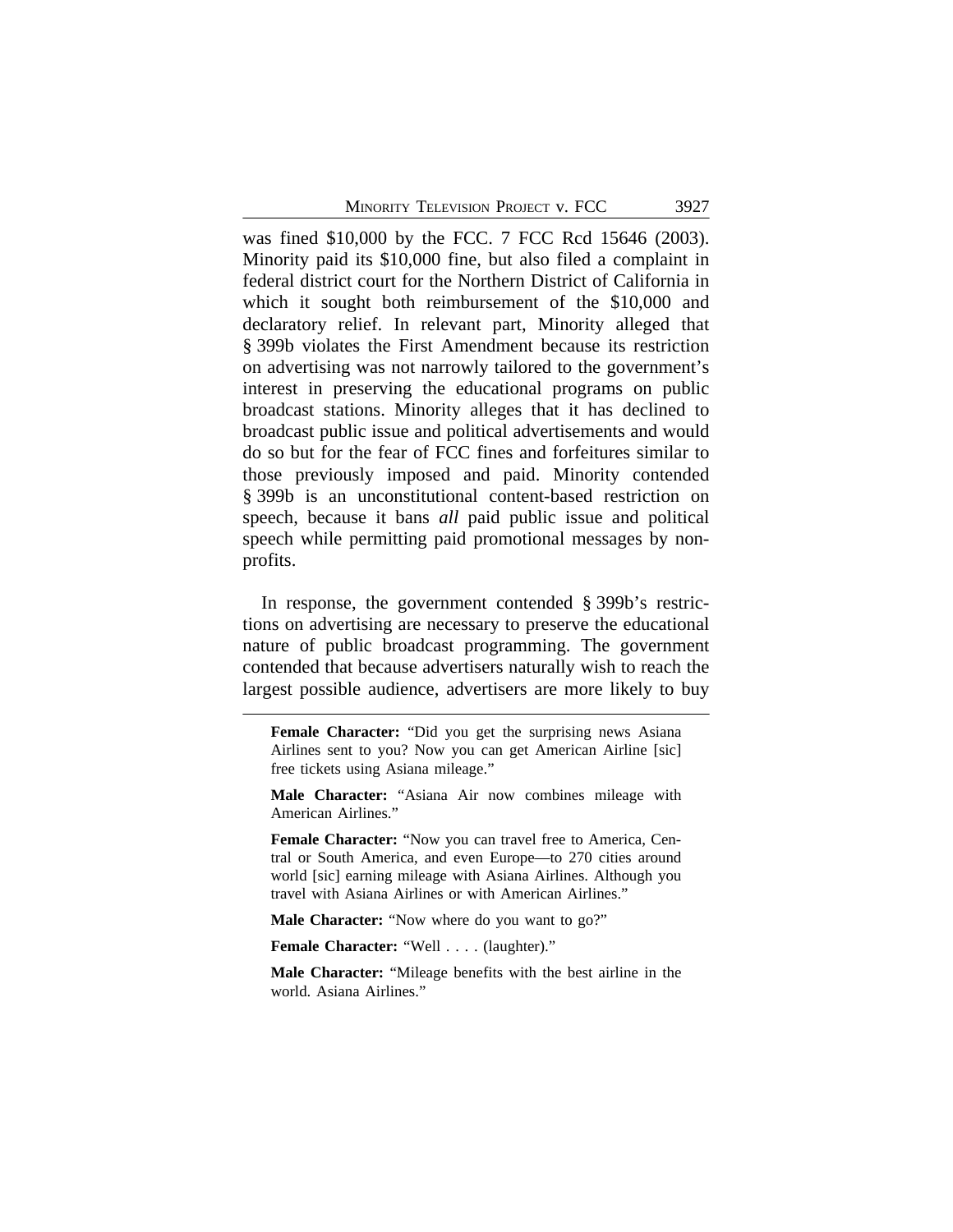commercials on television programs with high numbers of viewers. Thus, the government contended, advertisersupported television and radio stations have an incentive to broadcast programs with mass-market appeal. According to the government, if public television and radio stations became financially dependant on advertising, such stations would replace their niche educational programs with more popular programs which have greater mass-market appeal, thus endangering the broadcast of the educational programs for which public broadcast stations exist. *See supra* p. 3924, n.1.

After discovery, Minority and the FCC filed cross-motions for summary judgment on Minority's facial challenges to § 399b. The district court applied intermediate scrutiny to § 399b, and determined the prohibitions on advertising were narrowly tailored to meet the substantial government interest in maintaining educational programming on public stations.

Minority timely appealed the district court's grant of summary judgment. We have jurisdiction under 28 U.S.C. § 1291. We review *de novo* the district court's grant of summary judgment. *United States v. Alisal Water Corp.*, 431 F.3d 643, 651 (9th Cir. 2005).

### **II. Determining What Level of Scrutiny Applies**

As in all First Amendment cases, we must first determine the correct standard of scrutiny to apply to the challenged statute. Because First Amendment doctrine and the media landscape have changed substantially in recent years, this is no simple matter.

#### *A. The Nature of the Restriction*

**[1]** At the threshold of the inquiry, we must determine whether this restriction is content based or content neutral. We have previously held that "whether a statute is content neutral or content based is something that can be determined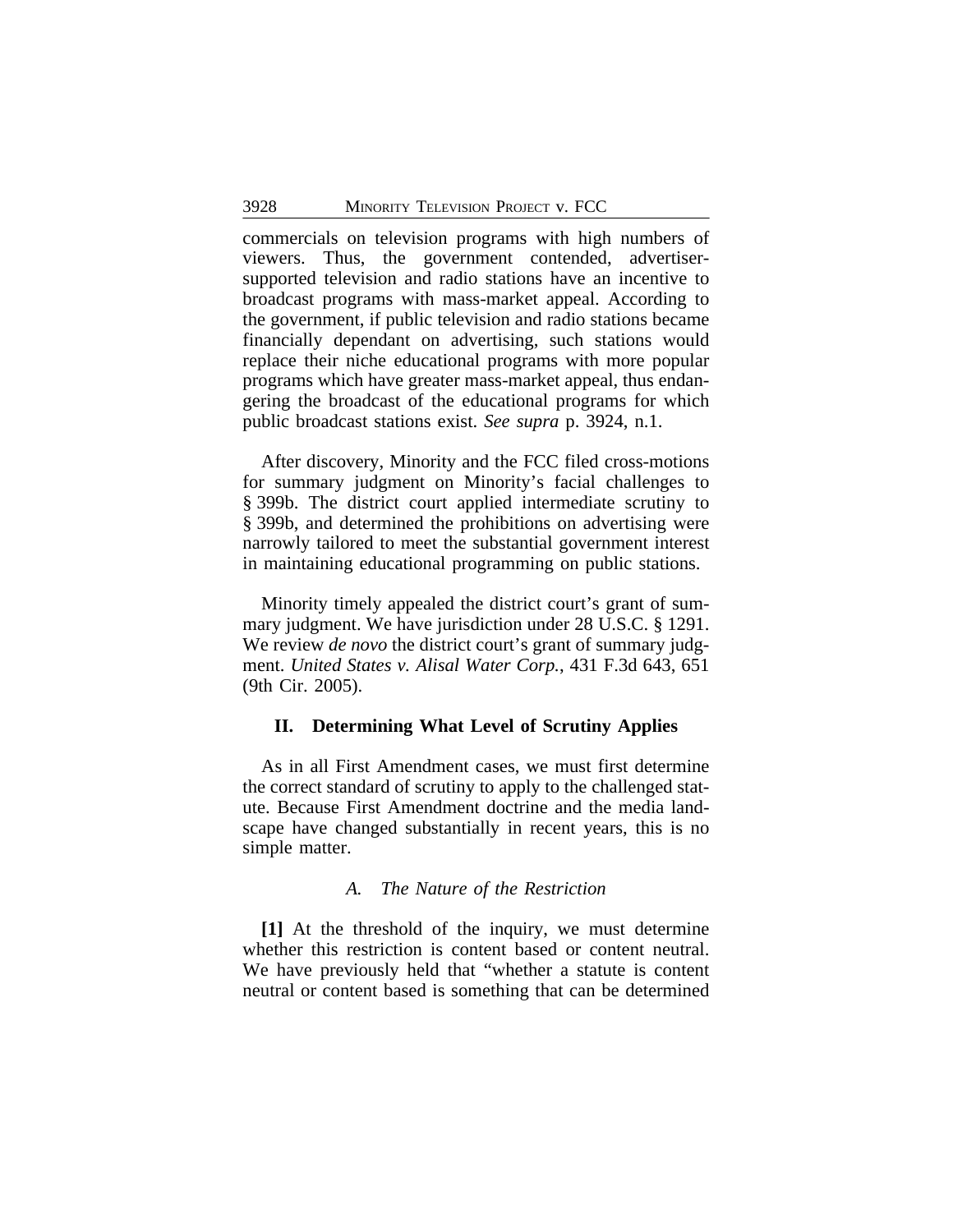on the face of it; if the statute describes speech by content, then it is content based." *G.K. Ltd. Travel v. City of Lake Osewego,* 436 F.3d 1064, 1071 (9th Cir. 2006). Here, § 399b imposes clear content-based restrictions on the station's speech.

**[2]** First, Minority may broadcast a wide variety of content for a wide variety of purposes, but the station may not air the three types of advertisements banned by § 399b. That is a content-based restriction, since it plainly restricts Minority's speech based on the speech's content.

**[3]** Second, and equally important, § 399b discriminates within the class of speech it defines as "advertisements." Public broadcast stations may not broadcast *most* types of advertising speech, but these stations may broadcast paid promotional messages for products and services of nonprofit corporations. *See* 47 U.S.C. § 399b(a)(1). For example: the record shows that the FCC allowed a public broadcast station in Indiana to broadcast a paid message which promoted Planned Parenthood's "confidential, affordable reproductive health services" because Planned Parenthood "is a non-profit organization." Nonetheless, a public broadcast station may not broadcast a paid message "to express the views of any person with respect to any matter of public importance" or "to support or oppose any candidate for political office" regardless whether the sponsoring entity is an individual, a nonprofit corporation, or a for-profit corporation. 47 U.S.C. § 399b(a)(2) and (a)(3). Thus, had Planned Parenthood sought to air a paid message in support of Presidential candidates who favored abortion rights, or sought to broadcast an "issue ad" on the importance of sex education in schools, a public broadcast station would have been prohibited from airing it under § 399b(a)(2) and (a)(3). Indeed, in its letter to Planned Parenthood, the FCC specifically stated that its proposed message did not violate § 399b because it did not support any candidate for political office, nor express any views with respect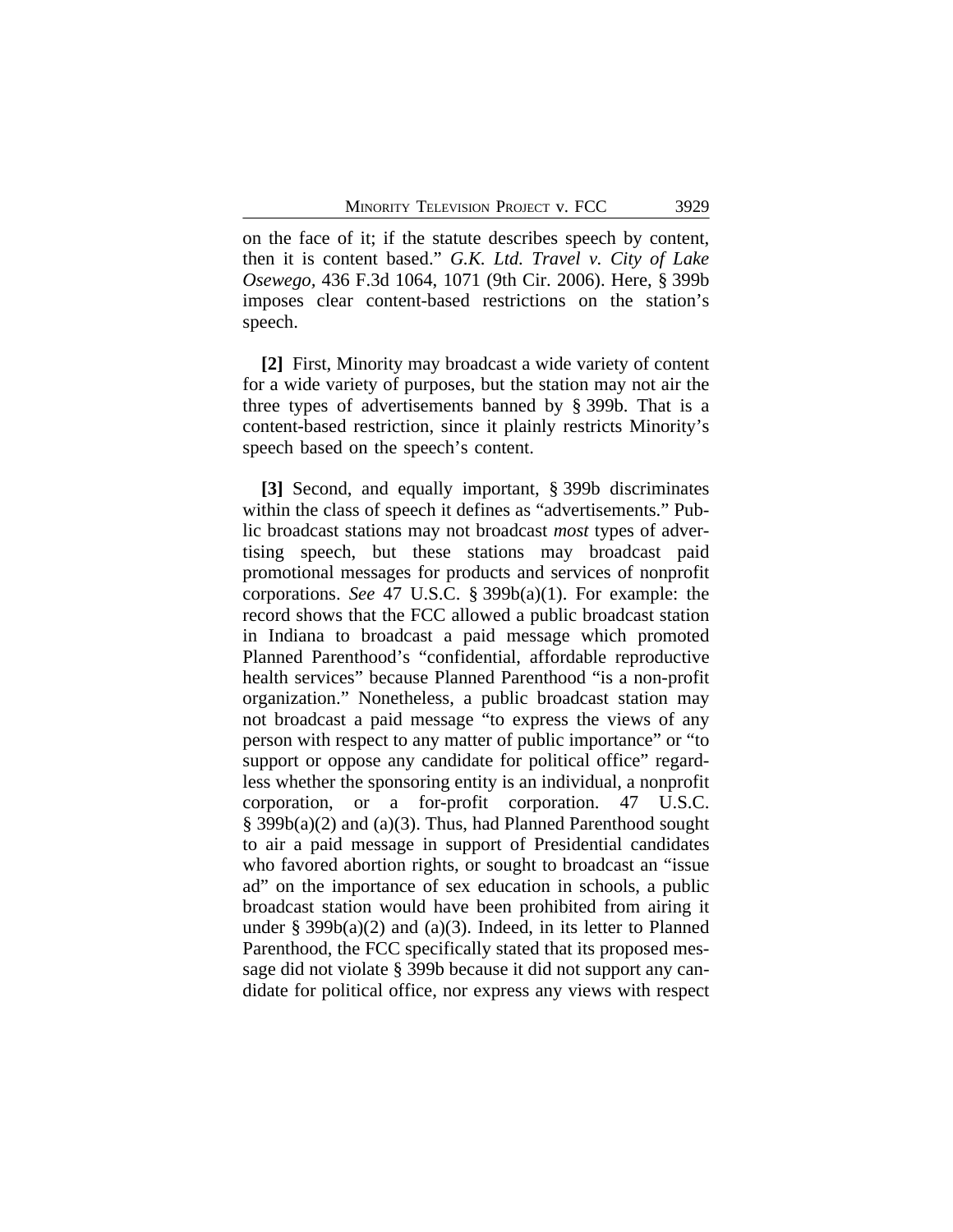to a matter of public importance. But, as shown, Planned Parenthood could advertise to promote *itself*.

**[4]** Thus, § 399b prohibits a public broadcast station from broadcasting any advertisement which expresses views on a matter of public importance or on behalf of a political candidate regardless who sponsored the message—Planned Parenthood (a nonprofit), Apple, Inc. (a for-profit), or a committee to re-elect President Obama (a political group). But it allows a public broadcast station to transmit a paid promotional message from a nonprofit, so long as that message does not express views on public issues or political candidates. That is a further content-based restriction on speech, and this restriction in particular burdens speech on issues of public importance and political speech.

#### *B. Intermediate Scrutiny Applies*

**[5]** Having identified § 399b's speech restrictions as content-based on two levels, we must determine what level of scrutiny to apply in our analysis. Because government regulation of content is one of the primary evils contemplated by the First Amendment, content-based restrictions are strongly disfavored and are often subject to strict scrutiny. Indeed, in the typical case, "[c]ontent-based regulations are presumptively invalid." *R.A.V. v. City of St. Paul*, 505 U.S. 377, 382 (1992).

Further, the bans on public issue and political advertisements appear at first glance to be especially strong candidates for strict judicial scrutiny because political speech is "entitled to the most exacting degree of First Amendment protection." *League of Women Voters,* 468 U.S. 364 at 375. Under strict scrutiny, the government would be required to "prove that the restriction furthers a compelling interest and is narrowly tailored to achieve that interest." *Citizens United v. FEC*, 130 S. Ct. 876, 898 (2010).

**[6]** But this is not the typical case, because these particular content-based restrictions on speech apply to broadcasters.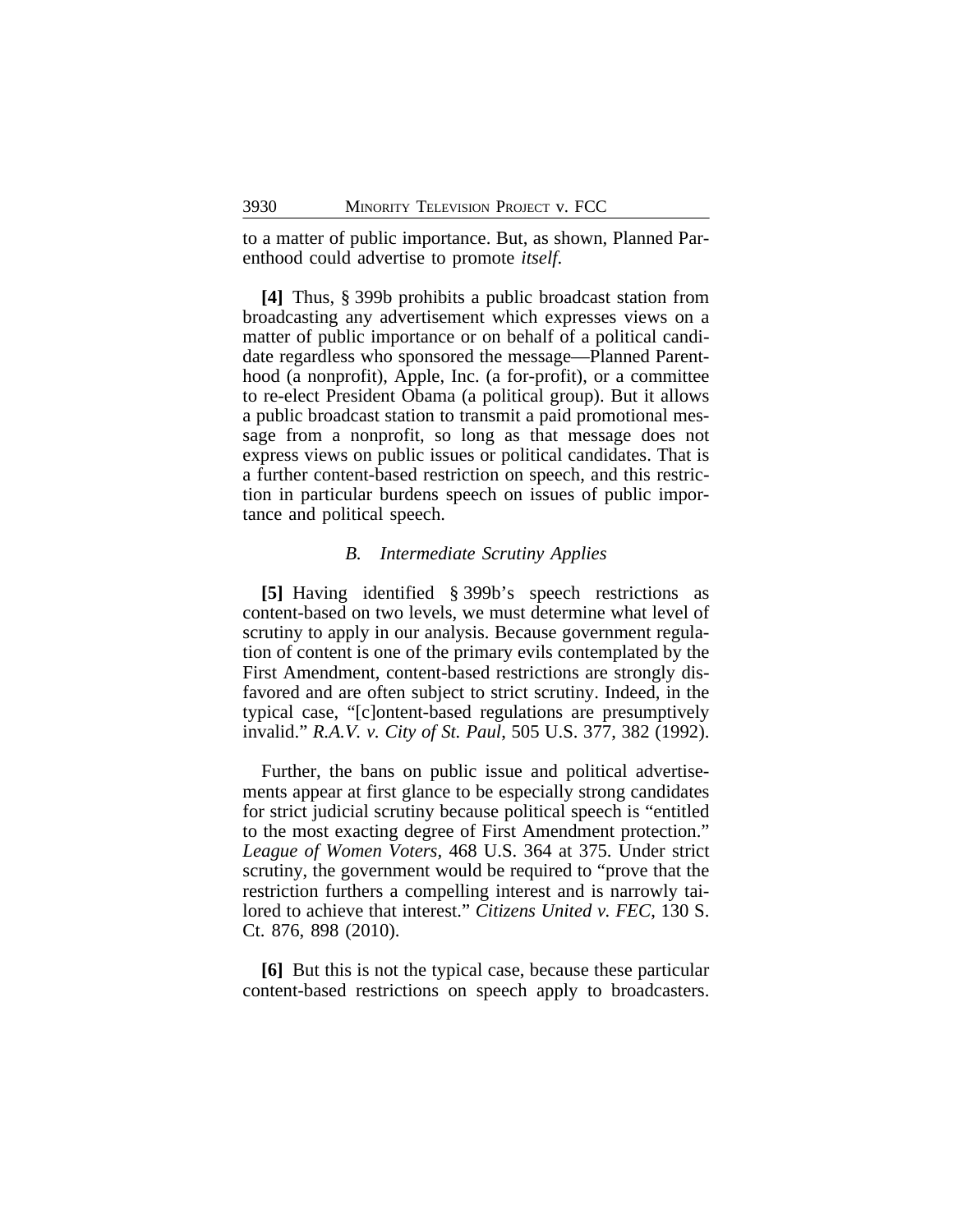For decades now, the Supreme Court has held that contentbased speech restrictions that apply to broadcasters are subject to a less demanding form of judicial scrutiny than similar restrictions that arise in other media contexts. *See FCC v. Pacifica Found.*, 438 U.S. 726 (1978). Indeed, in *FCC v. League of Women Voters,* 468 U.S. 364 (1984), the Court held that this intermediate level of scrutiny applies to regulations governing public broadcasters in particular. *Id.* at 376-77.

**[7]** Specifically, in *League of Women Voters*, the Court observed that "because broadcast regulation involves unique considerations, our cases have not followed precisely the same approach that we have applied to other media and have never gone so far as to demand that such regulations serve 'compelling' governmental interests." *League of Women Voters*, 468 U.S. at 376. Pursuant to the Commerce Clause, Congress regulates the broadcast spectrum—which is a "scarce and valuable national resource"—to ensure that stations which broadcast on those frequencies "satisfy the public interest, convenience, and necessity."<sup>4</sup> *Id*. Thus, when Congress

When the FCC set aside television frequencies for public broadcast stations, it noted that the "objective for which special educational reservations have been established—i.e., the establishment of a genuinely educational type of service—would not be furthered by permitting educational institutions to operate in substantially the same manner as commercial applicants." *Id*. As a result, the FCC placed strict restrictions on advertising on public broadcast stations. Before the 1981 enaction of § 399b, public broadcast stations were barred from broadcasting *any* advertisement, and could identify program sponsors only by name. *Id*.

**<sup>4</sup>**Since 1927, the federal government has required radio and television stations which wish to transmit over-the-air signals to obtain a license to broadcast on a particular frequency. *See* Radio Act of 1927, 44 Stat. 1162 (1927). Since 1939, the FCC has reserved certain frequencies for public television and radio broadcasting stations. 47 CFR §§ 4.131-4.133 (1939) (radio); 41 F.C.C. 148 (1952) (television). The FCC justified its reservation of frequencies for public broadcast television stations by noting that broadcast frequencies are a scarce national resource, and public broadcast stations would provide "programming of an entirely different character from that available on most commercial stations." *Id.* at 166, ¶ 57.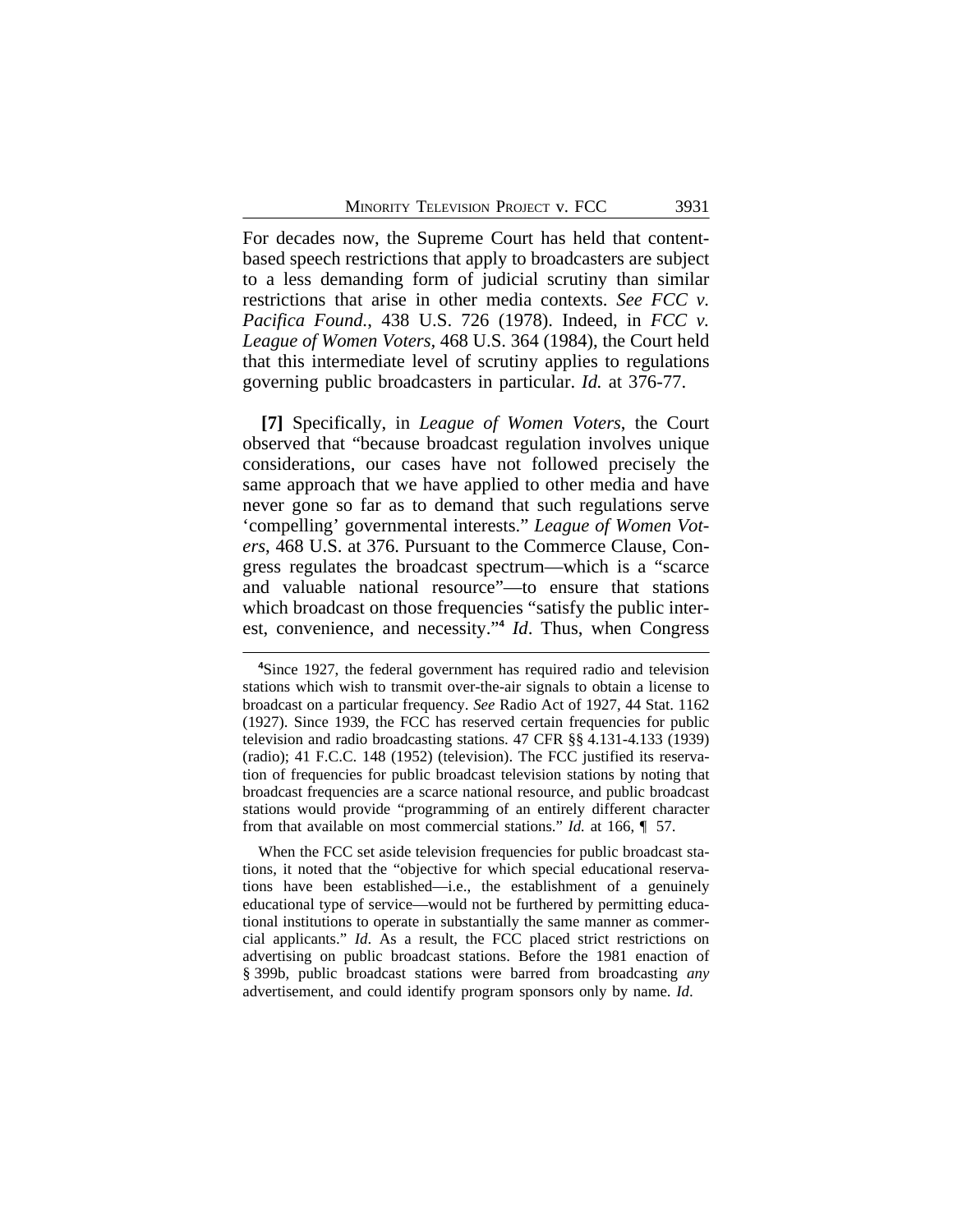acts pursuant to its regulation of the broadcast spectrum, it does not operate under the same First Amendment standards that apply to regulation of other forms of media. Instead, in light of the history behind Congressional regulation of the broadcast spectrum, the Supreme Court has held that laws enacted pursuant to Congressional broadcast regulation even those which, as here, impose a content-based restriction on core political speech—are subject to intermediate First Amendment scrutiny. Under intermediate scrutiny, the government must prove a challenged statute is "narrowly tailored to further a substantial governmental interest." *Id.* at 380.

Despite the Court's pronouncement in *League of Women Voters*, which was a public broadcasting case, Minority urges us to apply strict scrutiny for two different reasons. First, citing a concurring opinion in *FCC v. Fox Television Stations, Inc.*, 129 S. Ct. 1800 (2009), which questioned the continuing validity of the broadcast regulation precedents on which *League of Women Voters* relied, Minority contends that new technologies such as cable and the Internet have undermined the core "spectrum scarcity" rationale of broadcast regulation cases. *Id.* at 1821 (Thomas, J., concurring). Under this theory, because "traditional broadcast television and radio are no longer the 'uniquely pervasive' media forms they once were," *id.*, courts should no longer treat broadcast restrictions any differently from other restrictions on speech.

Minority is surely correct that much has changed in the media landscape since the Supreme Court, in the 1970s, first adopted a standard that treats broadcasters differently under the First Amendment. Indeed, it is possible that the Supreme Court itself may soon declare that the era of a special broadcast exemption from strict scrutiny is over. After briefing and argument in this case, the Supreme Court heard argument in a case in which a coalition of the nation's major broadcasters have asked the Court to overrule *Pacifica* and its progeny and "announce firmly and finally that the time for treating broadcast speech differently than all other communications is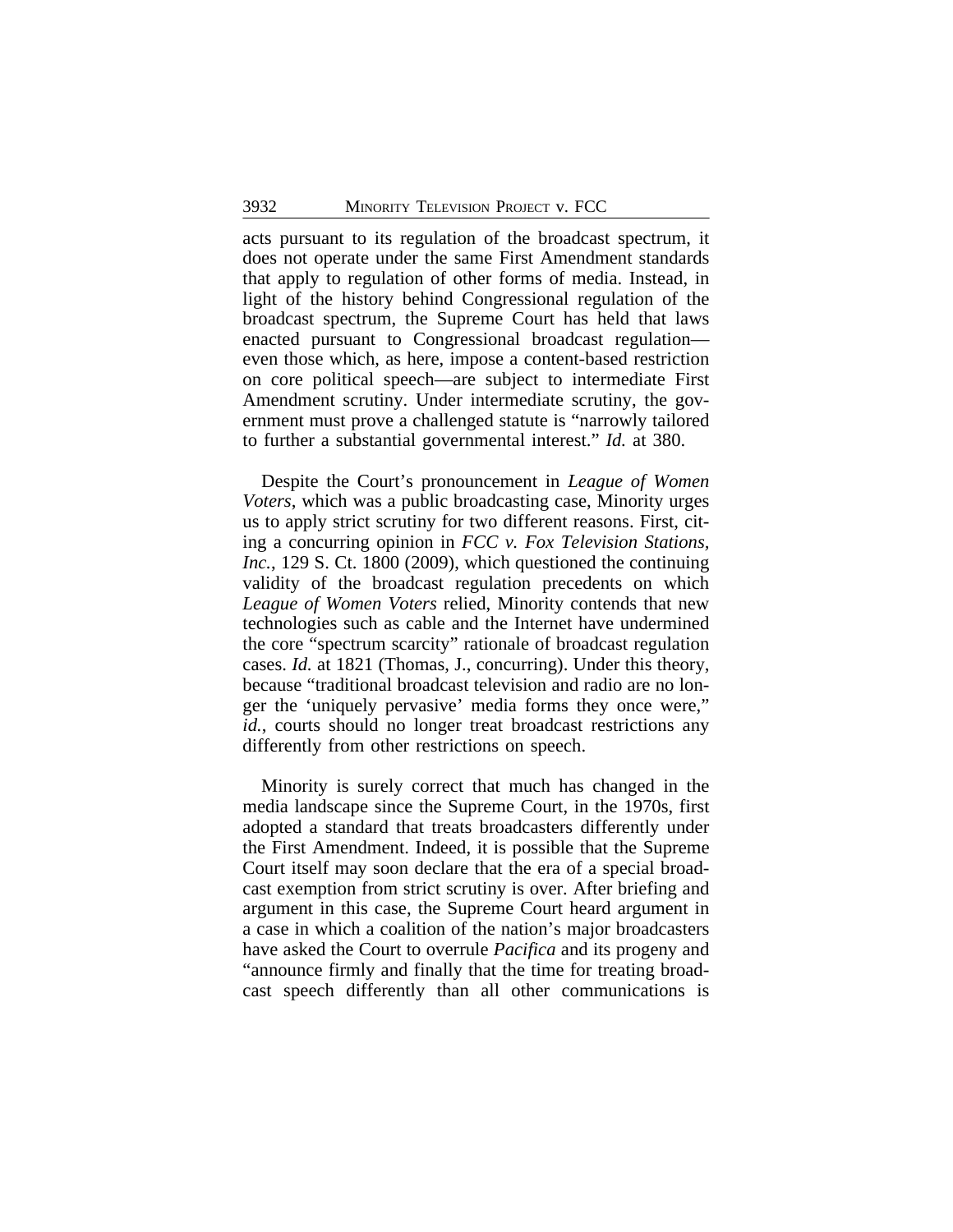over." Br. of Respondents Fox Television Stations et al. in *FCC v. Fox Television Stations*, No. 10-1293, at 1.

But that case has not yet been decided. Thus, just as golfers must play the ball as it lies, so too we must apply the law of broadcast regulation as it stands today. A majority of the Supreme Court has not overruled *Pacifica*, *League of Women Voters*, and related cases. Intermediate broadcast scrutiny remains in vigor, and it governs this case.

Second, pointing to the bans on public issue and political advertising in particular, Minority contends that § 399b should be subject to strict scrutiny in the wake of *Citizens United v. FEC*, 130 S. Ct. 876, 886 (2010). *Citizens United* applied strict scrutiny to 2 U.S.C. § 441b, which prohibited corporations from engaging in "electioneering communications"**<sup>5</sup>** within 30 days of a primary or 60 days of a general election, and held that the statute violated the First Amendment. *Id.* at 890. "The only reasonable conclusion that can be drawn from *Citizens United*," contends Minority, "is that any restriction or prohibition of political speech on broadcast radio or television is subject to strict scrutiny."

We disagree. *Citizens United* was not a broadcast regulation case, so the Court there had no reason to revisit *League of Women Voters* and related cases*.* Instead, the Court relied on its previous application of strict scrutiny in cases which challenged the constitutionality of restrictions on campaign expenditures, not broadcast spectrum regulation. *See id.* at 899 (citing *FEC v. Wisc. Right to Life, Inc.*, 551 U.S. 449, 464 (2007), a previous case which analyzed § 441b, for the proposition that "laws that burden political speech are subject to strict scrutiny"). Thus, in *Citizens United*, the Court applied

<sup>&</sup>lt;sup>5</sup>"Electioneering communication" was defined as "any broadcast, cable, or satellite communication" that "refers to a clearly identified candidate for Federal office," or any communication which is "publicly distributed," regardless of the medium. *Citizens United*, 130 S. Ct. 876, 887.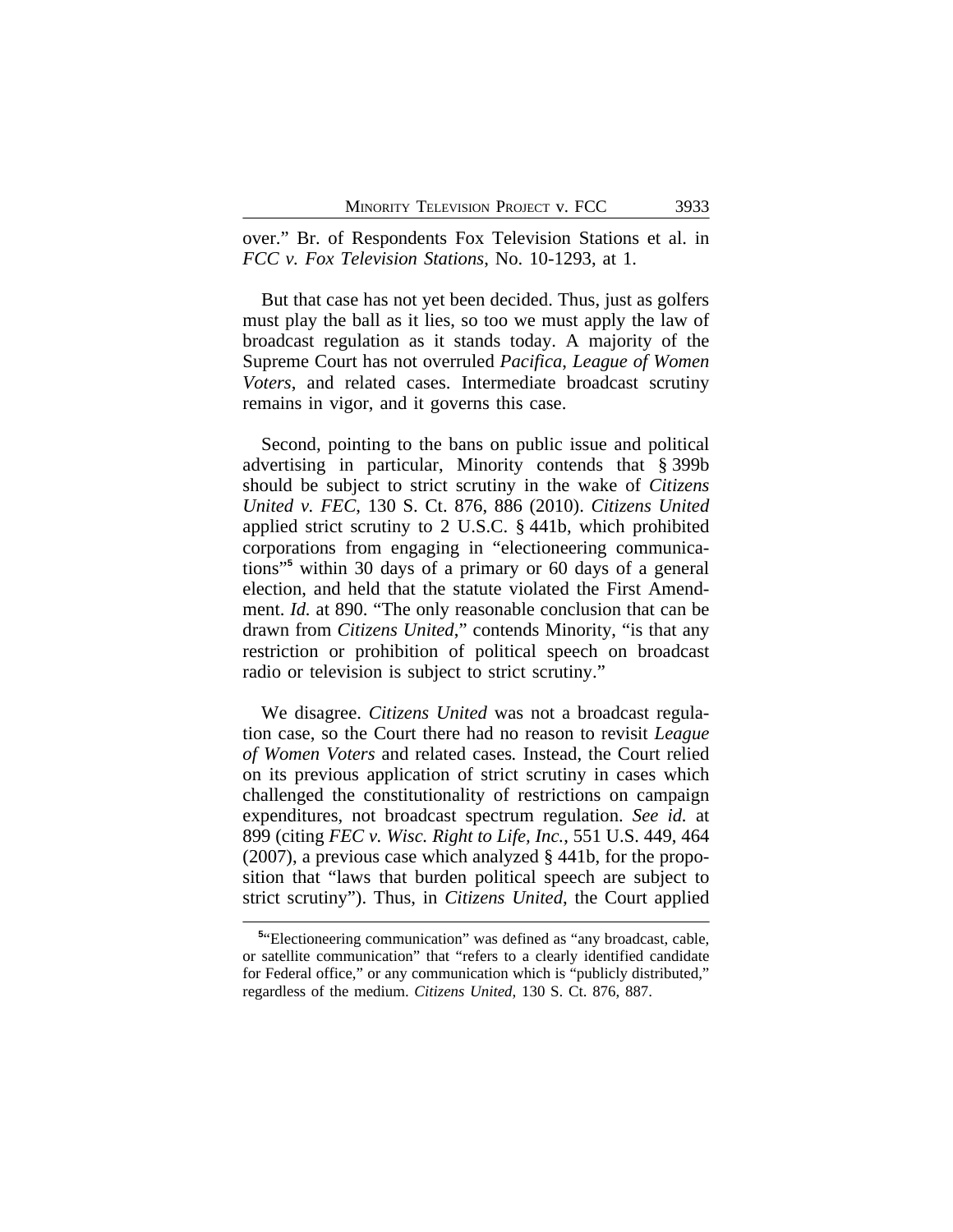strict scrutiny to § 441b because that statute dealt with regulations on campaign expenditures *generally*. *See, e.g., id.* at 897 (listing, as acts that would be outlawed under § 441b, corporations running advertisements, publishing books, or creating websites). *Citizens United* in no way dealt with the "unique considerations" inherent in Congress's regulation of the broadcast spectrum.

Moreover, *Citizens United* expressly overruled two of the Court's prior decisions: *Austin v. Michigan Chamber of Commerce*, 494 U.S. 652 (1990), which permitted a ban on speech based on corporate identity, and *McConnell v. FEC*, 540 U.S. 93 (2003), which relied on *Austin* to uphold a facial challenge to § 441b. Neither case involved regulation of public broadcasting. Thus, it is not surprising that the Court in *Citizens United* did not once mention *League of Women Voters*; it was neither overruled nor distinguished away. That is fatal to Minority's contention, because in *League of Women Voters*, the Supreme Court specifically rejected the contention that content-based laws which burden political speech *and* are enacted pursuant to the broadcast spectrum require the application of strict judicial scrutiny. *League of Women Voters*, 468 U.S. at 376.

We therefore apply intermediate scrutiny to the restrictions. As explained below, we keep in mind as we apply that standard that public issue and political speech in particular is at the very core of the First Amendment's protection. We also must be mindful that the narrow tailoring prong of the intermediate scrutiny standard itself has undergone additional elaboration by the Supreme Court since *League of Women Voters* was decided in 1984. It is the details of that standard to which we now turn.

#### *C. The Requirements of Intermediate Scrutiny*

#### *1.* League of Women Voters

In determining what the application of intermediate scrutiny entails, *League of Women Voters* is our starting point. In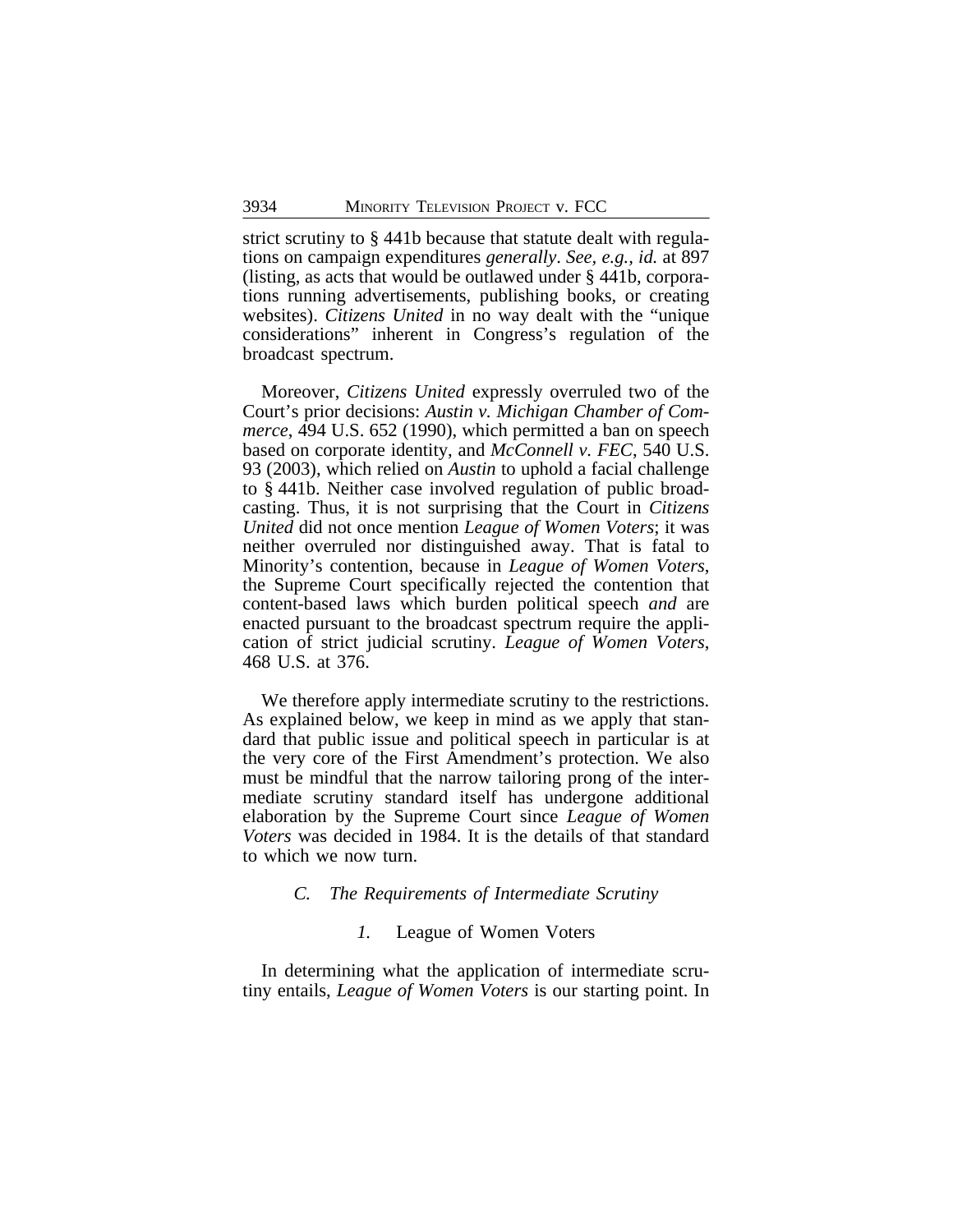that case, the Supreme Court considered a First Amendment challenge to a statute which forbade any public broadcasting station from transmitting editorials on "controversial issues of public importance" if that station had received a grant from the Corporation for Public Broadcasting. The Court in *League of Women Voters* held that the ban on station editorials was "defined solely on the basis of the content of the suppressed speech." *Id.* at 383. "In order to determine whether a particular statement by station management constitutes an 'editorial,' " the Court reasoned, "enforcement authorities must necessarily examine the content of the message that is conveyed to determine whether the views expressed concern 'controversial issues of public importance.' " *Id.* Although the Court held that the statute at issue in *League of Women Voters* was *viewpoint*-neutral—i.e., it prohibited station editorials on *all* sides of an issue—the Court held the "First Amendment's hostility to content-based regulation extends not only to restrictions on particular viewpoints, but also to prohibition of public discussion on an entire topic"; thus, the Court held the statute was a content-based restriction on speech. *Id.* at 384.

In light of the First Amendment's hostility towards contentbased restrictions on speech touching on controversial issues of public importance on the one hand, and deference afforded to Congress's regulation of the broadcast spectrum on the other, the Court in *League of Women Voters* held that a *robust* form of intermediate scrutiny applies to content-based restrictions on broadcast speech which burden political expression. Under the standard applied in *League of Women Voters*, a restriction on speech will be upheld only if the government proves "the restriction is narrowly tailored to further a substantial governmental interest." *Id.* at 380. The Court in *League of Women Voters*—while declining to require the government to prove a "compelling" interest under the more stringent strict scrutiny test—required judicial "wariness" *within* the standard it described. The Court did so because the statute at issue in that case restricted editorials, which are "precisely the form of speech which the Framers of the Bill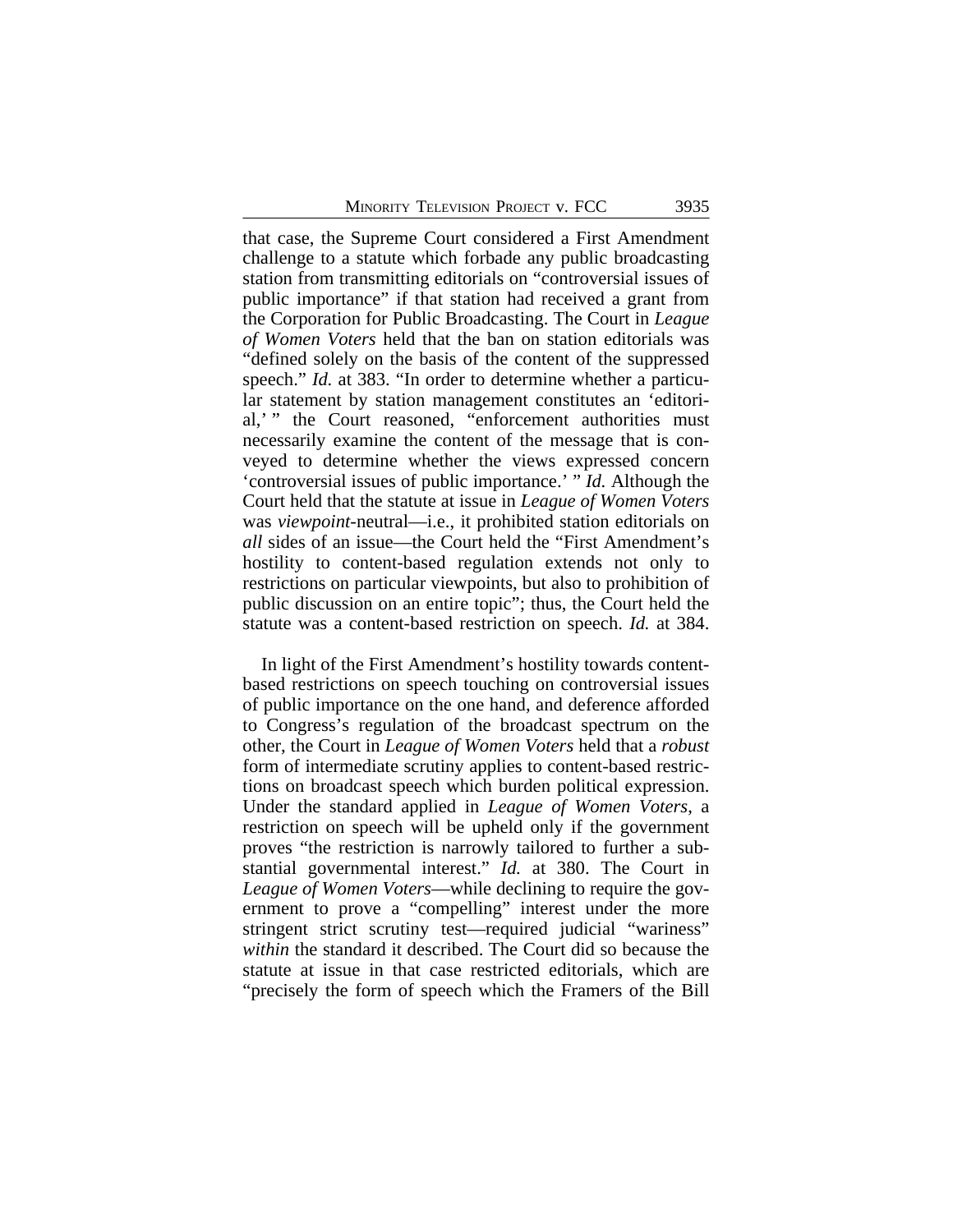of Rights were most anxious to protect—speech that is indispensable to the discovery and spread of political truth." *Id.* at 383. The Court said that it "must be *particularly wary* in assessing [the statute] to determine whether it reflects an impermissible attempt to allow the government to control . . . the search for political truth." *Id.* at 384 (emphasis added).

The Court held that the restriction there was not narrowly tailored. *Id.* at 395. Rather, a "broad ban on all editorializing by every station that receives [Corporation for Public Broadcasting] funds far exceeds what is necessary to protect against the risk of governmental interference or to prevent the public from assuming that editorials by public broadcasting stations represent the official view of government." *Id.* Although the Court recognized that "the Government certainly has a substantial interest in ensuring that the audiences of noncommercial stations will not be led to think that the broadcaster's editorials reflect the official view of the Government," the Court said that "this interest can be fully satisfied by less restrictive means that are readily available." *Id.* For example, the Court stated that Congress could "simply require public broadcasting stations to broadcast a disclaimer every time they air editorials which would state that the editorial . . . does not in any way represent the views of the Federal Government or any of the station's other sources of funding." *Id.* Thus, the Court held the ban on station editorials unconstitutional and affirmed the grant of summary judgment to the League of Women Voters. *Id.* at 402.

For the purposes of application of the proper level of scrutiny, the statute at issue in this case is similar to the challenged statute in *League of Women Voters*.<sup>6</sup> Section 399b makes content-based distinctions which, by their terms, burden speech in a similar manner to the provision at issue in *League of Women Voters*. Like the statute in *League of*

**<sup>6</sup>**The statute in that case can be found at 47 U.S.C. § 399 (1982) (subsequently amended by Pub. L. 100-626 (1988)).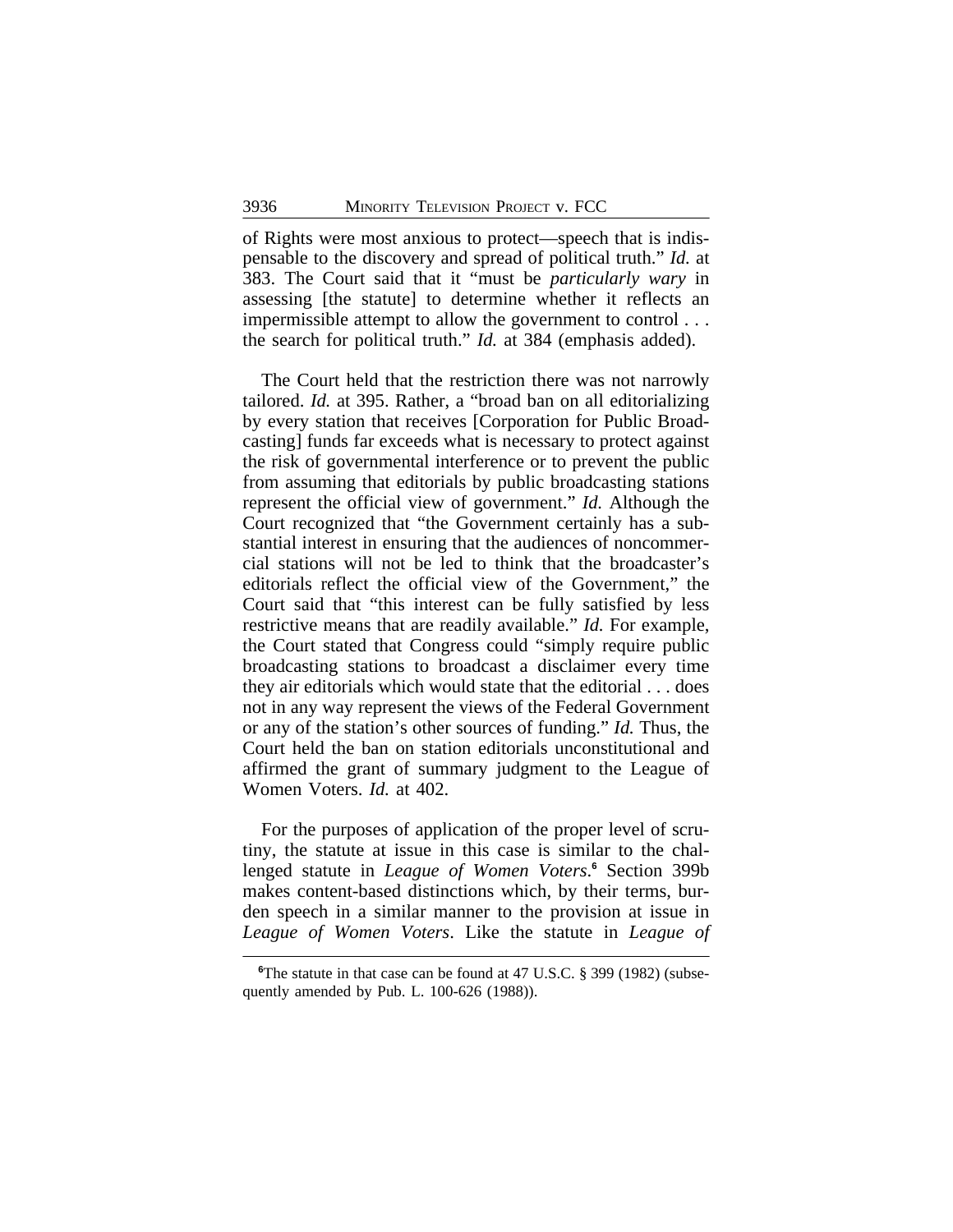*Women Voters*, § 399b was enacted pursuant to Congress's regulation of public broadcast stations—stations which were explicitly set aside for educational programming. Moreover, subsections  $399b(a)(2)$  and  $(a)(3)$  share the additional similarity with the provision at issue in *League of Women Voters* that the provisions burden public issue and core political speech.

### *2. Subsequent Elaboration: The* Turner *Cases and* Discovery Network

We are conscious, of course, that First Amendment doctrine has not been stagnant in the nearly thirty years since *League of Women Voters* was decided. We must also consider further elaborations of the narrow tailoring inquiry under intermediate scrutiny. We thus take guidance in particular from two cases together known as "the *Turner* cases," as well from select commercial speech cases that applied intermediate scrutiny, especially *Cincinnati v. Discovery Network*, 507 U.S. 410 (1993).

In the mid-1990s, the Supreme Court had occasion comprehensively to describe intermediate broadcast scrutiny, albeit in a slightly different context from that here, in a pair of cases known as the *Turner* cases. In *Turner Broadcasting System v. FCC*, 512 U.S. 622 (1994) ("*Turner I*"), the Supreme Court reversed, for further factfinding, the district court's grant of summary judgment to the FCC on a First Amendment challenge to a statute which compelled cable companies to carry local broadcast stations. 512 U.S. at 667. The Court held that there was not enough evidence in the record to determine whether local broadcast stations would go out of business if cable companies were not required by law to carry local broadcast stations. *Id.* at 668. The Court revisited the dispute after additional discovery in district court in *Turner Broadcasting System v. FCC*, 520 U.S. 180 (1997) (*"Turner II*"). In *Turner II*, the Court upheld the district court's decision on remand in favor of the FCC because the additional record evidence supported Congress's determinations. *Id.* at 224.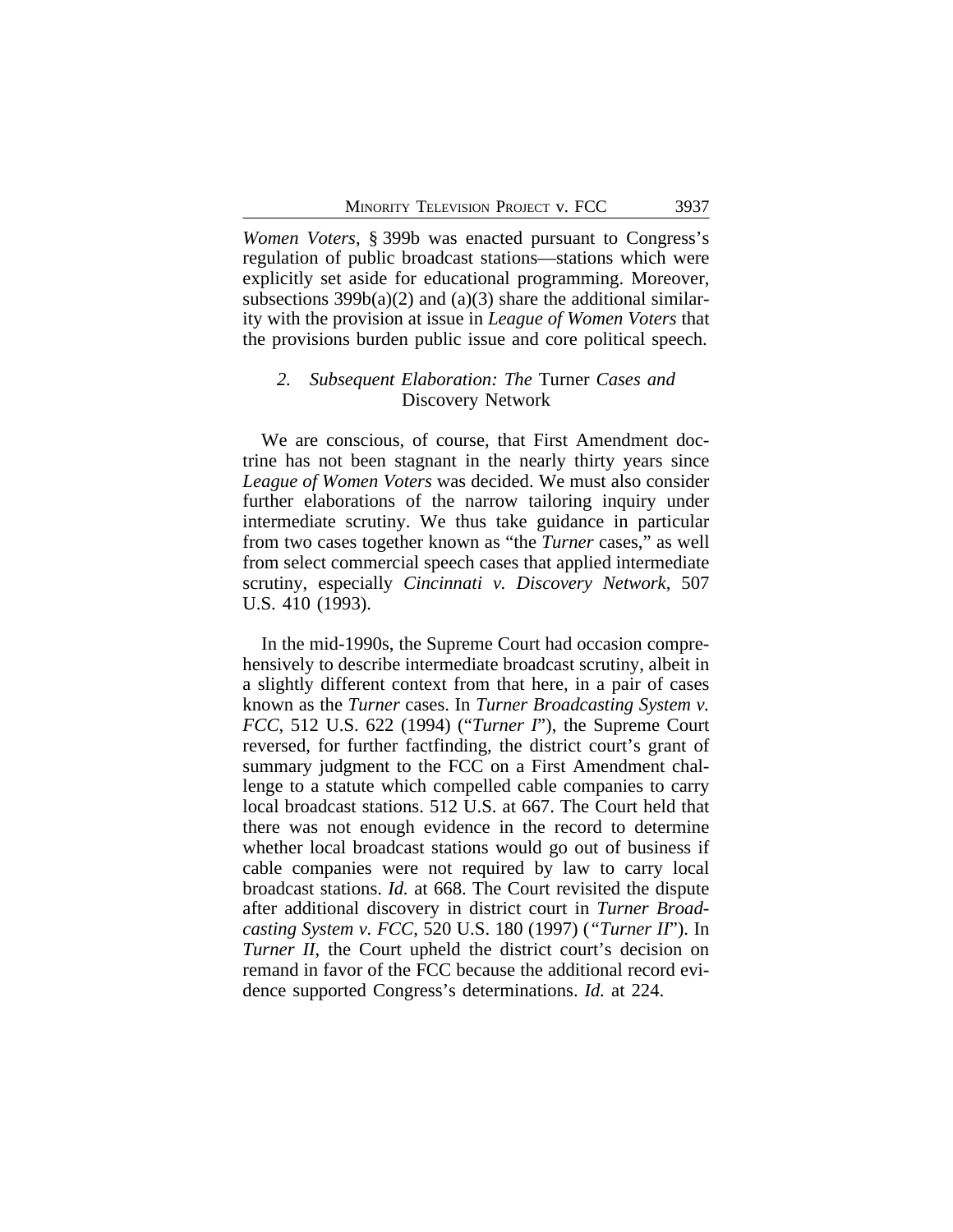**[8]** As relevant here, the guiding principle of narrow tailoring under intermediate scrutiny is that the government must "demonstrate that the recited harms" to the substantial governmental interest "are real, not merely conjectural, and that the regulation will in fact alleviate those harms in a direct and material way." *Turner I*, 512 U.S. at 664-65. Furthermore, although a statute is "not invalid simply because there is some *imaginable* alternative that might be less burdensome on speech," *Turner II*, 520 U.S. at 217, the government must prove that the statute does not "burden substantially more speech than is necessary to further the government's legitimate interests." *Turner I*, 512 U.S. at 665 (internal quotations omitted). Importantly, the government must prove both the reality of the recited harms and that the statute does not burden more speech than necessary "by substantial evidence." *Turner II*, 520 U.S. at 211. "Substantial evidence" must include "substantial evidence in the record before Congress" at the time of the statute's enaction.**<sup>7</sup>** *Id.*

**[9]** Additional instruction on what narrow tailoring requires comes from *Cincinnati v. Discovery Network*, 507 U.S. 410 (1993). In *Discovery Network*, the Court was faced with a content-based restriction on speech: a city ordinance banned sidewalk newsracks which distributed "commercial handbills," but not newsracks which distributed "newspapers." *Id.* at 429. A group of publishers of commercial handbills challenged the statute as an impermissible content-based restriction on speech prohibited by the First Amendment. *Id.* at 412. The city defended the ordinance by contending it fur-

**<sup>7</sup>**While the Court in *Turner I* held that the regulation there was not content-based, *see* 512 at 652, these cases nonetheless guide the analysis because they are the most comprehensive descriptions of intermediate scrutiny in the First Amendment context. The government's brief draws heavily from these cases. Indeed, the D.C. Circuit recently drew heavily on the *Turner* cases when it applied *Second* Amendment intermediate scrutiny to a series of new gun regulations imposed by the District of Columbia. *See Heller v. District of Columbia*, \_\_\_ F.3d \_\_\_, 2011 WL 4551558, at \*11 (D.C. Cir. Oct. 4, 2011).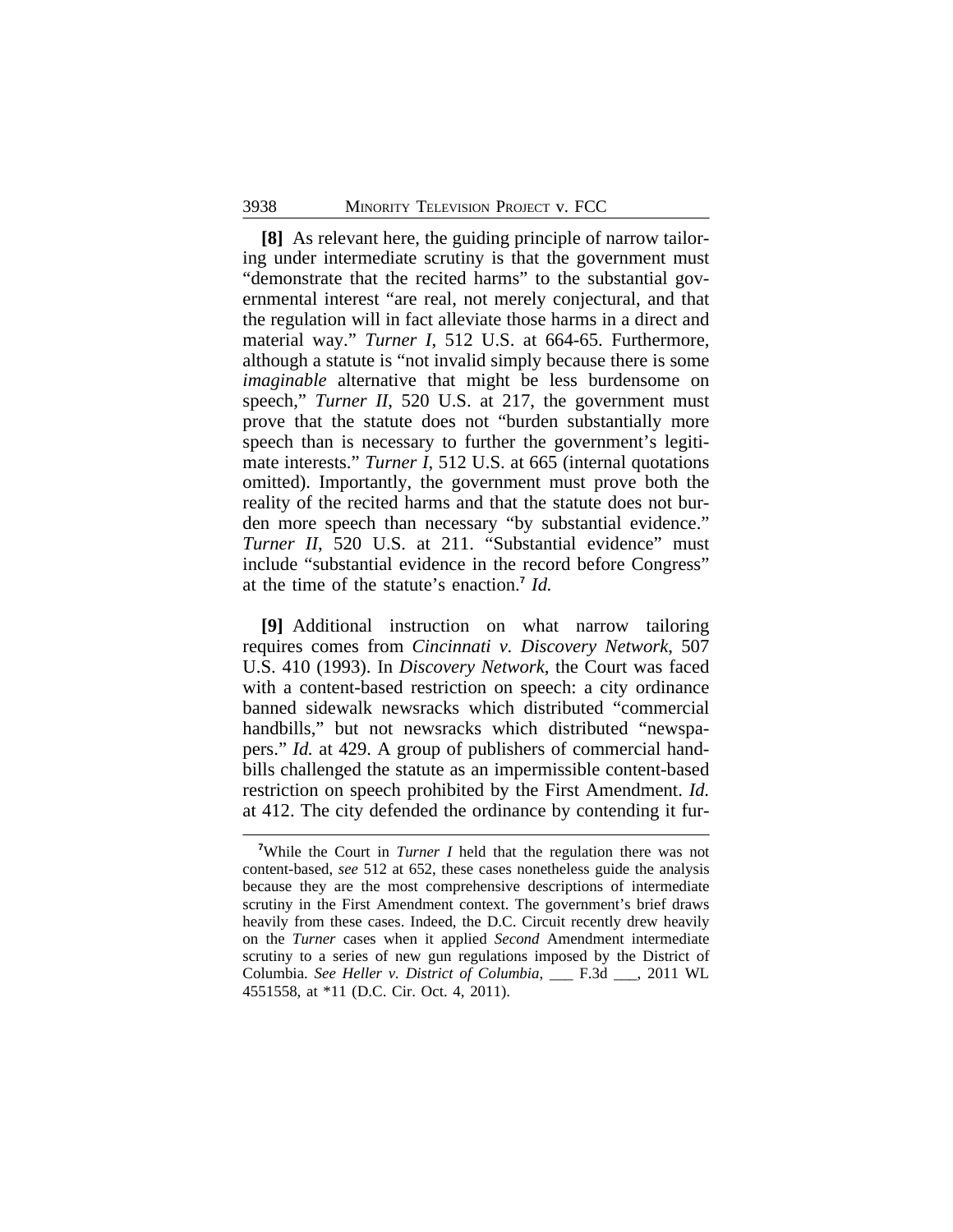thered its "legitimate interest in ensuring safe streets and regulating visual blight." *Id.* at 415. Cincinnati contended newsracks *in general* undermined safety and esthetics in the public right of way; thus, the ban on newsracks which contained a certain type of *content* was justified because it necessarily reduced the *total* number of newsracks on sidewalks. *Id.* at 415.

The Supreme Court held the statute unconstitutional, because the "selective and categorical" content-based ban on newsracks containing handbills was not narrowly tailored to the city's purported interest. *Id.* at 417. Although the city's "desire to limit the *total* number of newsracks is justified by its interests in safety and esthetics," the statute was "unrelated to any distinction between 'commercial handbills' and 'newspapers,' " and thus was not narrowly tailored. *Id.* at 429-30 (emphasis added, some internal quotation marks omitted). The Court said:

The city has asserted an interest in esthetics, but respondent publishers' newsracks are no greater an eyesore than the newsracks permitted to remain on Cincinnati's sidewalks. Each newsrack, whether containing "newspapers" or "commercial handbills," is equally unattractive . . . . [T]he city's primary concern, as argued to us, is with the aggregate number of newsracks on the streets. On that score, however, all newsracks, regardless whether they contain commercial or noncommercial publications, are equally at fault.

### *Id.* at 425-26.

**[10]** Thus, the Court held the newsrack ordinance was not narrowly tailored, because there was no proof that newsracks containing *handbills* (banned) threatened the governmental interests in esthetics and safety to a greater degree than newsracks containing *newspapers* (permitted). Therefore, the Court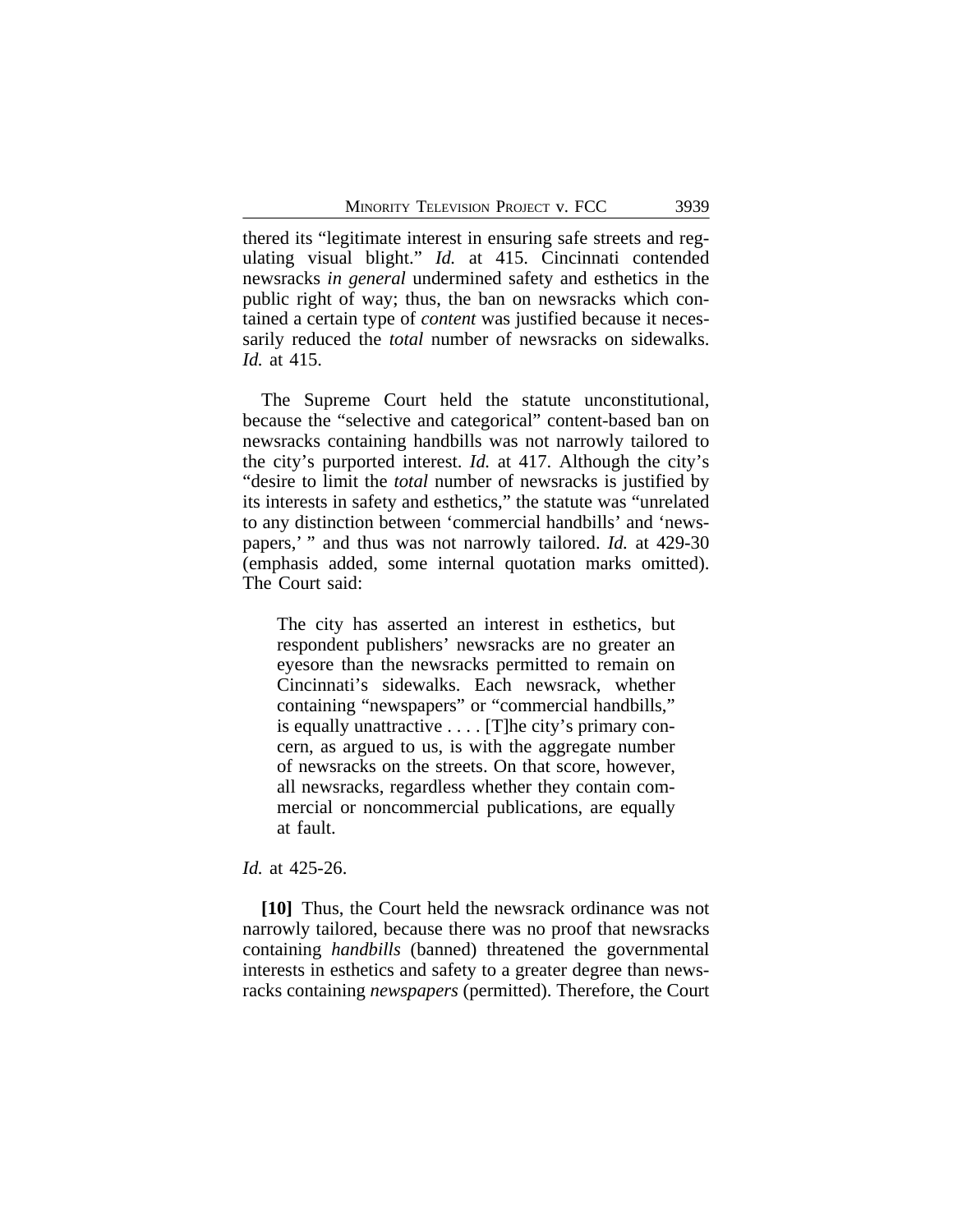held the costs and benefits of the statute had not been "carefully calculated" to meet the substantial governmental interest. *See id.* at 416 n.12. Notably, the ordinance did not regulate the number of newsracks permitted on the city's sidewalks, regardless their content.**<sup>8</sup>**

#### *D. Summary*

**[11]** Synthesizing three decades of First Amendment cases, then, we take heed of two key principles. First, for us to sustain any content-based restriction, the government must prove both the reality of the recited harms and that the statute does not burden more speech than necessary "by substantial evidence." *Turner II*, 520 U.S. at 211. "Substantial evidence" must include "substantial evidence in the record before Congress" at the time of the statute's enaction. *Id.* Second, when Congress enacts a "selective and categorical" ban on speech,

However, because "the outcome is the same whether a special commercial speech inquiry or a stricter form of judicial scrutiny is applied," the Court did not formally overrule any cases holding that commercial speech is subject to less protection than core public issue or political speech. *Id.* at 2667. Thus, after *Sorrell*, it is clear that commercial speech is subject to a demanding form of intermediate scrutiny analysis.

**<sup>8</sup>**The Supreme Court's recent decision in *Sorrell v. IMS Health Inc.*, 131 S. Ct. 2653 (2011), reaffirms that § 399b would be subjected to rigorous analysis even if viewed through the lens of commercial speech. In that case, the Court struck down a Vermont law which restricted the sale, disclosure, and use of records created by pharmacies that reveal the prescribing habits of doctors. Such records are useful to drug companies who market their drugs to doctors. That case therefore involved paradigmatic *commercial* speech, but the Court nonetheless noted that "the First Amendment requires heightened scrutiny whenever the government creates 'a regulation of speech because of disagreement with the message it conveys.' " *Id.* at 2664 (quoting *Ward v. Rock Against Racism*, 491 U.S. 781, 791 (1989)). The Court continued by noting that "[c]ommercial speech is no exception" to this principle in part because a "consumer's concern for the free flow of commercial speech often may be far keener than his concern for urgent political dialogue." *Id.* (quotation marks omitted).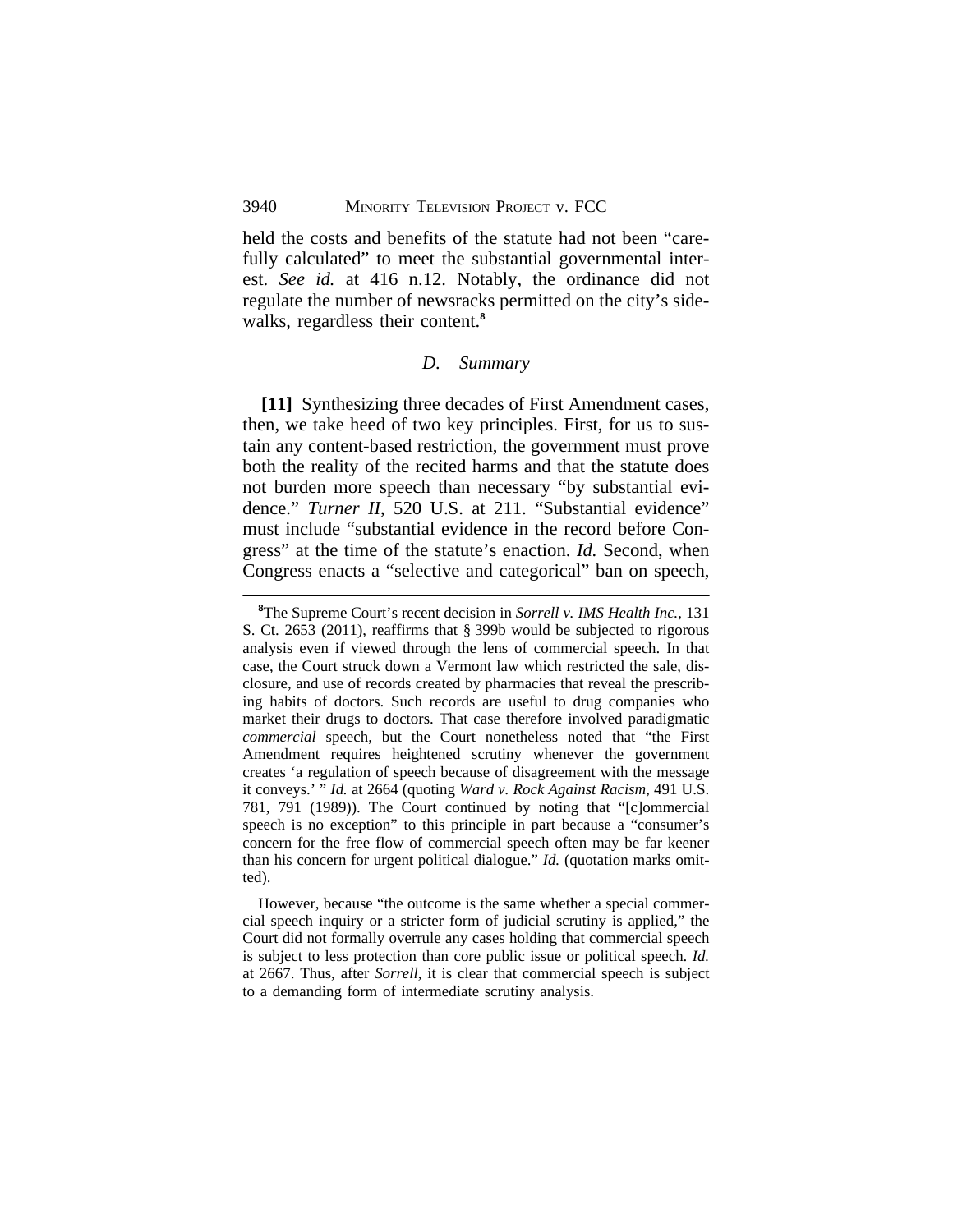as here, the government must prove that the speech *banned* by a statute poses a greater threat to the government's purported interest than the speech *permitted* by the statute. *Discovery Network*, 507 U.S. at 425.

#### **III. Analysis of § 399b**

Our final step is to determine whether the government has carried its burden to prove that § 399b passes intermediate First Amendment scrutiny. Intermediate scrutiny requires the government to prove a challenged statute is narrowly tailored to a substantial government interest. *League of Women Voters*, 468 U.S. at 380. We hold that 399b(a)(1), which prohibits advertising by for-profit entities for their goods and services, meets this standard. However,  $399b(a)(2)$  and  $(a)(3)$ , which prohibit public issue and political advertising, do not.

#### *A. The Subsections are Severable*

We must decide at what level of generality to undertake the analysis. That is: do all provisions of § 399b stand or fall together, or should we analyze separately subsections  $399b(a)(1)$ ,  $(a)(2)$ , and  $(a)(3)$ ? We conclude that it is appropriate to sever the provisions and analyze them separately.

**[12]** Although neither § 399b nor the Public Broadcasting Amendments Act of 1981 contains an explicit severability clause, we are confident that we nevertheless may hold one section constitutional without so holding as to the others. Statutes are presumptively severable and "a court should refrain from invalidating more of the statute than is necessary." *Alaska Airlines, Inc. v. Brock*, 480 U.S. 678, 684 (1987). We may sever the statute "[u]nless it is evident that the Legislature would not have enacted those provisions which are within its power, independently of that which is not." *Id.* 

**[13]** Here, we see no reason to think that Congress would not have enacted the ban on promotional advertising by for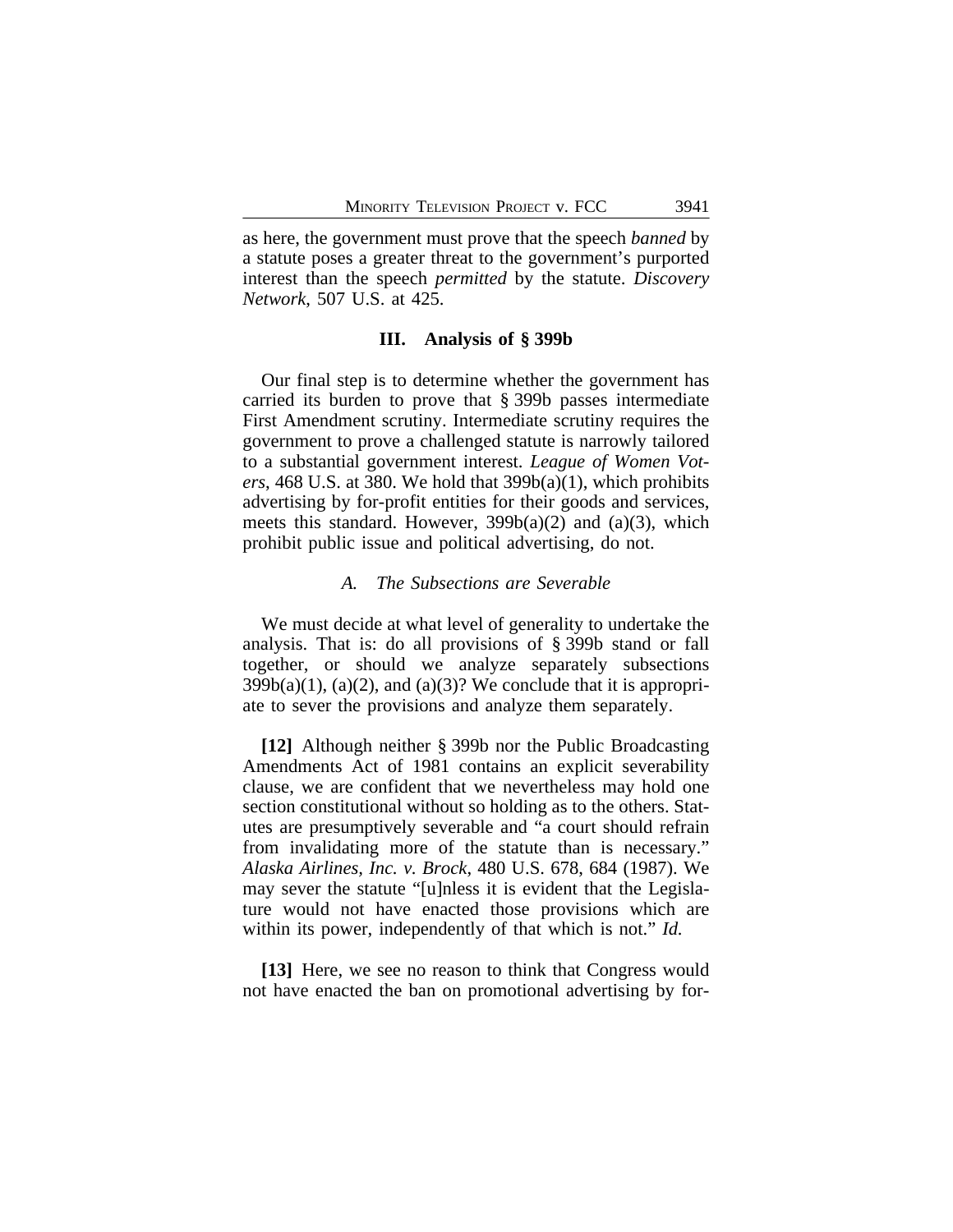profit entities if it could not also have enacted the bans on political or public issue advertising. Moreover, neither party contends the statute is not severable, and the district court analyzed the provisions separately. There is thus no warrant for departing from the general presumption of severability in this case.

Our conclusion is further supported by Congress's decision to ban advertising selectively. Since Congress determined that these three classes of advertising should be banned, then Congress must "demonstrate that the recited harms" to the substantial governmental interest of each class of advertising "are real, not merely conjectural, and that the regulation will in fact alleviate those harms in a direct and material way." *Turner I*, 512 U.S. at 664-65. It is that inquiry to which we now turn.

#### *B. The Government's Overall Interest*

**[14]** The government asserts the same interest is furthered by all three of § 399b's restrictions on advertising: that Congress may ban advertising on public television stations to ensure that high quality educational and noncommercial programming is broadcast on the public airwaves. The government contends that if public broadcast stations were permitted to transmit paid commercial, public issue, and political advertisements, public broadcast stations would attempt to attract advertising dollars by replacing niche educational programming with programming of greater mass-market appeal. In turn, the distinction between public broadcast and commercial stations would be blurred—and the breadth of quality educational and other noncommercial programming on public broadcast stations would be reduced.

As an initial matter, we hold the government has a substantial interest in ensuring high-quality educational programing on public broadcast stations—a conclusion Minority does not dispute. Even though cable, satellite, and the Internet have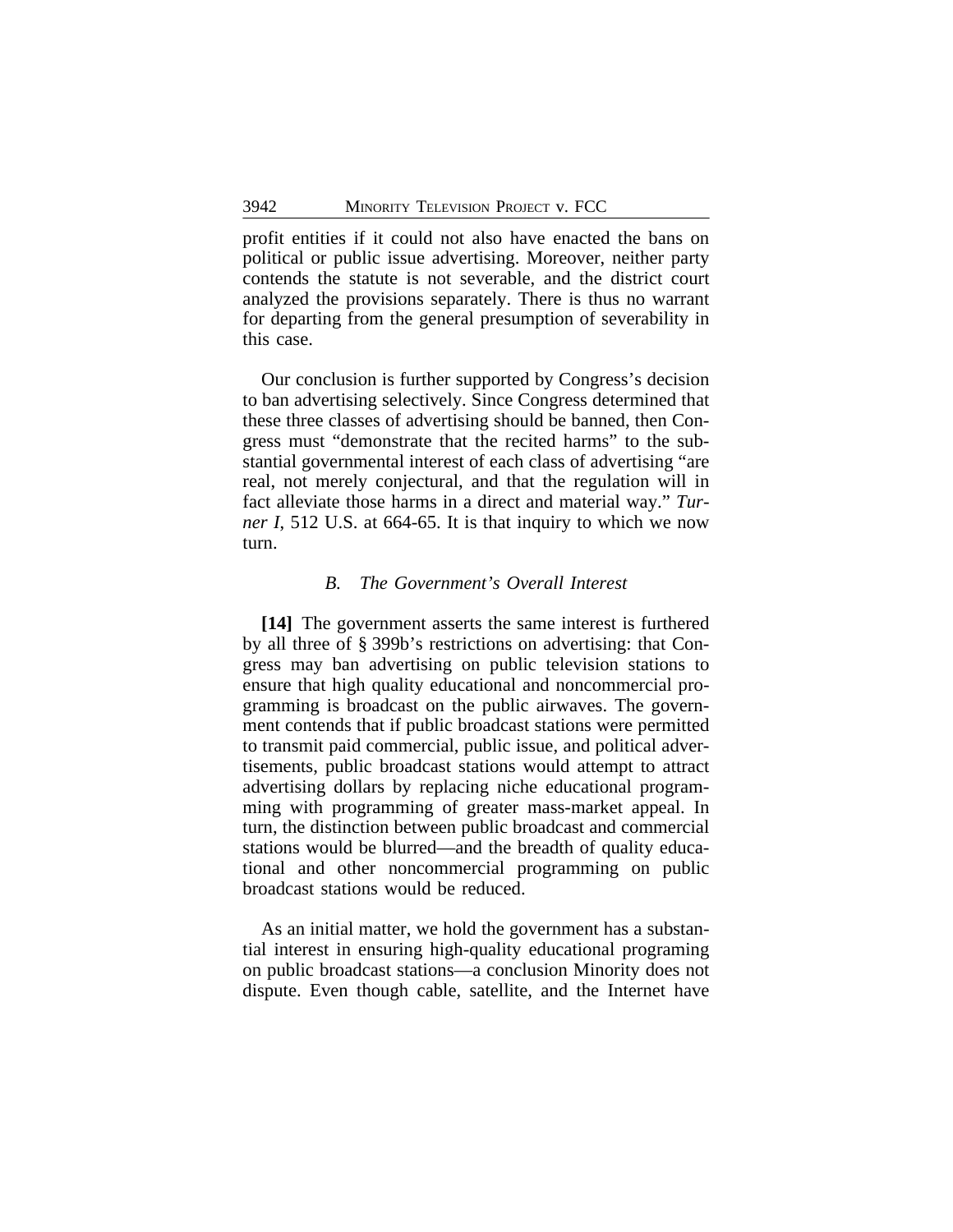changed the nature of television and radio, the broadcast spectrum remains a finite national resource. Congress set aside broadcast frequencies for public stations to ensure Americans would have access to niche programming such as public affairs shows and educational programs for children. *See* 41 F.C.C. at 166,  $\parallel$  57 (FCC reserves broadcast frequencies for public broadcast stations because they offer "programming of an entirely different character from that available on most commercial stations").

**[15]** Moreover, the government has submitted unrebutted evidence that public broadcast stations *do* broadcast substantially different types of programs than do commercial stations. For example, the Government Accountability Office has determined that 16 percent of all program hours broadcast by public television stations are devoted to educational children's programming. By contrast, commercial broadcasters devote less than 2 percent of their program hours to educational or informational children's programming. According to a Senate report submitted by the government, public television is "the primary source of educational children's programming in the United States." Children's Television Act of 1990, S. Rep. No. 101-66 at 3, *reprinted in* 1990 U.S.C.C.A.N. 1628, 1633. Public broadcast stations regularly broadcast renowned children's shows such as "Sesame Street," "Mr. Roger's Neighborhood," and "Reading Rainbow," which attempt to teach children to read and to do sums. *Id.* at 23-36, 1990 U.S.C.C.A.N. at 1631-33. Again, Minority does not dispute that the government's interest in maintaining public broadcast stations' niche programming is "substantial." Instead, Minority contends that § 399b is not narrowly tailored to the asserted government interest.

#### *C. Whether The Restrictions Are Narrowly Tailored*

We thus turn to the "narrowly tailored" prong of the intermediate scrutiny test. Under the *Turner* cases, the government must "demonstrate that the recited harms" to the substantial governmental interest "are real, not merely conjectural, and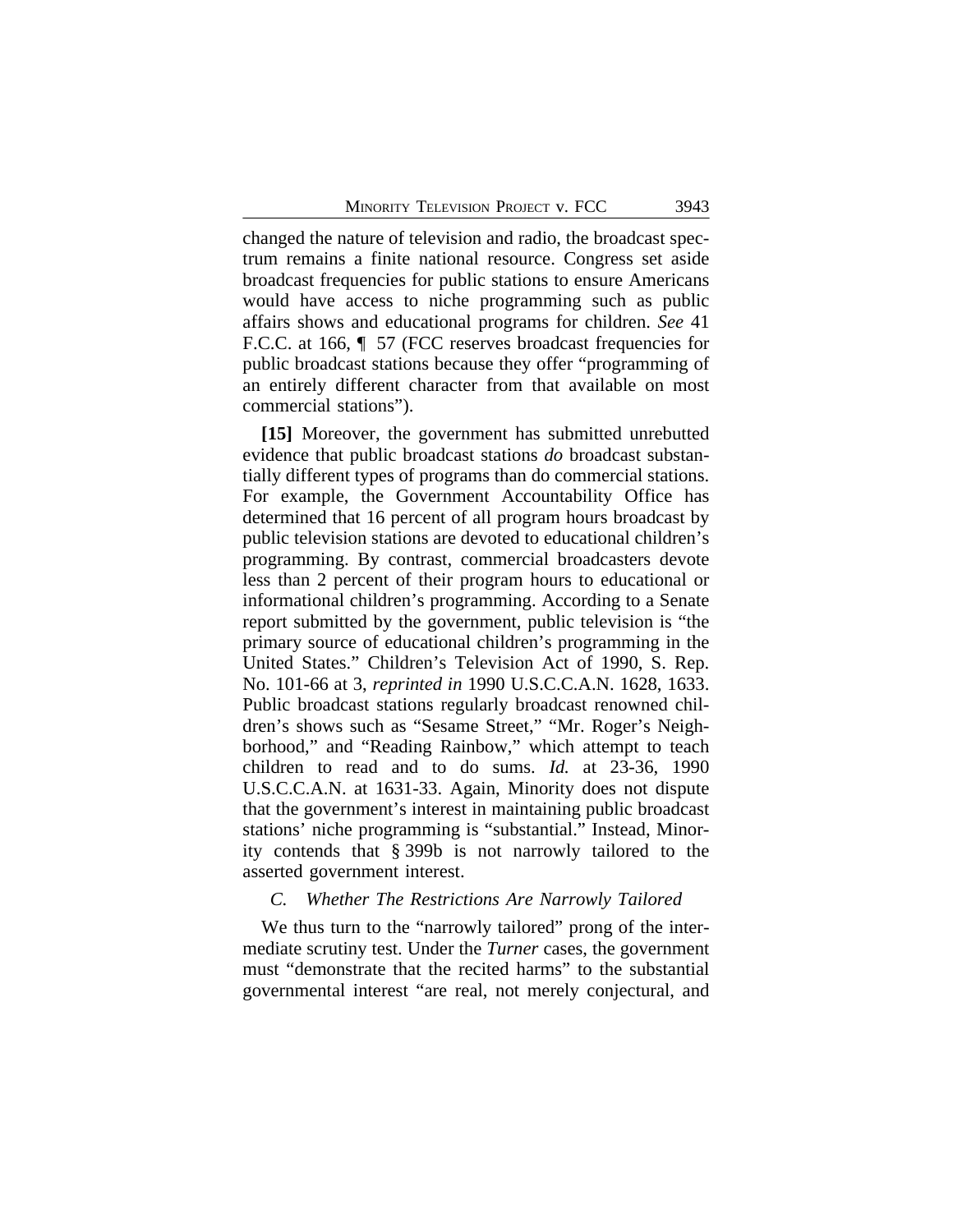that the regulation will in fact alleviate those harms in a direct and material way." *Turner I*, 512 U.S. at 664-65. The government must prove both the reality of the recited harms and that the statute does not burden more speech than necessary "by substantial evidence." *Turner II*, 520 U.S. at 211. "Substantial evidence" must include "substantial evidence in the record before Congress" at the time of the statute's enaction. *Id.* Moreover, when Congress enacts a "selective and categorical" ban on speech, as here, the government must prove that the speech *banned* by a statute poses a greater threat to the government's purported interest than the speech *permitted* by the statute. *See Discovery Network*, 507 U.S. at 425, 429.

#### *1. Subsection 399b(a)(1)*

We first turn to  $399b(a)(1)$ , the restriction on paid advertisements for goods and services on behalf of for-profit corporations. As in the *Turner* cases, we hold that there was "substantial evidence"—including "substantial evidence in the record before Congress"—to support Congress's conclusions that: a) the harm posed by advertising by for-profit entities on public broadcast stations was "real, not merely conjectural," and b) banning advertising by for-profit entities does not "burden substantially more speech than necessary to further the government's legitimate interest." *Turner I*, 512 U.S. at 664-65.

**[16]** Prior to the enactment of § 399b in 1981, Congress considered eliminating *all* advertising restrictions on public broadcast stations. Congress's decision to continue regulation of promotional advertising—at least by for-profit entities—on public broadcast stations was supported by substantial evidence presented to Congress that advertising would harm the educational mission of public broadcast stations. Congress heard testimony by a senior vice president from National Public Radio ("NPR"), who testified that an internal study conducted by NPR had shown that "on-air advertising" would hold "little or no promise for public radio," because public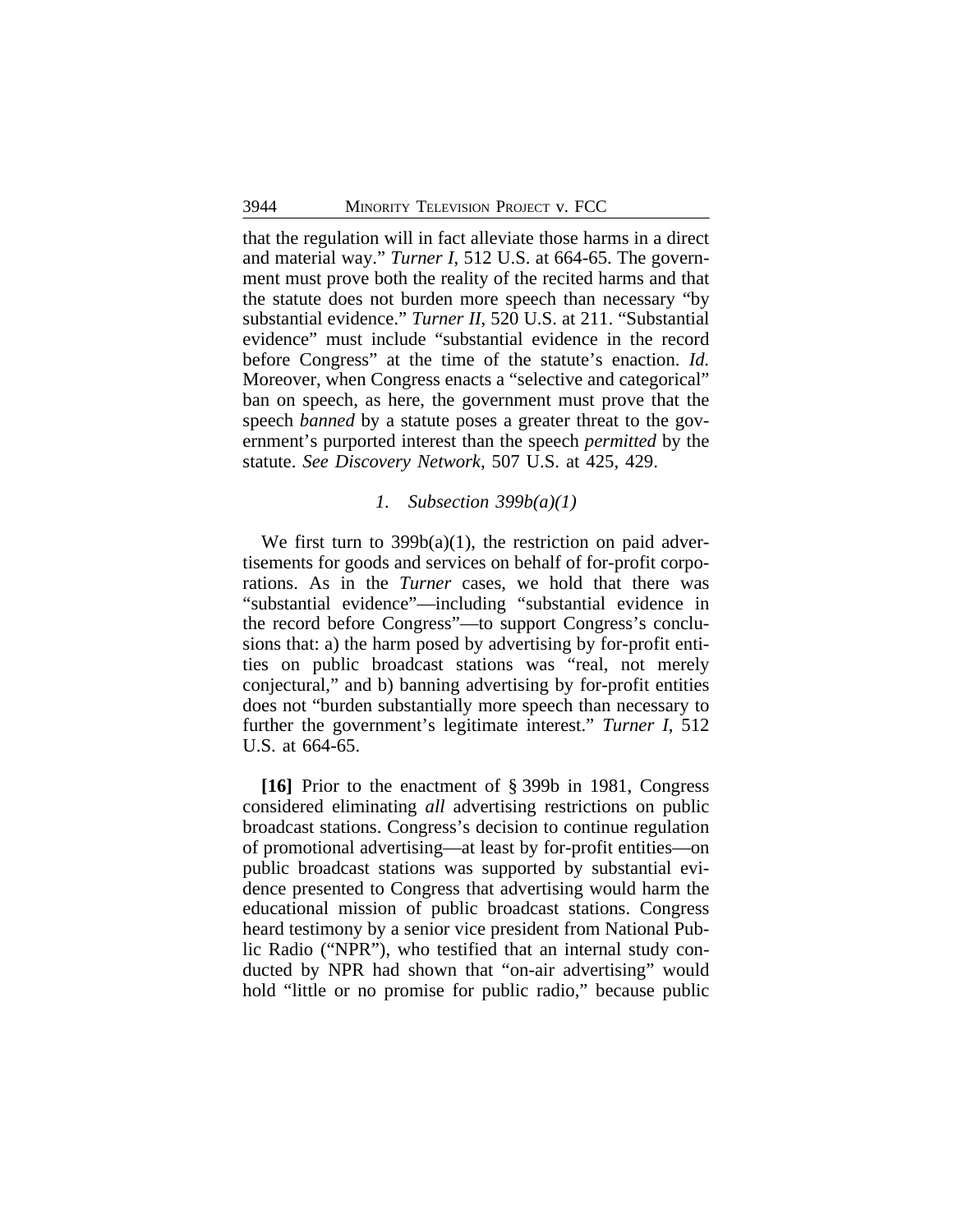radio stations broadcast precisely "what commercial stations choose *not* to broadcast because of insubstantial income potential." (emphasis added). Congress also heard testimony from John C. DeWitt, from the American Foundation for the Blind, who testified that he was concerned a "commercialization of public broadcasting" would focus public broadcast programming towards the "lowest common denominator," rather than "diverse audiences," including minorities, women and the "print handicapped." Finally, Congress had before it written testimony by the Association of Independent Video and Filmmakers, which stated unequivocally: "commercialization will make public television indistinguishable from the new commercial or pay culture cable services. And public television will fail."

**[17]** In addition to the evidence which was before Congress in 1981, the government submitted a report from Roger G. Noll, an emeritus professor at Stanford University, who had written several books on the economics of the television industry. Noll's report concluded that because advertisers wish to air commercials on television programs with high numbers of viewers, "[a] competitive, advertiser-supported television system leads to an emphasis on mass entertainment programming." Advertiser-supported television provides few "programs that serve a small audience, even if that audience has an intense desire to watch programs that differ from standard mass entertainment programs." Commercial television stations, for example—which are primarily reliant on advertising—offer "children's programming *only* if it can be used to market products to children," despite parents' desire to have their children watch educational television programming. The government buttressed Noll's report with a declaration from Lance Ozier, the former president of a nonprofit organization which operates a number of public broadcast television stations in Massachusetts. Ozier stated that the educational programs on public broadcast stations "do not attract sufficient viewership to attract substantial advertising revenue." Thus, "subjecting non-commercial stations to the same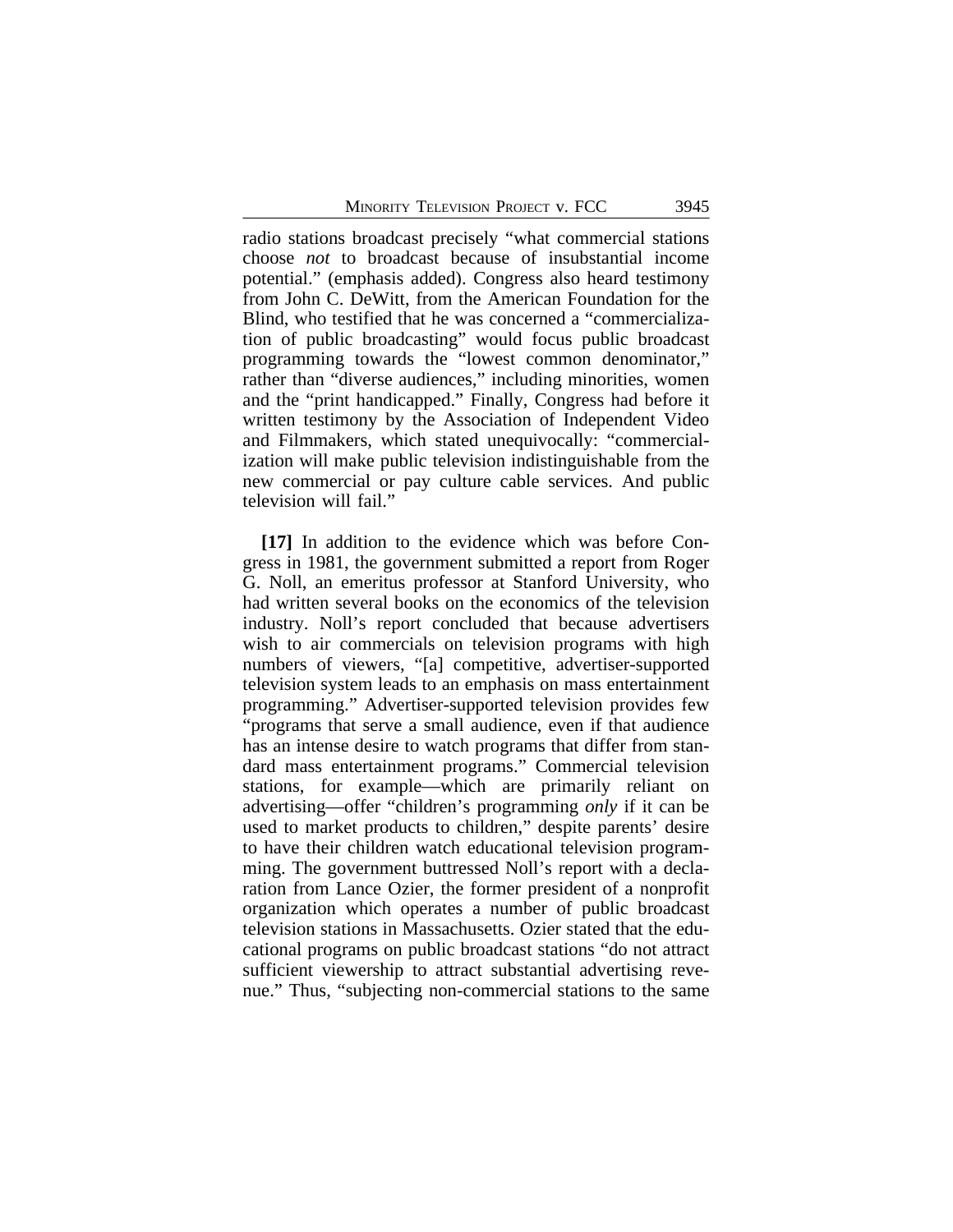commercial pressures faced by commercial stations would make it economically impossible to provide such programming."

Minority urges us to discount the evidence before Congress in 1981 as "the opinions, predictions and wishes of the witness[es] unencumbered by any evidence." Minority is correct that Congress had no *empirical* data—statistics, academic studies, or otherwise—to support its 1981 conclusion that allowing commercial advertising on public broadcast stations would undermine niche programming on those stations. But we are unaware of any authority which requires a particular *type* of evidence in the record before Congress. Indeed, *Turner I* reminds us that "[s]ound policymaking often requires legislators to forecast future events and to anticipate the likely impact of these events," *Turner I*, 512 U.S. at 665. We do not normally "substitute our judgment for the reasonable conclusion of a legislative body." *Turner II*, 520 U.S. at 211. Moreover, "Congress is not obligated, when enacting its statutes, to make a record of the type that an administrative agency or court does to accommodate judicial review." *Turner I*, 512 U.S. at 666.

**[18]** We thus decline Minority's invitation to second-guess Congress as to the *quality* of the evidence before it as to the probable effect commercial advertising by for-profit firms would have on program content. In light of the deference we afford to Congress's legislative judgments, we conclude that Congress's conclusion that paid promotional messages by forprofit entities pose a threat to extinguish public broadcast stations' niche programming was supported by substantial evidence, including "substantial evidence in the record before Congress." *Turner II*, 520 U.S. at 211. Moreover, all of the evidence which was before Congress—and which was submitted by the government to the district court—evinces a strong connection between the harm recited and the prevalence of commercial advertising. Thus, we cannot conclude that  $\S 399b(a)(1)$  "burden[s] substantially more speech than is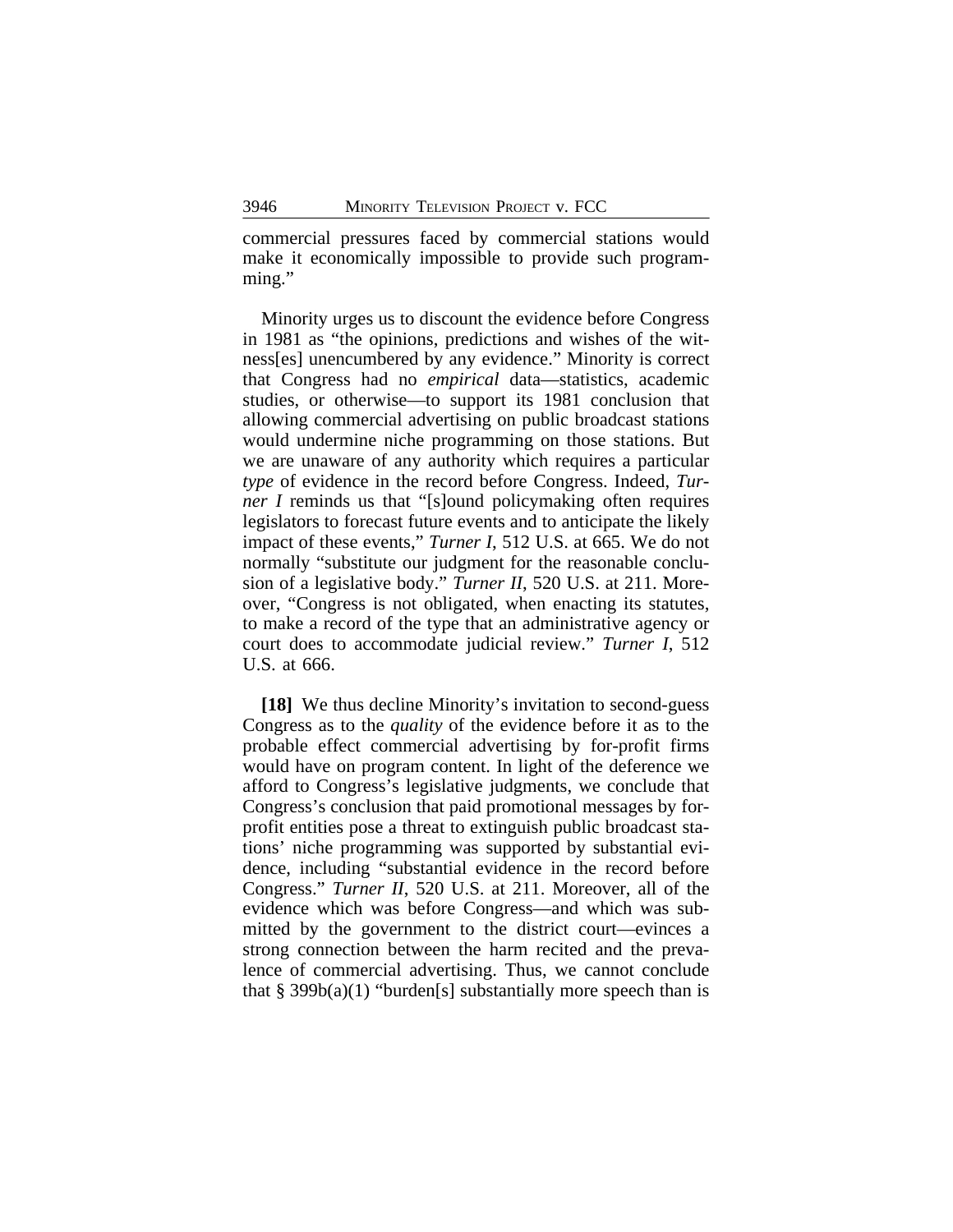necessary to further the government's legitimate interests." *Turner I*, 512 U.S. at 665.

### *2. Subsections 399b(a)(2) and (a)(3)*

The outcome is different for subsections 399b(a)(2) and (a)(3), which proscribe public issue and political advertising. As we explain, there is simply no evidence in the record much less "substantial evidence in the record before Congress" at the time of the statute's enaction, *Turner II*, 520 U.S. at 411—to connect the ban on this speech to the government's interest in maintaining certain types of programming. Moreover, there is no evidence that public issue and political advertisements, which are banned, are more harmful than advertisements for goods and services by non-profits, which are allowed. *Discovery Network*, 507 U.S. at 425.

As previously discussed, we accept Congress's conclusion that commercial advertisers seek the largest audience possible, and that, were public broadcast stations permitted to transmit commercial advertisements without restriction, such stations would seek to make themselves more attractive to advertisers by broadcasting programs with mass-market appeal. But neither logic nor evidence supports the notion that public issue and political advertisers are likely to encourage public broadcast stations to dilute the kind of noncommercial programming whose maintenance is the substantial interest that would support the advertising bans.

**[19]** To take two key examples: the government cites ample evidence that public television provides "more public affairs programming and children's and family programming" than advertiser supported stations do. It is easy to see how the ban on commercial advertisements in subsection 399b(a)(1) is narrowly tailored to further the governmental interest in preserving such niche programming. But the connection between a ban on public issue and political advertisements and the interest of promoting niche programming is, to put it gener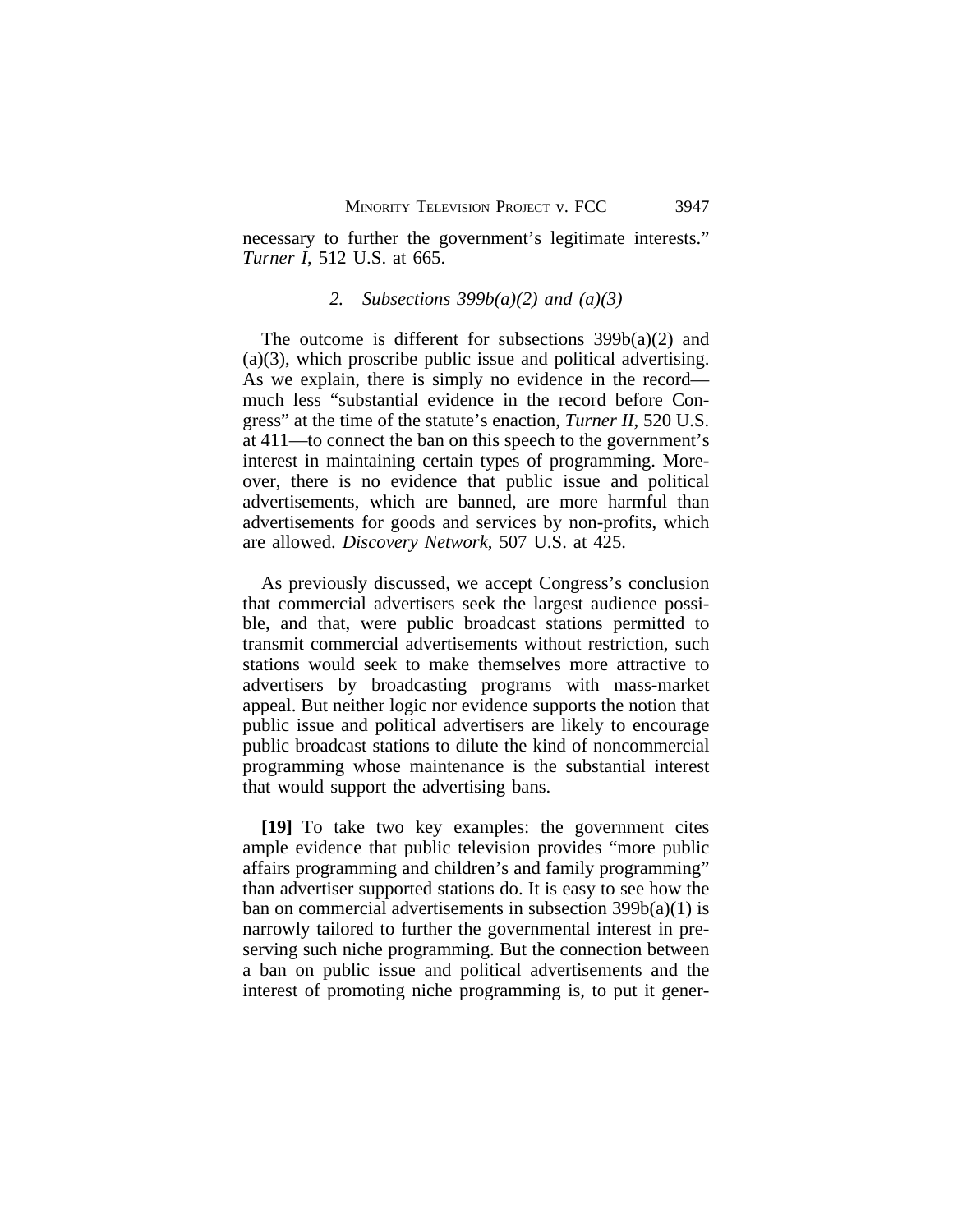ously, tenuous—and a tenuous connection is not enough to survive intermediate scrutiny. The restriction must be "narrowly tailored" and there must be "substantial evidence" that supports the restrictions.

**[20]** Consider first the effect of the ban on public issue and political advertisements on the nature and prevalence of children's educational programming. There is virtually no way that these advertisements, if allowed, would negatively affect the nature of children's programming on public television stations. After all, the large majority of viewers of these programs are legally prohibited from voting, so there is virtually no incentive for a station to alter its children's programming to suit the preferences of a political candidate or issue group. At the outer reaches of one's imagination, perhaps, lies a potential Saturday morning cartoon featuring an appearance by President Obama or Candidate Romney, Santorum, Paul, or Gingrich, wherein the political personality appears in the episode to fight crime alongside Superman or Batman. It is true that such cartoon would be more likely to exist on a station where the particular candidate is able to run a 30-second political advertisement before and after his world-saving derring-do than on a station where such advertisements are prohibited. But the possibility that such cartoons will replace "Sesame Street" anytime soon seems quite remote. At best, it is pure speculation, which was never mentioned before Congress. Upholding the ban on public issue and political advertising requires more than speculation.

The interest in maintaining public affairs programming of the sort currently seen on public television is a slightly closer case, but the government still fails to carry its burden. There are a few scattered remarks in the record that, with § 399b, Congress wished to "insulate public broadcasting from special interest influences—political, commercial, or any other kind." 127 Cong. Rec. 13145 (June 22, 1981) (remarks of Rep. Gonzalez); *see also* H.R. Rep. No. 97-82, 97th Cong., 1st Sess. 16 (1981) (emphasizing the need for "insulation of program con-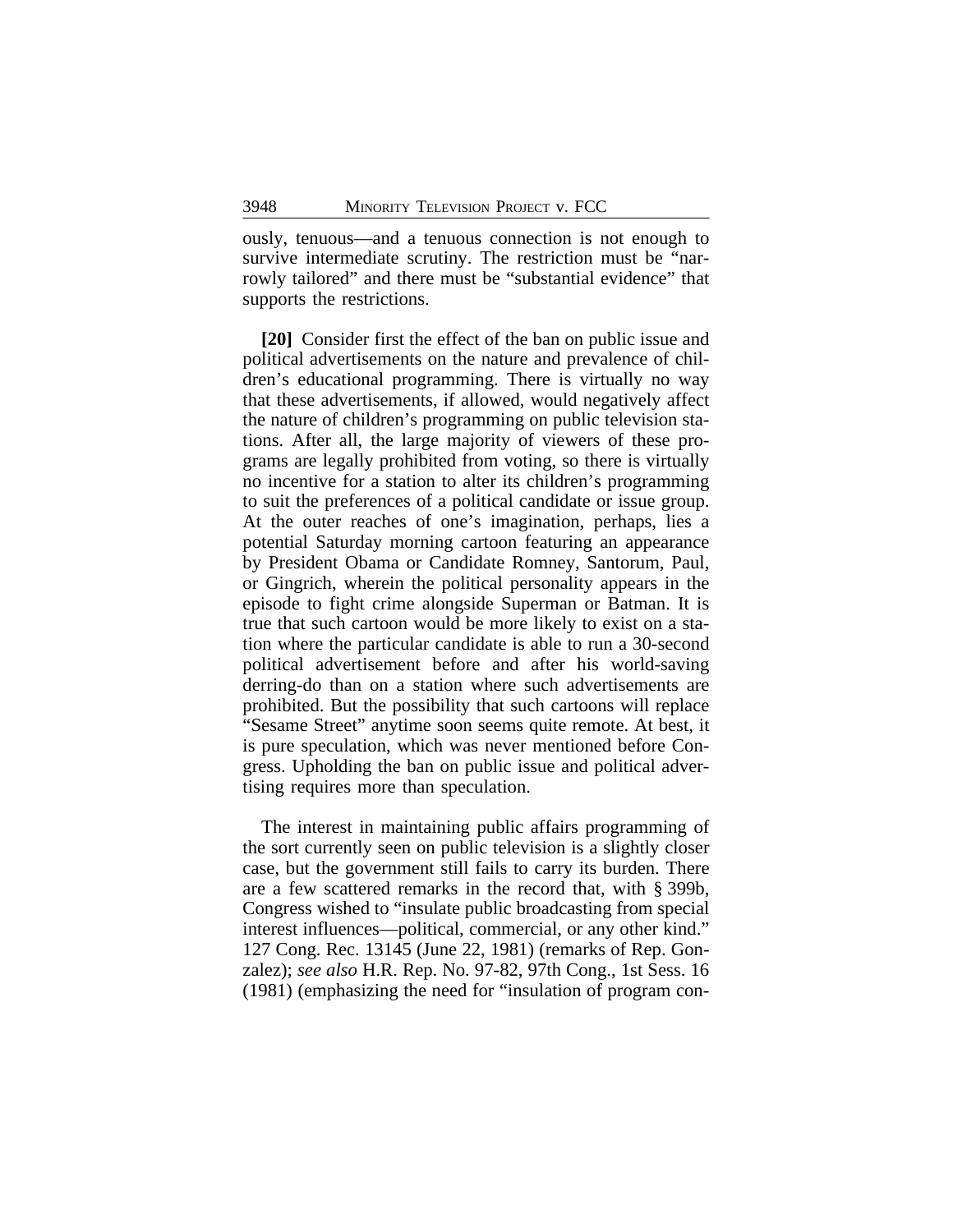trol and content from the influence of special interests—be they commercial, political, or religious"). The temptation of receiving advertising dollars from groups or individuals who wish to air public issue or political advertisements are indeed the types of special interest influences that could distort the nature of public affairs programming offered on public television. Especially in an election season, we see how a news broadcaster may be tempted to alter the content of its public affairs programming if it thinks it can garner additional advertising dollars from one or another campaign, SuperPAC, or advocacy group by doing so.

**[21]** But speculation aside, there is no *evidence* in the record—much less evidence which was in the record *before Congress*—to support Congress's specific determination that public issue and political advertisements impact the programming decisions of public broadcast stations to a degree that justifies the comprehensive advertising restriction at issue here. In *Turner II*, the Supreme Court stated that such evidence must at least *include* "substantial evidence in the record before Congress" at the time of the statute's enaction, *Turner II*, 520 U.S. at 211. Here, the government fails to point to evidence to support the needed connection between the means of  $\S$  399b(a)(2) and (a)(3) (prohibition of public issue and political issue advertisements) and the ends to be achieved (survival of educational programming). For instance, no witness testified to Congress in 1981 as to the relative motivations of public issue and political advertisers when compared to other advertisers. Instead, the only evidence before Congress dealt with the motivations of commercial advertisers or advertisers *generally*. But the type of advertising proscribed by  $\S$  399b(a)(2) and (a)(3) is very different than that proscribed by  $(a)(1)$ .

Further, the only evidence cited by the government in the district court and in its brief to support § 399 $b(a)(3)$ 's contentbased restriction on political speech was a 2008 article in AdWeek Magazine which stated that \$2.2 billion was spent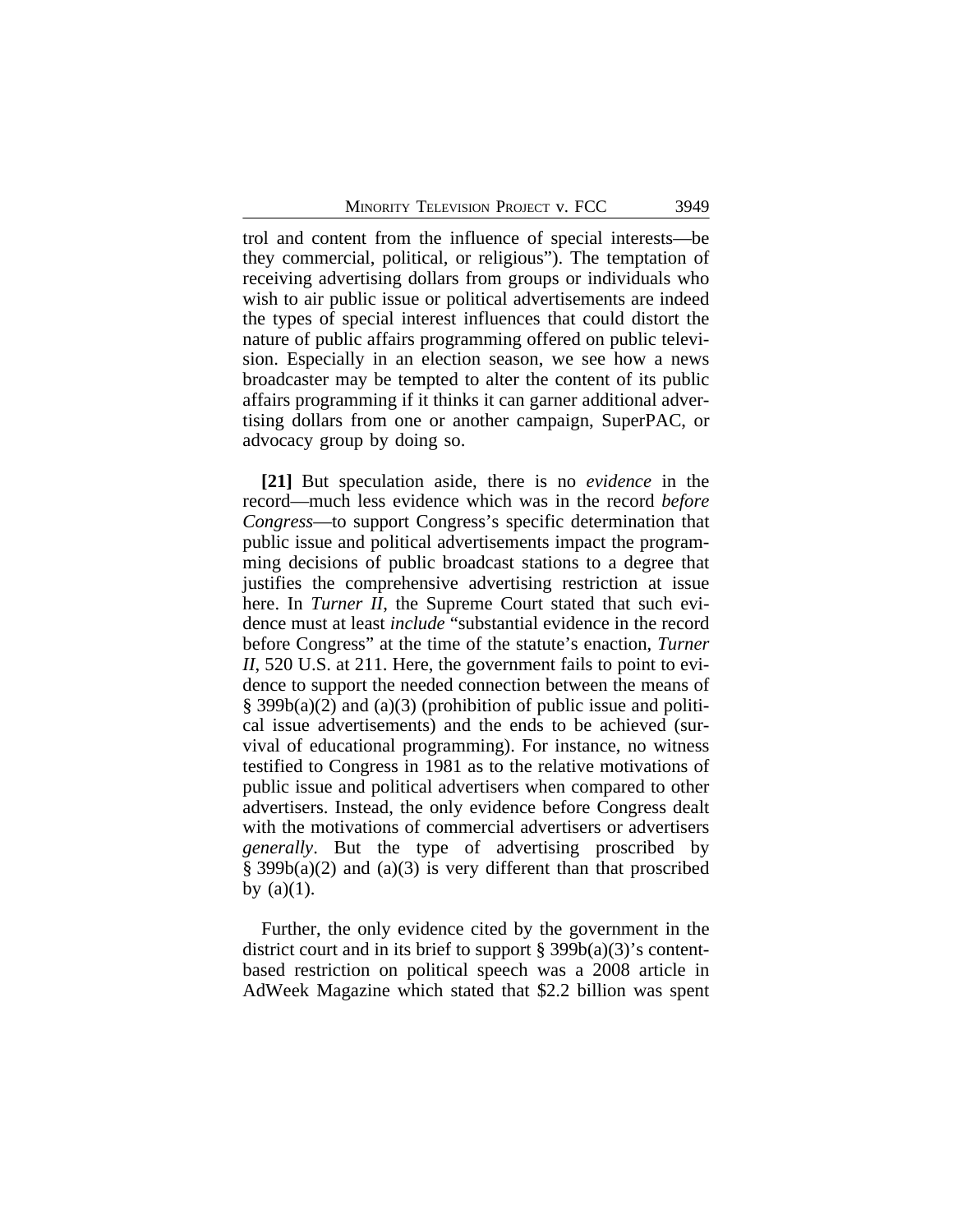on political campaign advertisements during 2008. The AdWeek article did not provide any figures for the amount of money spent on non-political advertising, so the significance of the \$2.2 billion figure is unclear. Additionally, the fact that a large amount of money was spent on political television advertisements in 2008 is not "substantial evidence" that political advertisers seek a larger audience than do nonprofits advertisers, or that they distort programming decisions by buying advertising time. And a magazine article from *2008* certainly was not "substantial evidence [which was] in the record before Congress" 27 years earlier, in *1981*, when § 399b was enacted. *See Turner II*, 520 U.S. at 211. Moreover, there was no evidence presented by the government to justify  $\S$  399b(a)(2)'s restriction on public issue speech.

**[22]** Indeed, of the Congressional testimony relied on by the district court in its determination that the statute withstood intermediate scrutiny, it is instructive that two of the three representatives referred explicitly to the threat to public broadcasters of "commercialization." John C. DeWitt from the American Foundation for the Blind testified that he was concerned the "commercialization of public broadcasting" threatened to focus its programming towards the "lowest common denominator," rather than "diverse audiences," including minorities, women and the "print handicapped." Hearings before the Subcomm. on Telecommns, Consumer Protection, and Finance of the H. Comm. on Energy and Commerce on H.R. 3238 and H.R. 2774, 97th Cong. 1st Sess. (1981) ("1981 House Hearings."). This does nothing to support the bans in subsections (a) $(2)$  and (a) $(3)$ , because public issue and political advertisements pose no threat of "commercialization." By definition, such advertisements do not encourage viewers to buy commercial goods and services. A ban on such advertising therefore cannot be narrowly tailored to serve the interest of preventing the "commercialization" of broadcasting.

The district court also cited testimony of the Association of Independent Video and Filmmakers (AIVF). AIVF's testi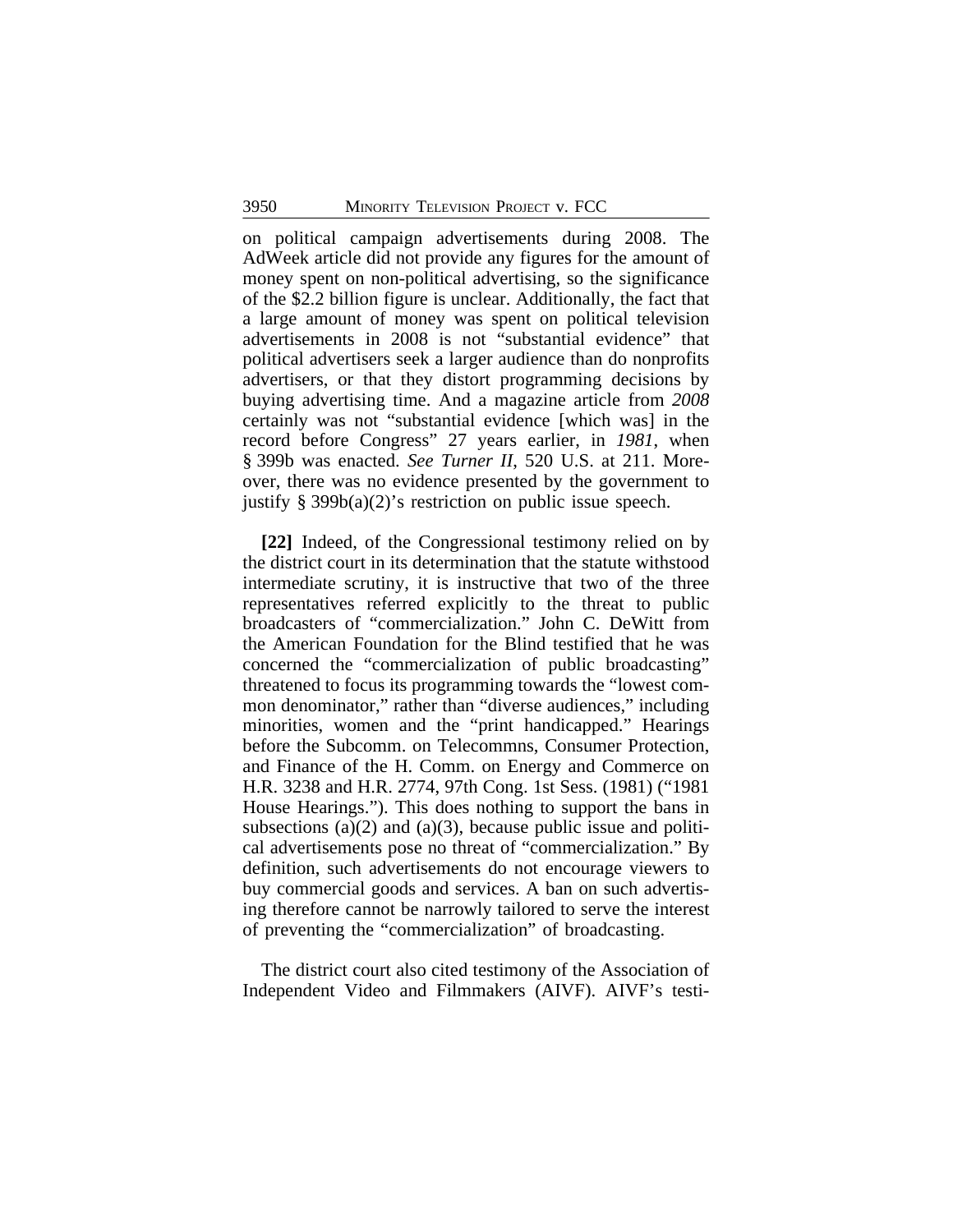mony stated unequivocally that "commercialization will make public television indistinguishable from the new commercial or pay culture cable services. And public television will fail." But again, this concern simply does not implicate public issue and political advertisements.**<sup>9</sup>**

Ultimately, the most revealing statement in the government's brief on this point is the following sentence, which contains no citations: "Political advertisers are no less capable of exerting influence on programmers than commercial advertisers, and, accordingly, political advertising has never been permitted in public broadcasting." If that preliminary statement of fact about the ability of political advertisers to exert program influence were supported by some evidence—in particular, some evidence before Congress when it enacted the ban—the government could sustain its burden under intermediate scrutiny. But at such a critical point, the government makes only a bare assertion, unsupported by citation to any evidence. The government cannot simply assert its way out of the "substantial evidence" requirement of the First Amendment.**<sup>10</sup>**

**<sup>10</sup>**The dissent contends that the Constitution imposes only two "procedural" requirements on a law's passage, bicameralism and presentment, and therefore objects to the conclusion that "the constitutionality of a federal law might turn on the quantity and quality of evidence before Congress at the time of enactment." Dissent at 3968-69. But those are two different questions: one is what the Constitution requires for enactment of a law, and another is what the First Amendment to the Constitution

<sup>&</sup>lt;sup>9</sup>A third piece of testimony before Congress in 1981 was by a representative from National Public Radio (NPR), and that testimony is on the whole unhelpful to the government. The NPR representative in fact suggested that the programs provided by public television stations could survive a statutory scheme which allowed paid advertising generally. The NPR representative testified that, per NPR's internal study, "on-air advertising and pay cable fall into [a] category" which "may attract money for some public television stations, [but] hold little or no promise for public radio." Thus, the NPR testimony cannot be "substantial evidence" that prohibitions on public issue or political advertisements were "necessary to preserve" public broadcasting stations' programming.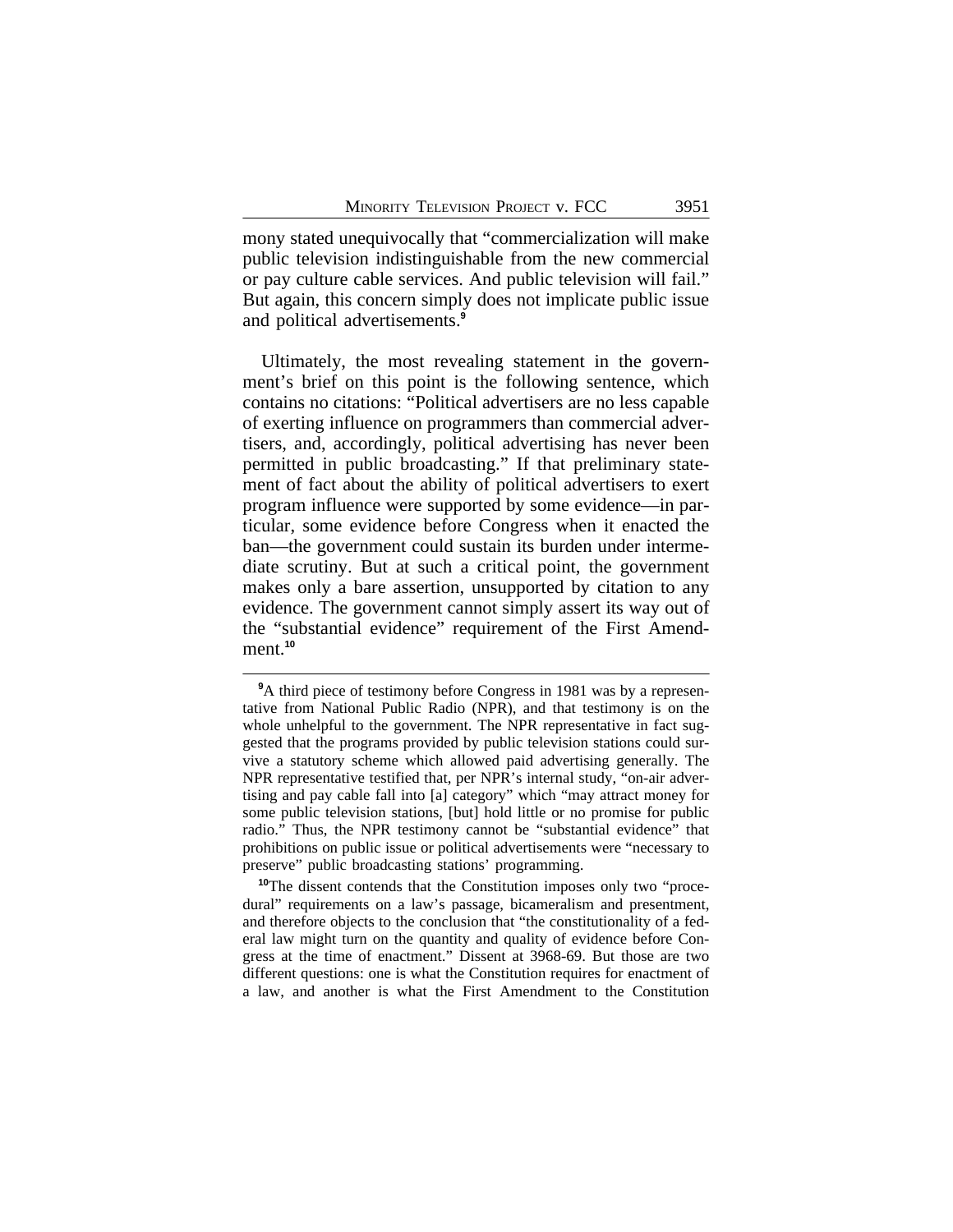**[23]** The fact that Congress chose not to ban *all* advertisements, but left a gap for certain non-profit advertisements, is also fatal to its case under the analysis in *Discovery Network*, the commercial handbills case. Here, the banned speech (public issue and political advertisements) is analogous to *Discovery Network*'s handbills; the permitted speech (promotional advertisements by nonprofits) is analogous to the *Discovery Network*'s newspapers. And just as the city in *Discovery Network* was required to prove that handbill-dispensing newsracks posed a greater threat to public safety and esthetics than newspaper-dispensing newsracks, the government here must prove that public issue and political advertisements pose a greater threat to educational programming on public broadcast stations than promotional advertisements on behalf of nonprofits. 507 U.S. at 424. Indeed, the government's burden is even higher here than in *Discovery Network*, because § 399b disadvantages *political* speech—bans on which we must be "particularly wary." *League of Women Voters*, 468 U.S. at 384.**<sup>11</sup>**

requires for a law abridging speech to be valid. For provisions like subsections  $399b(a)(2)$  and  $(a)(3)$ , which undeniably restrict speech, the Supreme Court has stated that the law must pass the intermediate scrutiny test: the government must show that the statute "promotes a substantial governmental interest" and "does not burden substantially more speech than necessary to further that interest." *Turner II*, 520 U.S. at 213 (internal quotations omitted). In elaborating the intermediate scrutiny inquiry, the Court stated that courts must "assure that, in formulating its judgments, Congress has drawn reasonable inferences based on substantial evidence." *Id.* at 195. The *Turner* requirement is not a "procedural requirement" to enactment; rather, it is a substantive test for a provision's constitutionality under the First Amendment.

**<sup>11</sup>**Accordingly, even if Judges Noonan and Paez are correct that *Discovery Network* is not directly applicable because it is a commercial speech case, *see* Concurrence at 3956; Dissent at 3965, that would do nothing to change the outcome because "commercial speech [handbills] can be subject to *greater* governmental regulation than noncommercial speech [political advertising]." *Discovery Network*, 507 U.S. at 426. If commercial speech could not be banned in *Discovery Network*, perforce political speech cannot be banned here. Indeed, the fact that we find certain sections of § 399b to be invalid under a standard that would, if anything, be *more* favorable to the government reinforces today's holding.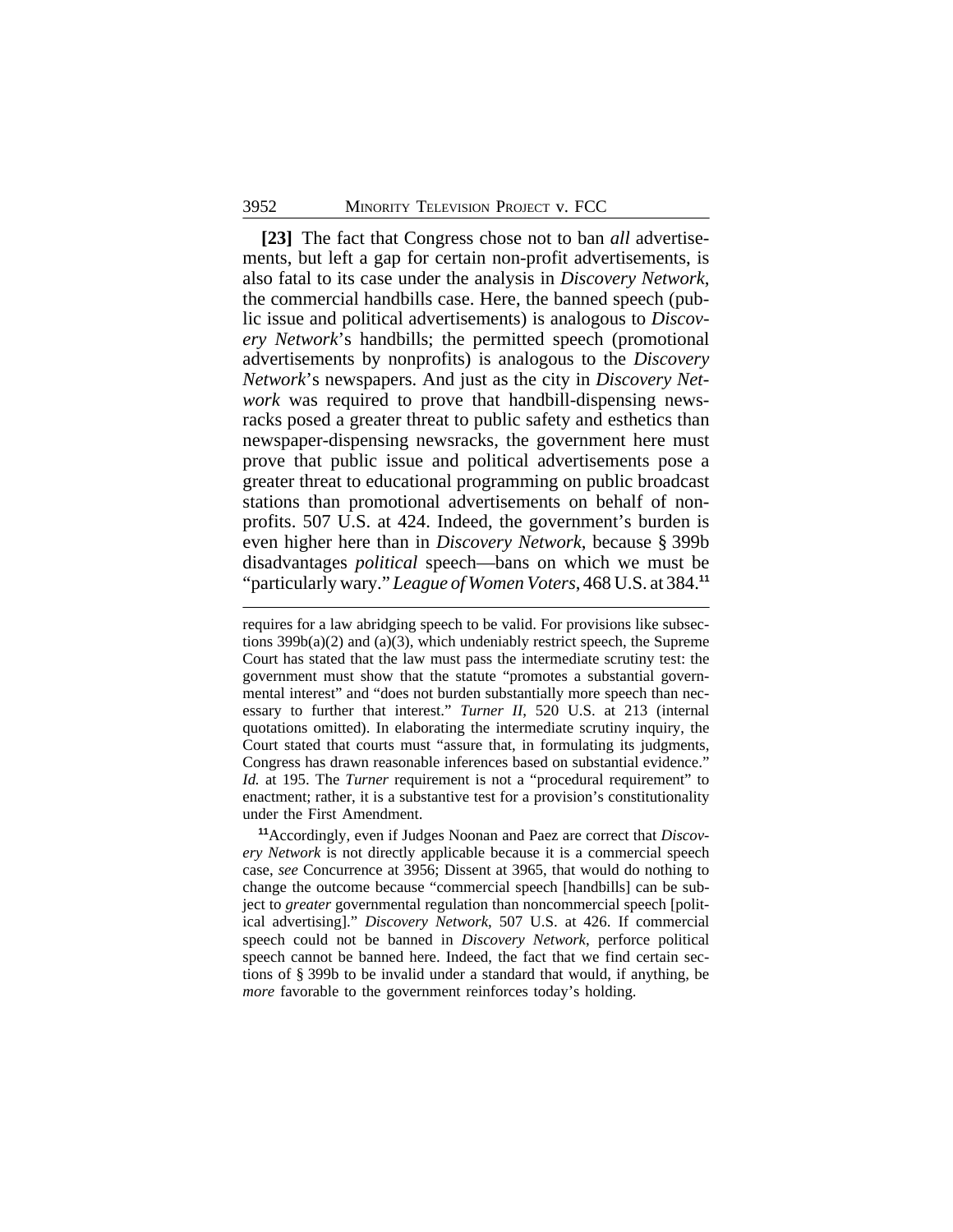Recall that the newsracks banned in *Discovery Network* contained commercial handbills.

**[24]** Applying the *Discovery Network* standard to § 399b's "selective and categorical" content-based bans on speech, we find no basis for § 399b's content-based discrimination against public issue and political advertisements. In fact, it stands to reason that *both* public issue and political advertisers, on the one hand, and nonprofits seeking to advertise for their goods and services, on the other, would generally seek the largest audience possible. A nonprofit university which seeks to attract students through television advertisements would want its advertisements seen by as many potential applicants as possible; so, too, would a Presidential candidate generally want his advertisement viewed by the largest possible audience of voters.

Of course, this is a generality: we do not doubt that many advertisers—political and nonpolitical—sometimes target niche markets. A nonprofit group seeking to raise funds for wildlife preservation may choose to spend its money to advertise during nature shows, the better to reach motivated donors. But so might an evangelical Presidential candidate choose to spend his money advertising on religious-themed shows in Iowa in advance of the Iowa caucuses, to increase voter turnout to his advantage. The point is that in general, there is no reason to think that public issue and political advertisers have any *greater* propensity to seek large audiences than do nonprofit advertisers. Yet Minority and other public television stations may broadcast one type of advertisement but not the other. That is the kind of picking-and-choosing among different types of speech that Congress may not do, absent evidence to show that Congress's favoritism is necessary to serve its substantial interest.

**[25]** Thus, because § 399b's content-based ban on public issue and political advertisements bears "no relationship whatsoever to the particular interests that the [government]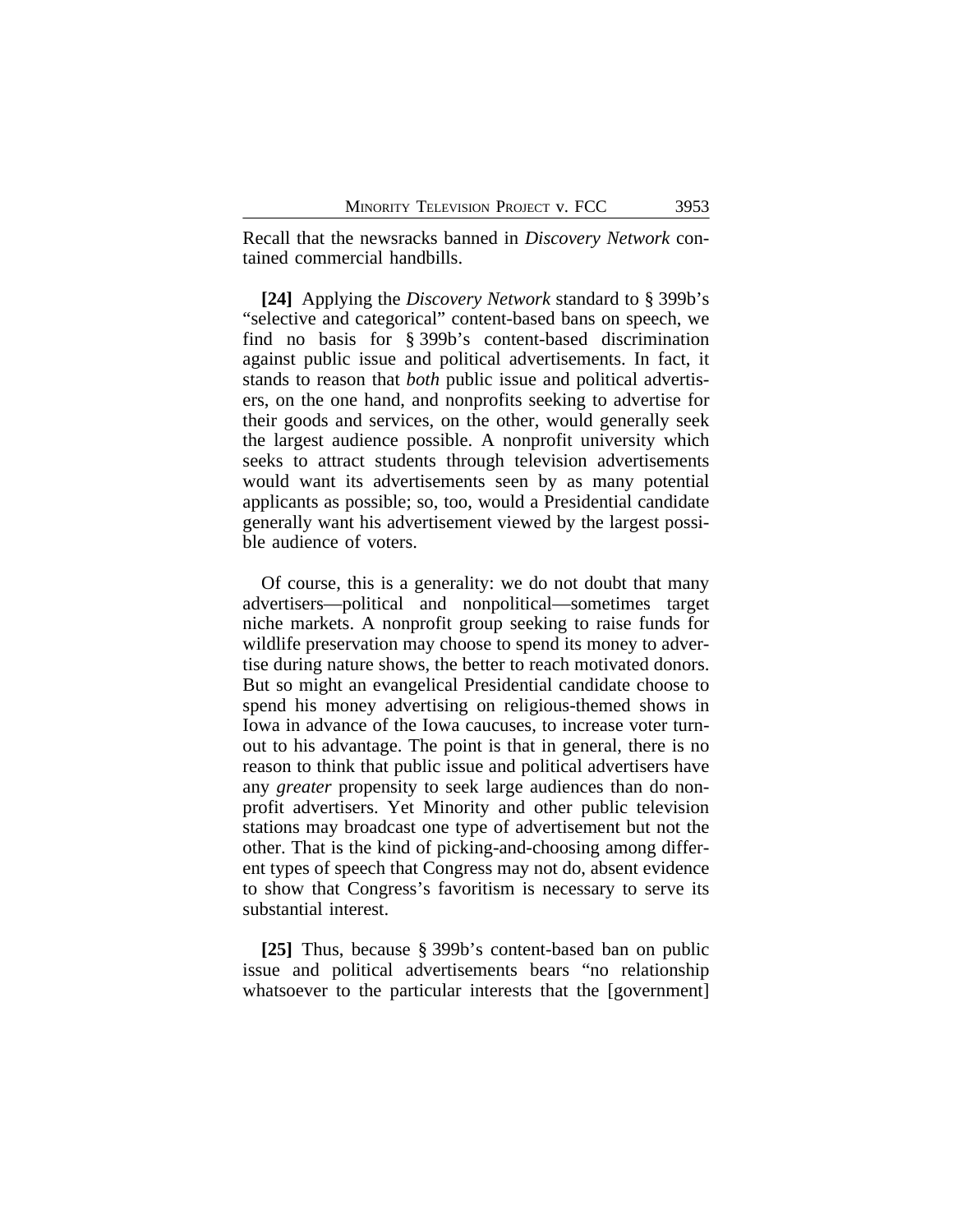has asserted," *Discovery Network*, 507 U.S. at 424, the statute is not narrowly tailored. Here, as in *Discovery Network*, there is no basis for the content-based distinction drawn by § 399b. Just as newsracks containing "commercial handbills" and newsracks containing "newspapers" posed an identical threat to safety and esthetics, so too, for aught that appears especially in the Congressional record—do public issue and political advertisers, on the one hand, and non-political, nonprofit advertisers on the other pose identical threats to displace niche programs on public broadcast television.

The dissent relies on the aforementioned Ozier declaration for the proposition that "the content and quantity of nonprofit advertising do not pose the same sort of threat to public broadcasting's financial model as other sorts of advertising." Dissent at 3967-68. But even if the dissent is correct that nonprofit advertising *in general* does not pose the sort of threat that for-profit advertising does, that fact would do nothing to justify 399b's content-based speech restriction *within* the class of nonprofit advertising. The statute gives Minority the ability to broadcast an advertisement for Planned Parenthood's goods and services but does not allow Minority to broadcast an advertisement stating Planned Parenthood's view on a piece of proposed legislation or a political candidate. That is a crucial content-based distinction—and there is no evidence at all to support it.**<sup>12</sup>**

**<sup>12</sup>**The dissent claims that Congress in fact "intended to shield public programming" from undue "political" influence but not from "advertisements by nonprofit entities." Dissent at 3966-67. In support of this "Congressional intent," the dissent cites to not a word of statutory text but only to a sentence fragment by a single House member contained in the congressional record. *Id.* (citing 127 Cong. Rec. 13145 (June 22, 1981) (remarks of Rep. Gonzalez). But "[r]eliance on such isolated fragments of legislative history in divining the intent of Congress is an exercise fraught with hazards," *New England Power Co. v. New Hampshire*, 455 U.S. 331, 342 (1982), and Representative Gonzalez's isolated statement cannot overcome the absence of evidence in the record justifying the contentbased restriction.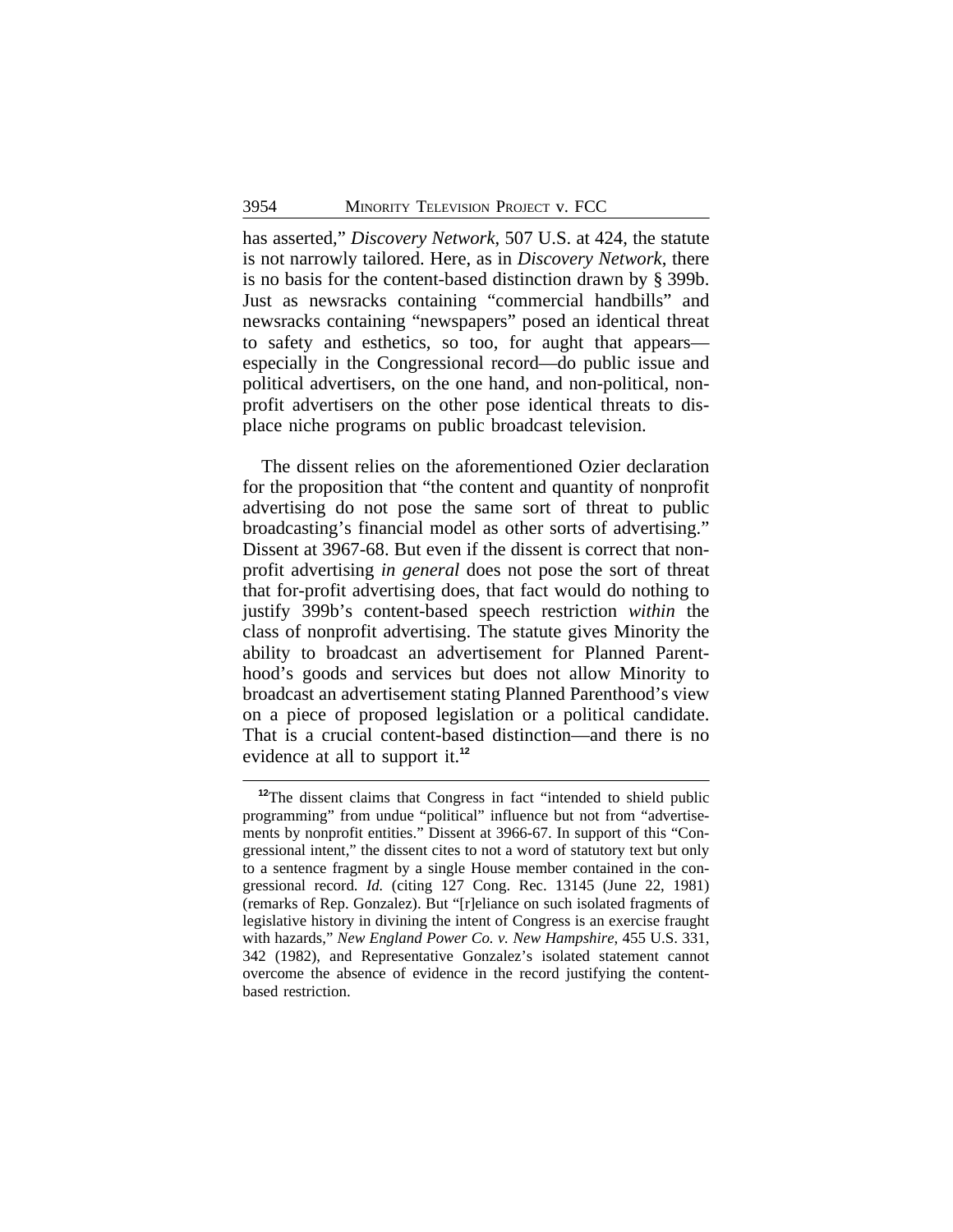#### \* \* \*

**[26]** The government's evidence in this case shows only the size and effect of one class of advertising: traditional commercial advertising. That is the content of speech proscribed in subsection  $\S 399b(a)(1)$ , which proscription we today hold passes "intermediate scrutiny" and which we uphold. But the government cannot point to evidence that its fear of harm to public television that would come from allowing stations to air public issue and political advertisements is "real, not merely conjectural," much less that the portions of the statute which ban such political and public issue advertisements "alleviate those harms in a direct and material way." *Turner I*, 512 U.S. at 664. Thus, we strike down as unconstitutional subsections  $399b(a)(2)$  and  $(a)(3)$ .

Of course, following today's decision, Congress is free to "try again." If there truly is evidence that broadcast of public issue and political advertisements would cause substantial harm—that their broadcast would change program content as directly and substantially as would for-profits' advertising— Congress could compile a record to show as much, and perhaps pass a law restricting such speech. That record would contain evidence, not mere conjecture and anecdote. It is evidence of harm to a substantial governmental interest—not mere conjecture—which the First Amendment requires. *See Turner II*, 520 U.S. at 211.

The district court's grant of summary judgment to the government is **AFFIRMED** in part, and **REVERSED** in part. We **REMAND** to the district court with instructions to enter an order granting summary judgment to Minority Television Project as to § 399b(a)(2) and § 399b(a)(3), and for further proceedings consistent with this opinion.**<sup>13</sup>**

<sup>&</sup>lt;sup>13</sup>Because Minority was fined \$10,000 for violations of  $\S$  399b(a)(1) which survives our decision today—we affirm the district court's denial of reimbursement. Moreover, we express no opinion as to whether subsection 399b(a)(1) would withstand *strict* scrutiny analysis.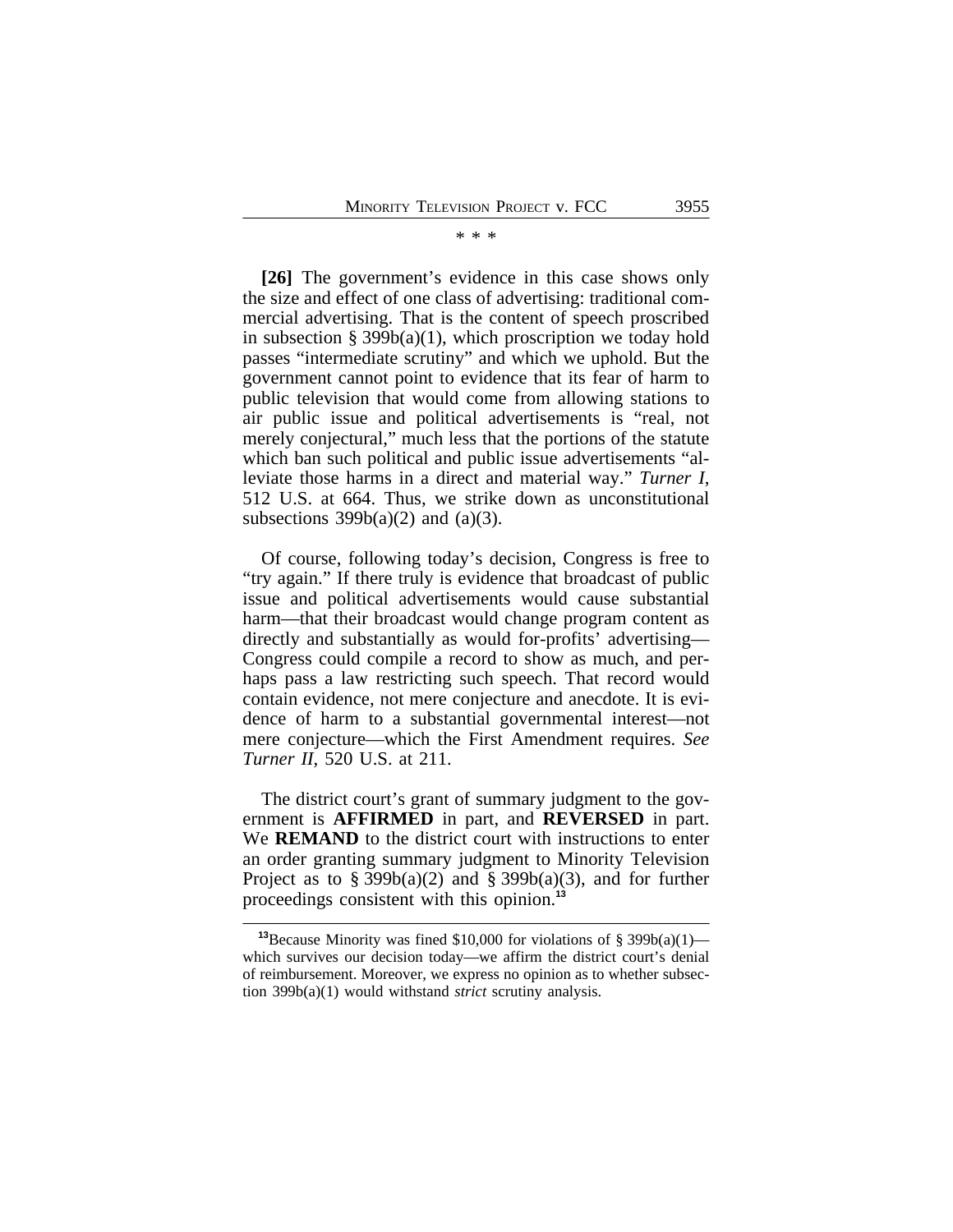#### NOONAN, Circuit Judge, concurring in the judgment:

Broadcast speech is protected by the First Amendment, but it has characteristics that distinguish it from most other forms of speech. Intermediate scrutiny must be applied to this modern medium unknown to the framers of the Constitution. *FCC v. League of Women Voters*, 468 U.S. 364, 380 (1984). Broadcast speech, as it now exists, came into existence by the allocation by the government of space on the spectrum of frequencies for broadcasting. It is therefore licensed by the government. Of course, the government might have abstained from allocating frequencies, as it did before 1927. *See Red Lion Broad. Co. v. FCC*, 395 U.S. 367, 375-76 (1969). That road was not followed. Without effective challenge, the government took charge and rationed the frequencies. Broadcast television, as it exists today, exists as it does because the government has been a shaper of it. Speech by license of the government presents a formidable paradox in application of the First Amendment.

The appellant is licensed by the government as a not-forprofit broadcaster. It is authorized by license pursuant to 47 C.F.R. § 73.621(a), a regulation specifying that a license may be given to a "nonprofit educational organization upon a showing that the proposed stations will be used primarily to serve the educational needs of the community; for the advancement of educational programs; and to furnish a nonprofit and noncommercial broadcast television service." The nature of licensed broadcasting makes it inappropriate to draw guidance from a case such as *City of Cincinnati v. Discovery Network*, 307 U.S. 410 (1993), invalidating a city ordinance governing news racks.

When 47 U.S.C. § 399 was enacted, there was no evidence before Congress as to the impact of political speech on public broadcasting because no such speech had been permitted. What Congress had before it were educated guesses by persons familiar with the media. When this case began in 2006,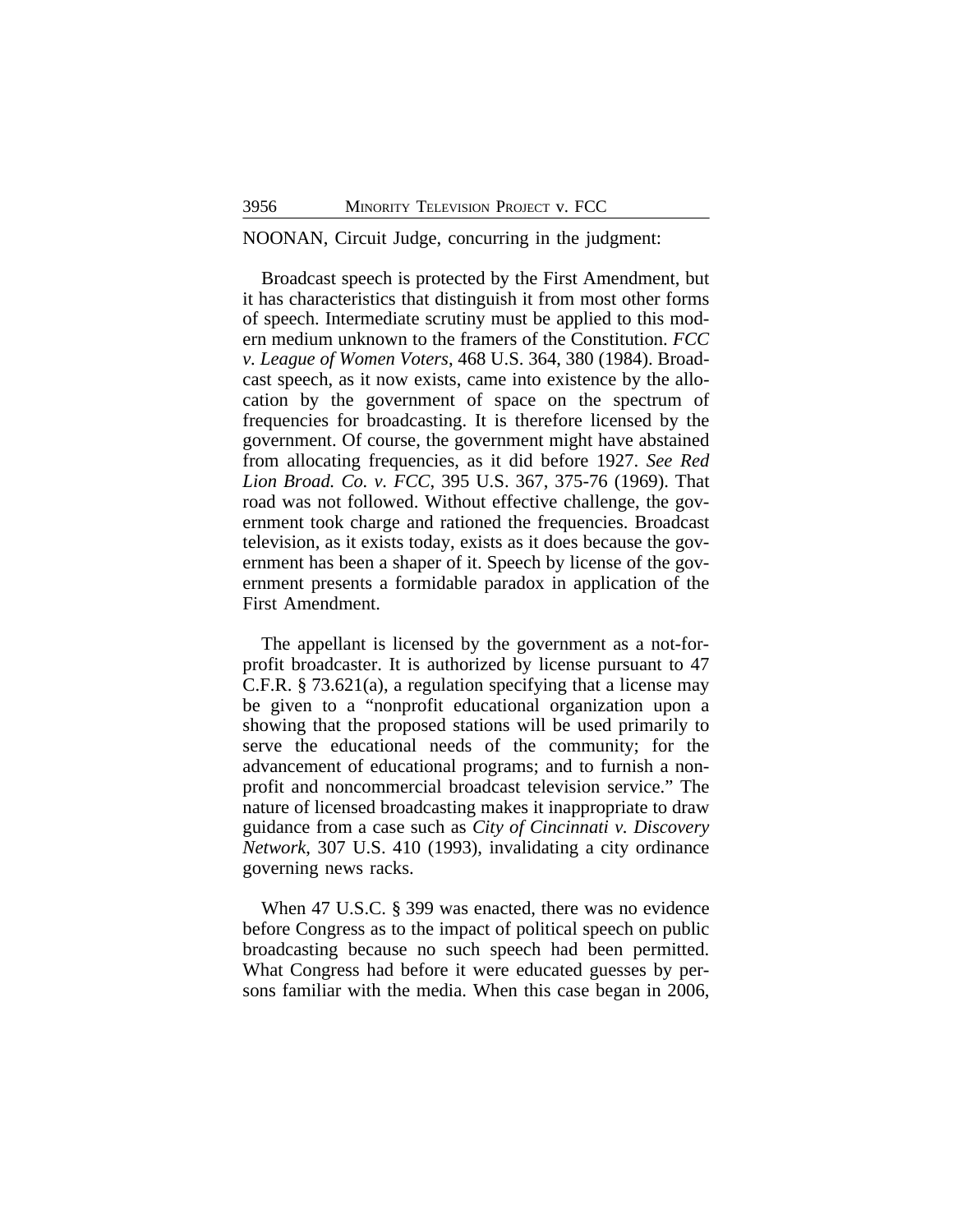the government did not produce any more evidence, because no more evidence existed.

Legislatures may often have to act on the basis of prediction rather than on the basis of evidence. The conduct of a war on poverty, or of an actual war, for example, may depend on such legislative guesswork. As I understand the teaching of the Supreme Court, however, a restriction on political speech, the "highest rung of the hierarchy of First Amendment values," *League of Women Voters*, 468 U.S. at 381, must normally be based on evidence of harm to a substantial governmental interest. *Id.* at 391; *Red Lion*, 395 U.S. at 393. Such evidence has not been provided to Congress. Accordingly, the ban on speech is an unconstitutional abridgement of the First Amendment.

This requirement was dropped by the plurality in *Turner II* relying on evidence introduced on remand to the district court — evidence obviously not before Congress when it enacted the statute in question. *See Turner Broad. Sys., Inc. v. FCC*, 520 U.S. 180, 200 (1997) (plurality opinion). It is unclear whether this example justifies other courts in not looking for evidence before Congress or in relying not on evidence but predictions. I believe that we are still bound by *League of Women Voters, supra*.

*Citizens United v. FEC*, 130 S. Ct. 876 (2010), decided a different question and is therefore not controlling here. It is, however, relevant in affording the view of governmental control of speech now taken by the United States Supreme Court. For example, Justice Kennedy writing for the Court observed:

While some means of communication may be less effective than others at influencing the public in different contexts, any effort by the Judiciary to decide which means of communications are to be preferred for the particular type of message and speaker would raise questions as to the courts' own lawful author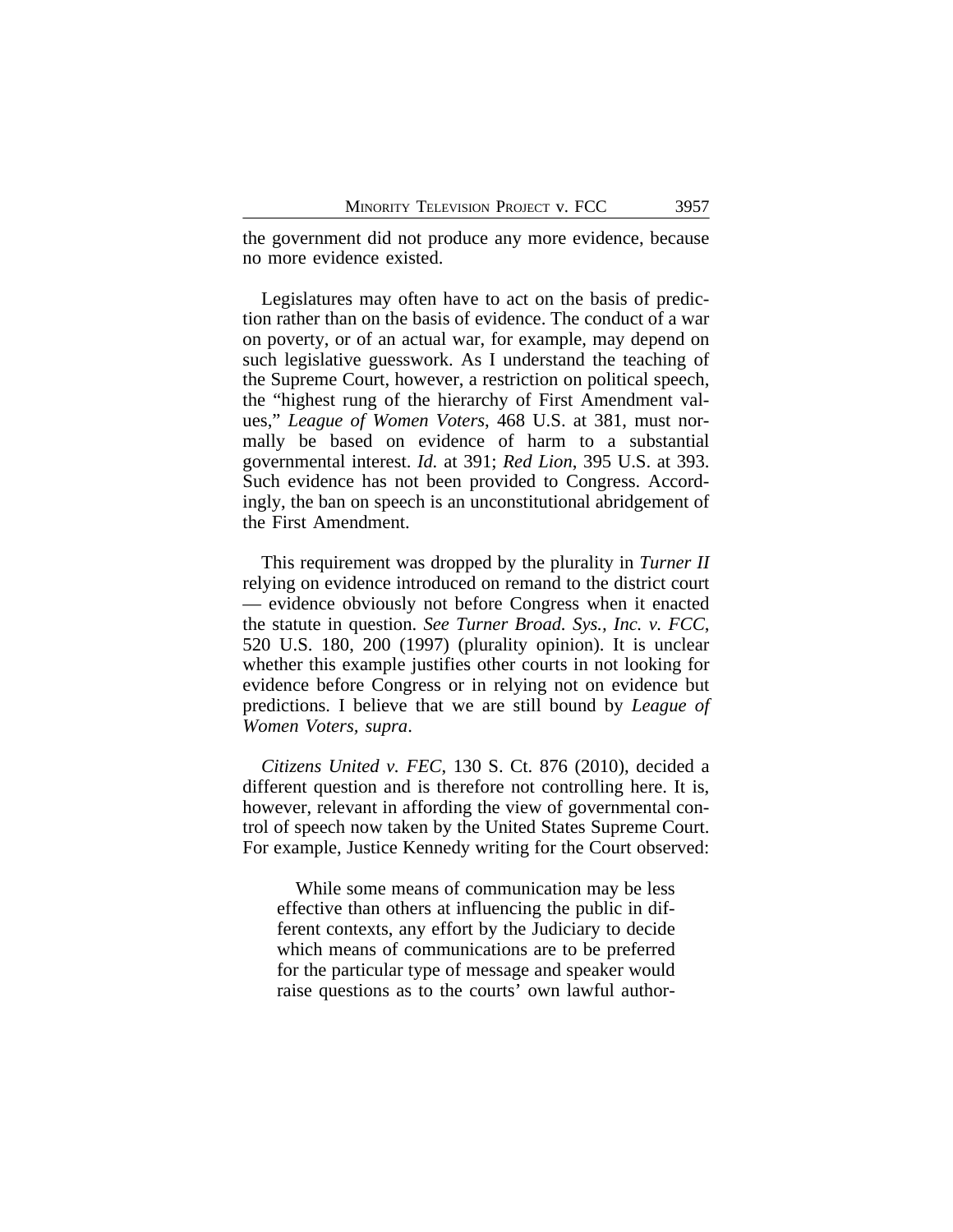ity. Substantial questions would arise if courts were to begin saying what means of speech should be preferred or disfavored. And in all events, those differentiations might soon prove to be irrelevant or outdated by technologies that are in rapid flux. *Id*. at 890.

The recognition of the "rapid flux" in the technologies and the recognition that "substantial questions would arise" if the courts favored or disfavored a particular means of speech suggest the sensitivity of the Court to the changing field of communication by television.

Justice Kennedy went on to state:

Courts, too, are bound by the First Amendment. We must decline to draw, and then redraw, constitutional lines based on the particular media or technology used to disseminate political speech from a particular speaker. *Id*. at 891.

This passage's negative reference to basing "constitutional lines" on "particular media" could be read as embracing the special constitutional lines now governing broadcast media.

With the rapid flux of technologies transmitting television, there have come new forms of television that do not require use of the narrow spectrum employed by broadcast television. These new forms — cable, satellite, cell phone, the Internet and the iPad — have introduced a variety of ways of communicating on television and call at least for a new look at the government's substantial role in licensing and regulating speech on broadcast television.

In short, in this delicate and difficult field of rapid change, it would be hard to believe that the restrictions on political speech established by the statute over thirty years ago are con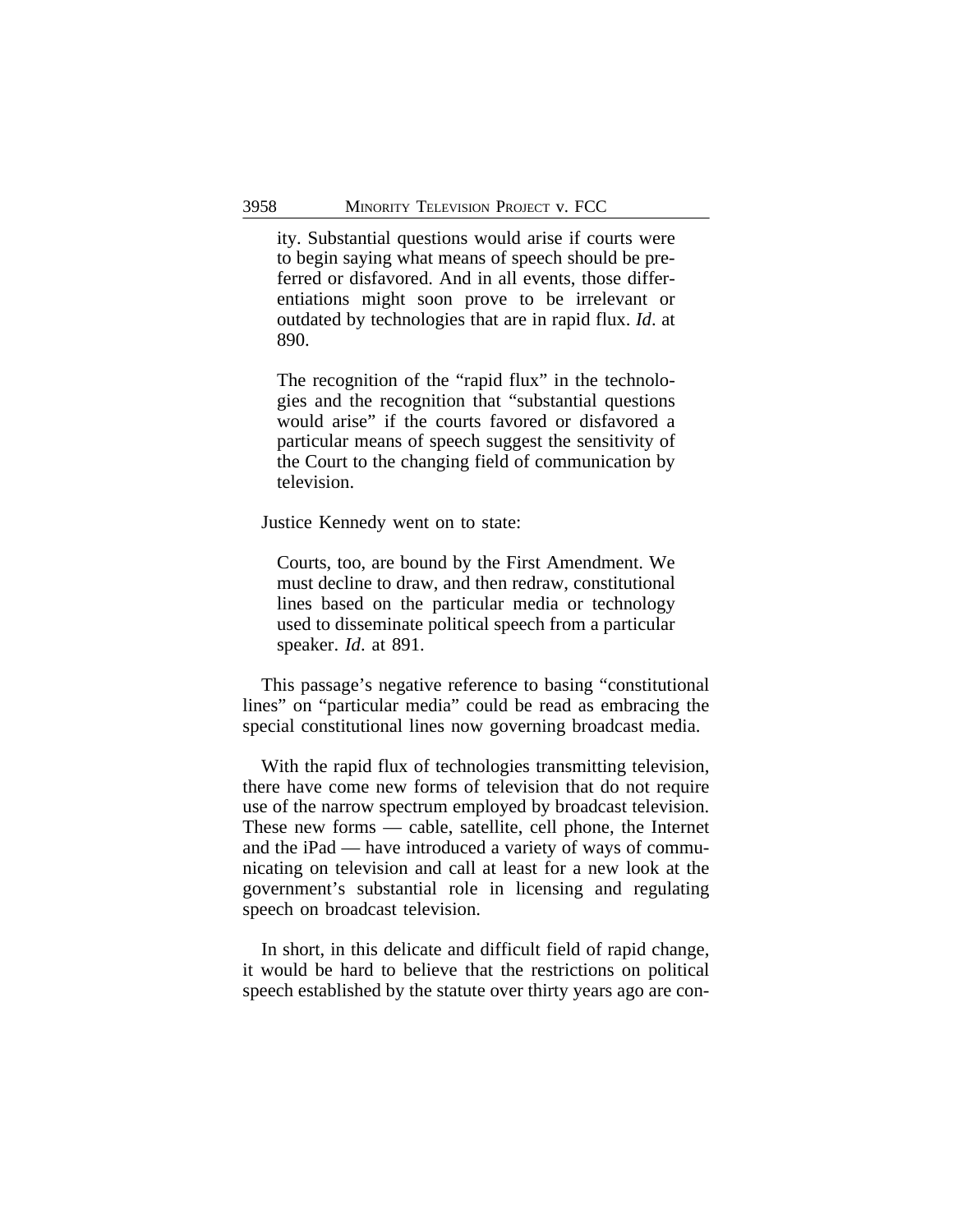stitutionally valid even if they had met constitutional criteria when they were published.

Minority TV also challenges as "vague" the prohibition of § 399 of any advertisement intended "to promote any service, facility or product offered by any person who is engaged in offering such offering for profit." The words are clear enough. What Minority TV appears to be objecting to is the application of the statute as confusing or inconsistent.

As a viewer of Jim Lehrer NewsHour and its successor, I have seen announcements that to my mind are ads. For example, I have viewed Charles Schwab's message, "Talk to Chuck" — it is not about Chuck's golf game. I have viewed Chevron's "We have more in common than you think" — it appears to me to promote Chevron's business by asking me to identify with its efforts to improve the environment. I have watched as a pest control company has displayed the power of its techniques to eliminate a bug, a promotion of its services, one would suppose. But all of the above would be relevant on an as-applied challenge. Such a challenge must be brought as original matter in the court of appeals. Consequently, on this point, too, I concur in the result reached by Judge Bea.

PAEZ, Circuit Judge, dissenting:

I agree with Judge Bea's conclusions, contained in Part III of his opinion, that substantial evidence supports Congress's determination that advertising by for-profit entities on public broadcast stations poses a real harm, and that 47 U.S.C. § 399b(a)(1) does not burden substantially more speech than necessary to further the government's legitimate interest. However, as I explain in greater detail below, I agree neither with Judge Bea's analytical approach, nor with his conclusion that  $\S$ § 399b(a)(2) and (3) impose an unconstitutional,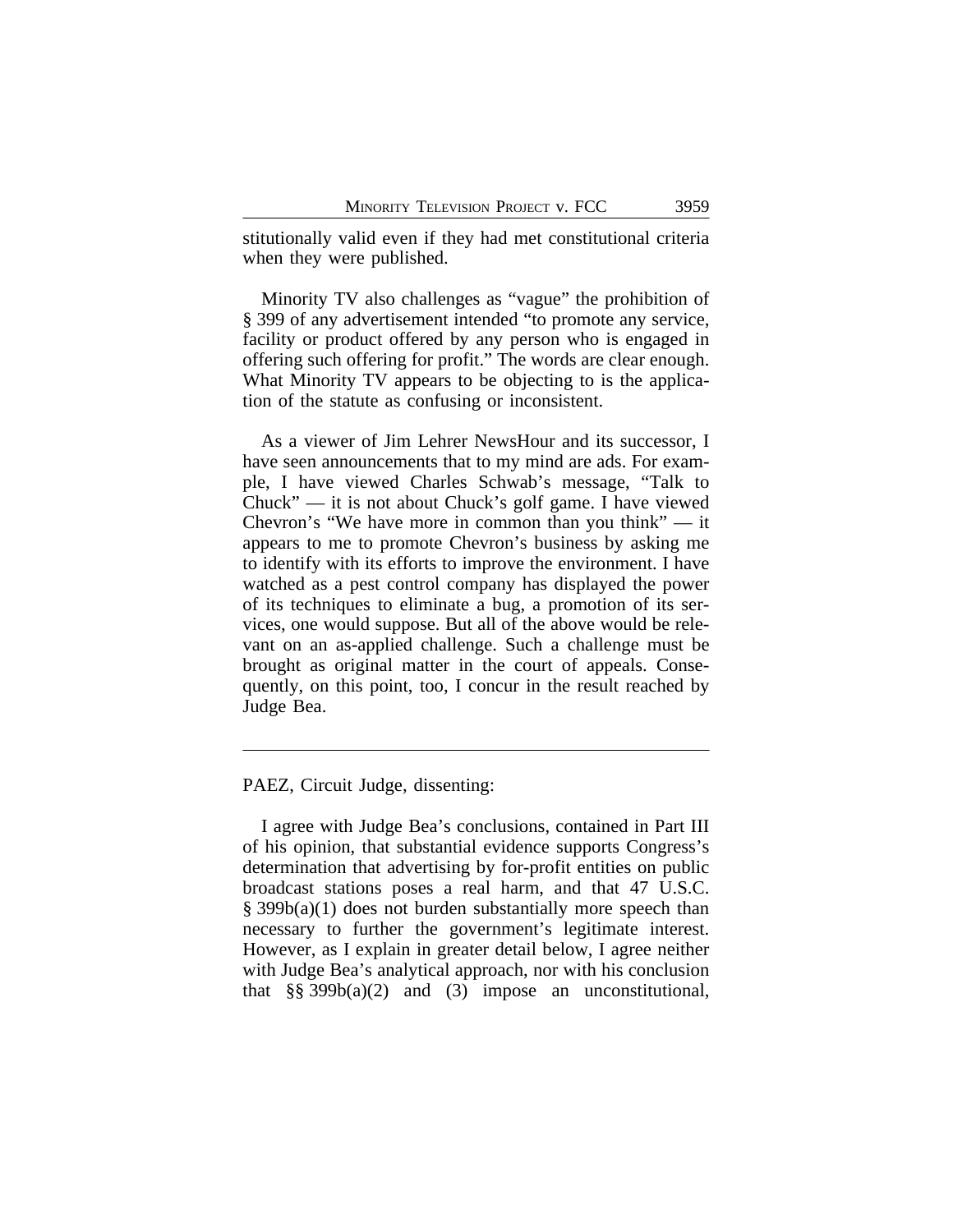content-based restriction on speech. Accordingly, I respectfully dissent.**<sup>1</sup>**

For almost sixty years, noncommercial public broadcasters have been effectively insulated from the lure of paid advertising. The court's judgment will disrupt this policy and could jeopardize the future of public broadcasting. I am not persuaded that the First Amendment mandates such an outcome. In my view, §§ 399(a)(2) and (3) satisfy the scrutiny standard set forth in *F.C.C. v. League of Women Voters*, 468 U.S. 364 (1984). I therefore disagree with Judge Bea's heavy reliance on a commercial speech case, *City of Cincinnati v. Discovery Network, Inc.*, 507 U.S. 410 (1993), to impose an unprecedented and unwarranted burden of proof on the government. I also take issue with Judge Bea's contention that *Turner Broad. Sys., Inc. v. F.C.C. ("Turner I")*, 512 U.S. 622 (1994) and *Turner Broad. Sys., Inc. v. F.C.C. ("Turner II")*, 520 U.S. 180 (1997) require the government to prove its case by presenting " '[s]ubstantial evidence[,]' [which] must include 'substantial evidence in the record before Congress' at the time of the statute's enaction." Op. at 3938 (quoting *Turner II*, 520 U.S. at 211) (internal citation omitted). Because §§ 399b(a)(2) and (3) are narrowly tailored provisions that fulfill the government's substantial interest in noncommercial public broadcasting, I would affirm the district court's order granting summary judgment to the FCC.

**I.**

I agree with both Judge Bea and Judge Noonan that because § 399b regulates broadcast media, the broadcastspecific version of intermediate scrutiny**<sup>2</sup>** should guide our

<sup>&</sup>lt;sup>1</sup>I concur, however, in the Memorandum disposition filed simultaneously with this opinion.

<sup>&</sup>lt;sup>2</sup>It is important to distinguish the broadcast-specific version of intermediate scrutiny from other scrutiny standards that are used in First Amendment cases. Parts of Judge Bea's opinion inappropriately follow the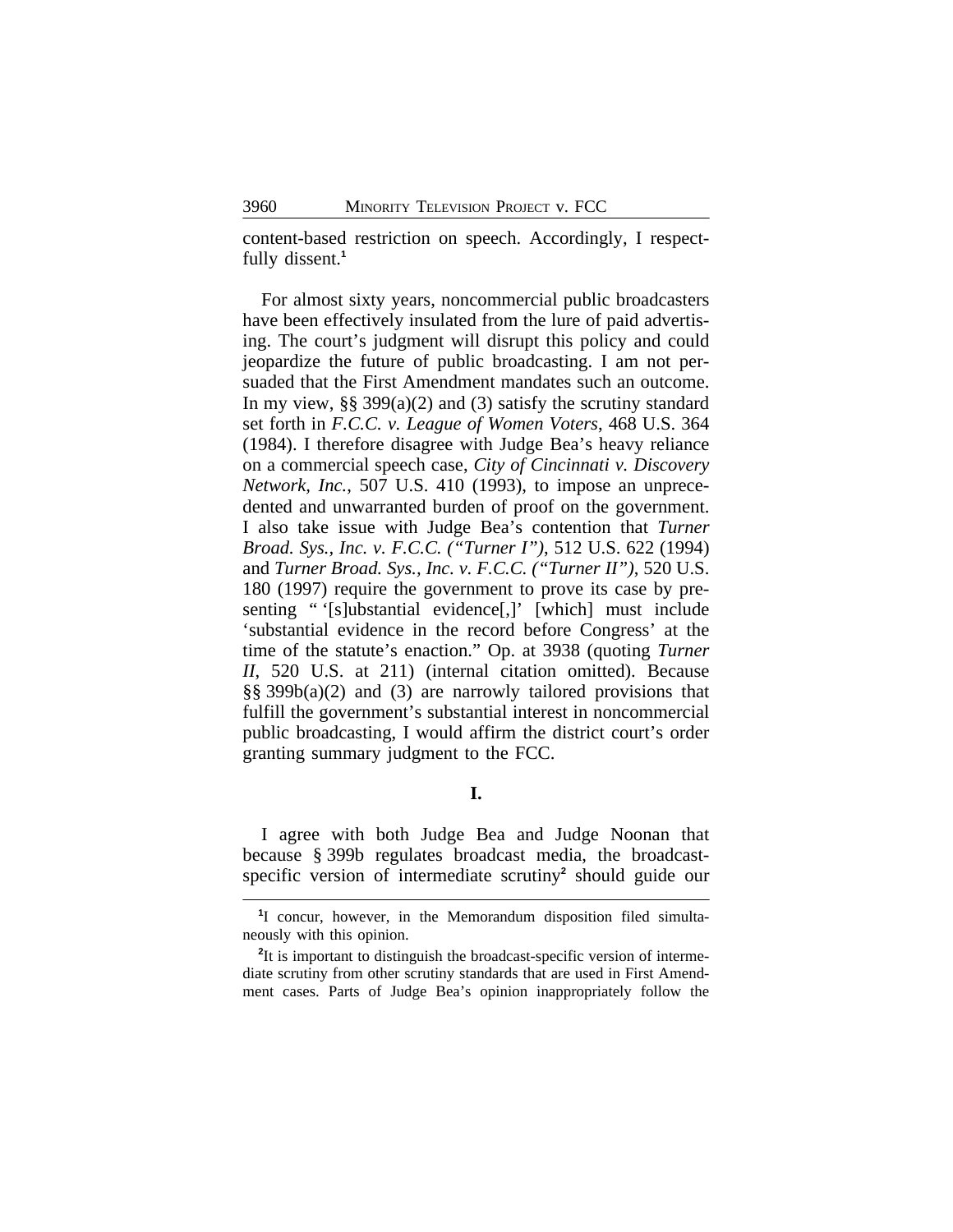analysis of this case. As Judge Bea's opinion notes, a regulation will survive such scrutiny if it is "narrowly tailored to further a substantial government interest." *League of Women Voters*, 468 U.S. at 380 (cited at Op. 3935).**<sup>3</sup>** As noted, I also agree with Judge Bea's twin conclusions that the government has a substantial interest in noncommercial public broadcasting and that § 399b furthers this interest. I differ from both Judge Bea and Judge Noonan in my conclusion that §§ 399b(a)(2) and (3) are sufficiently tailored to survive broadcast scrutiny. Judge Bea's analysis draws from cases involving non-broadcast, content-neutral, and commercial speech restrictions. I disagree with this approach, and would

intermediate scrutiny framework that the Supreme Court applied in *Turner I* and *Turner II*. The standard outlined in the *Turner* cases—which involved First Amendment challenges to content-neutral, non-broadcast regulations—is not relevant here. In light of the unique nature of broadcast speech, for almost eighty years the Supreme Court has refused to apply the same level of First Amendment scrutiny to broadcast regulations that it has applied to regulations governing, for example, newspapers or magazines. *See League of Women Voters*, 468 U.S. at 376-77 ("Were a similar ban . . . applied to newspapers and magazines, we would not hesitate to strike it down as violative of the First Amendment."); *see also National Broad. Co. v. U.S.*, 319 U.S. 190, 226-27 (1943); *Columbia Broad. Sys., Inc. v. Democratic Nat. Comm.*, 412 U.S. 94, 101 (1973); *F.C.C. v. Pacifica Foundation*, 438 U.S. 725, 748 (1978). Because § 399b is a contentbased regulation of broadcast media, the intermediate broadcast scrutiny test from *League of Women Voters* provides the correct framework for evaluating Minority's First Amendment challenge to §§ 399b(a)(2) and (3). Because *Discovery Network*, *Turner I*, and *Turner II* involved nonbroadcast regulations, I do not share Judge Bea's view that these cases provide "additional elaboration" of the standard outlined in *League of Women Voters*. Op. at 3934; *see also* Op. at 3937-40.

**<sup>3</sup>**There are two key differences between strict scrutiny and intermediate broadcast scrutiny. First, the government interest need only be "substantial," rather than "compelling," to survive intermediate broadcast scrutiny. Second, the "narrowly tailored" requirement of intermediate broadcast scrutiny is more flexible than the corresponding requirement for strict scrutiny. Determining the exact meaning of "narrowly tailored" is a difficult exercise because the Supreme Court has not explicitly defined this term in its broadcast cases.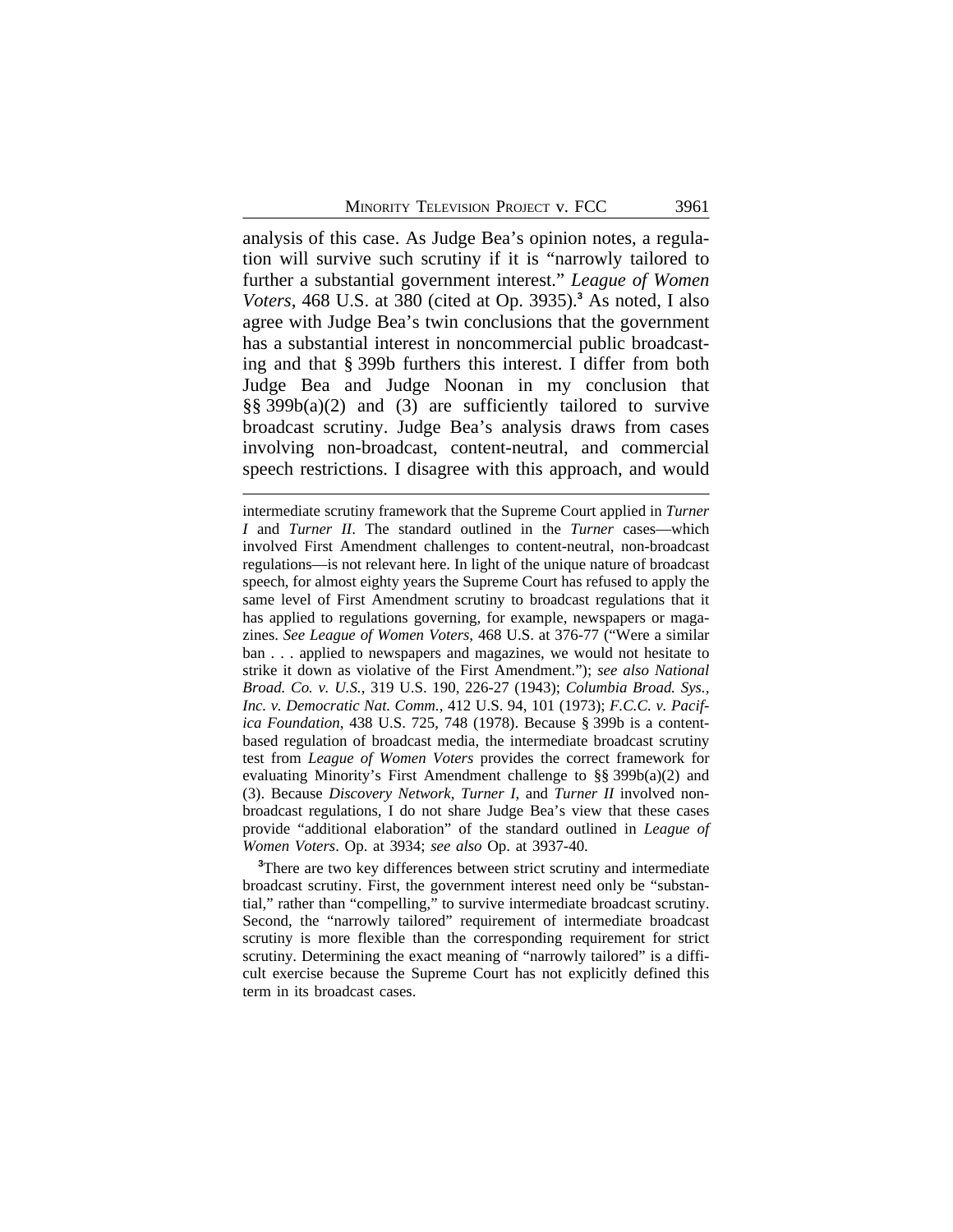decide this case by hewing closely to *League of Women Voters*, which is directly on point.

From *League of Women Voters* we can derive several principles to guide our analysis of whether  $\S$ § 399b(a)(2) and (3) are narrowly tailored. In *League of Women Voters*, the Supreme Court explained that a broadcasting regulation is narrowly tailored when it is not "manifest[ly] imprecis[e]," 468 U.S. at 392, when it is not patently overinclusive or underinclusive, *id.* at 396, and when "less restrictive means" of furthering the government's interest are not "readily available," *id.* at 395. Moreover, if a content-based broadcasting regulation "far exceeds" what is necessary to satisfy the government's interest, then it is not narrowly tailored." *Id.* at 395. In my view, §§ 399b(a)(2) and (3) satisfy these requirements.

First, the law is not "patent[ly] overinclusive[ ]." *Id.* at 396. On the contrary, the legislative history of § 399b demonstrates that the law was crafted to restrict the least possible amount of speech. Before the passage of § 399b, public broadcasters were prohibited from airing *all* advertisements. *See, e.g.*, 17 Fed. Reg. 4062 (1952) (47 C.F.R. § 3.621(d), (e)) (later moved to 47 C.F.R. § 73.621(d), (e)); *In the Matter of Comm'n Policy Concerning the Noncommercial Nature of Educ. Broad. Stations* ("*Comm'n Policy I*"), 86 F.C.C. 2d 141, 142 (1981) (discussing the "existing proscription against *all* promotion of products and services) (emphasis in original). The Public Broadcast Amendments Act of 1981, codified in 47 U.S.C. §§ 399a and 399b, modified these restrictions to enhance donor acknowledgments, to allow public broadcasters to air any content (including advertisements) for which consideration is not received, and to allow nonprofit organizations to advertise services, products, and facilities. In light of these modifications, § 399b is less restrictive of public broadcasters' First Amendment rights than the statute at issue in *League of Women Voters*, which broadly prohibited *all* editorial content from being broadcast. In contrast to the statute at issue in *League of Women Voters*, § 399b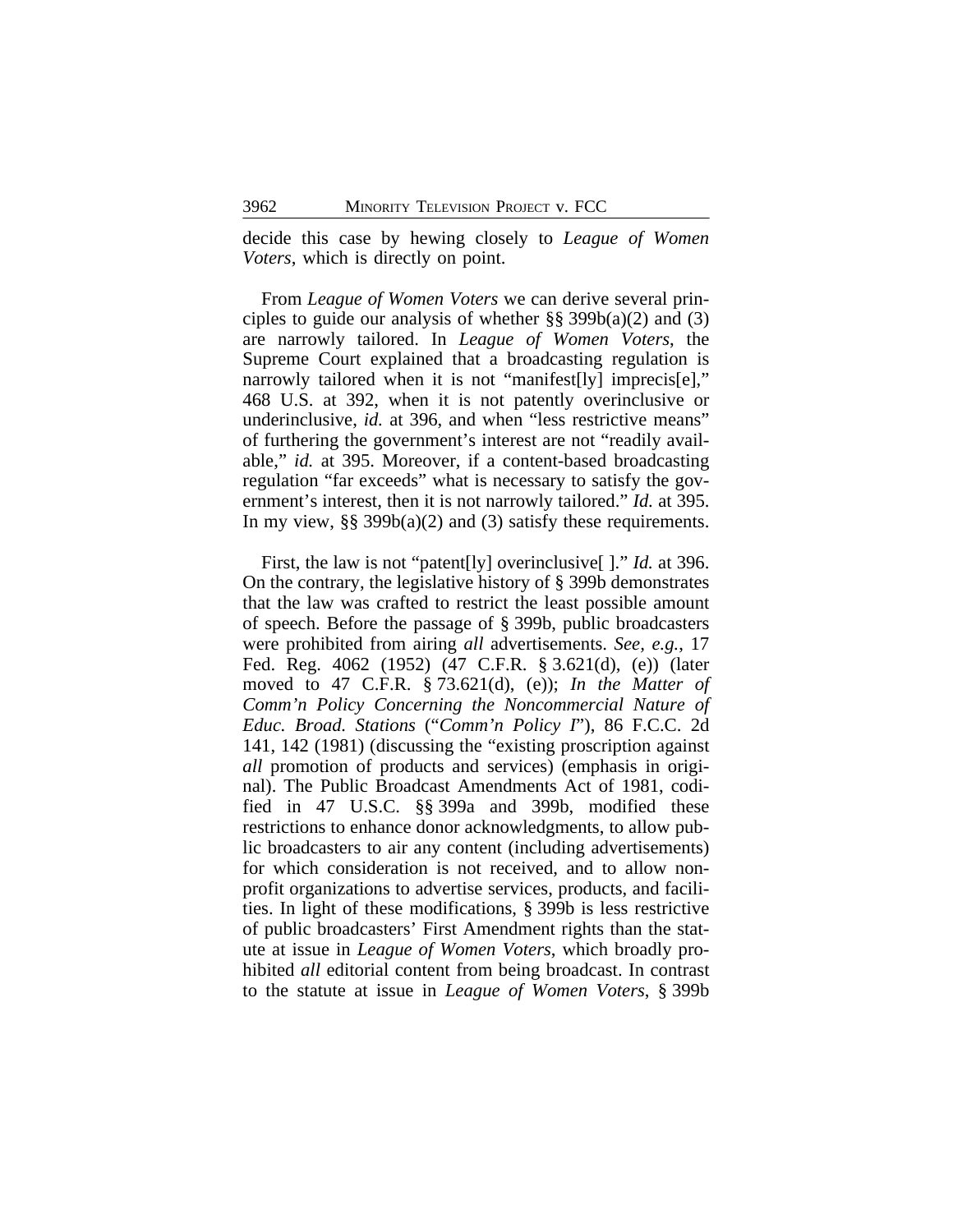gives broadcasters programming flexibility while still insulating the stations from the "commercial market pressures" that result from reliance on advertising revenue. *Comm'n Policy I*, 86 F.C.C. 2d at 142. Thus, § 399b is not overinclusive—at least not in my view—nor does it "far exceed[ ]" what is necessary to satisfy the government's interest in promoting noncommercial educational broadcasting. *See League of Women Voters*, 468 U.S. at 395.**<sup>4</sup>**

Second, § 399b is not underinclusive. In *League of Women Voters*, the Court held that the statute in question was underinclusive because it barred editorializing but did not bar stations from choosing to air partisan content. 468 U.S. at 396-97. Considering that the government's purported interest was to prevent the broadcast of controversial or partisan opinions, the law was minimally effective. *Id.* Thus, the Court held that the underinclusive law, which "provide<sup>[d]</sup> only ineffective or remote support for the government's purpose," was not valid under the First Amendment. *Id.* (quoting *Central Hudson Gas & Electric Corp. v. Public Service Comm'n of N.Y.*, 447 U.S. 557, 564 (1980)).

Unlike the underinclusive statute at issue in *League of Women Voters*, Congress's decision to allow non-profit advertising on public broadcasts has not rendered § 399b ineffective. According to Stanford Professor Roger G. Noll, a leading scholar on the economics of television, § 399b's ban on paid commercial advertisements, political advertisements, and issue advertisements has effectively insulated public

<sup>&</sup>lt;sup>4</sup>I understand Judge Bea's argument to be that he defers to Congress's judgment that market pressure poses a danger to public broadcasting, yet he draws a distinction between the type of market pressure which forprofit and political or public issue advertisers will exert. Op. at 3946-47, 3948-49. Such a distinction is untenable in light of the tremendous sums spent on political campaign advertisements—\$2.2 billion in 2008—which represent a considerable source of potential revenue by any measure. Judge Bea reaches his conclusion that § 399b is overinclusive only by discounting this evidence. *See* Op. at 3948-49.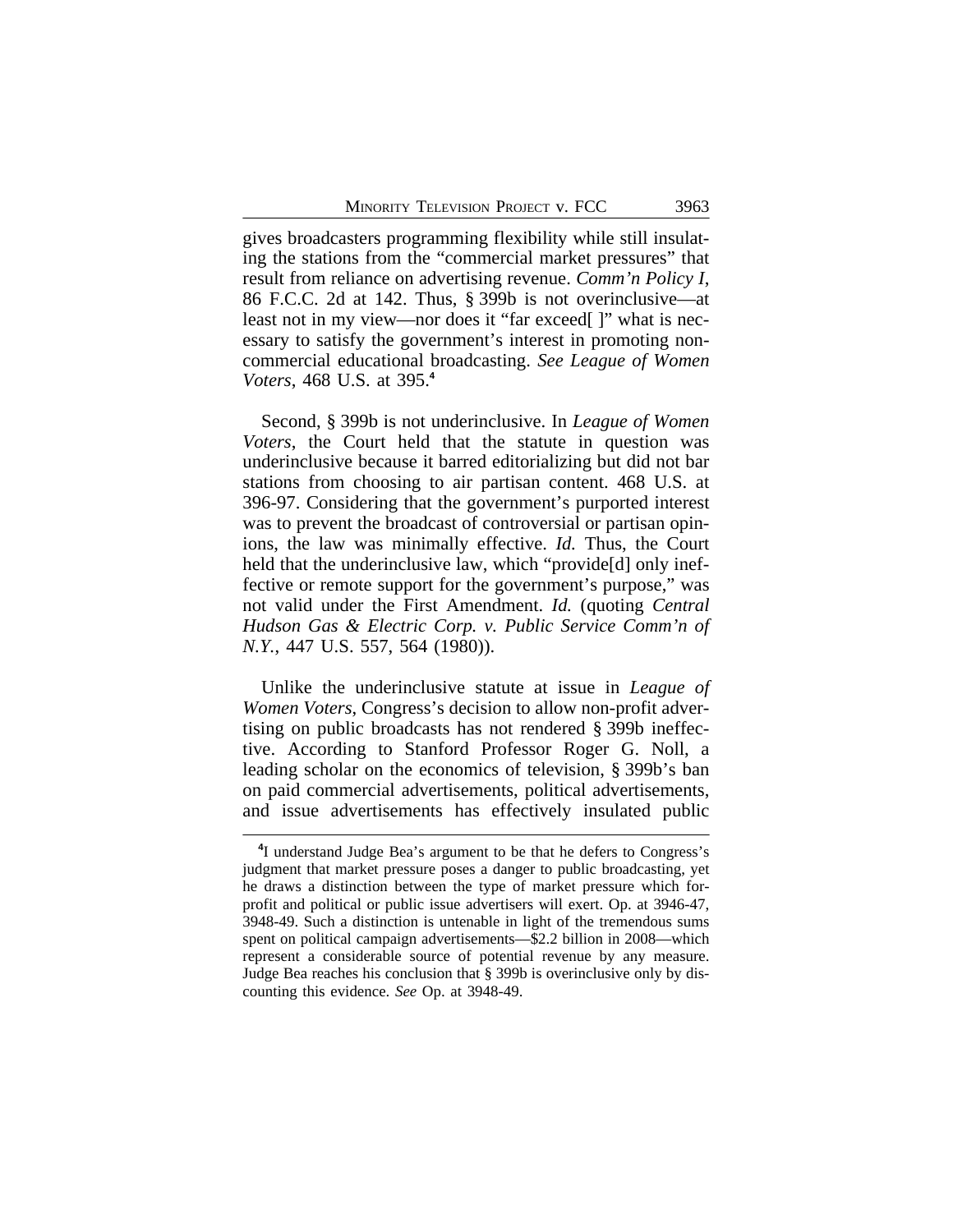broadcasting from the market failure problem of commercial broadcasting. Lance Ozier, a senior officer of the WGBH Educational Foundation,<sup>5</sup> similarly explained that advertising by non-profit entities "do[es] not present the same danger" to public television as for-profit advertising. Unlike commercial, political, and issue advertisements, non-profit announcements — according to Ozier—are viewed as "consistent with the public education mission of public television," and therefore do not threaten other funding sources. Particularly, Ozier explains that the presence of just a small number of non-profit advertisers creates only a minimal risk that stations will seek to boost viewership in order to increase advertising sales. Non-profit advertising sales, for example, did not even register on Professor Noll's breakdown of public television revenue sources. As an additional anecdote, Minority has produced just one instance in which a non-profit entity purchased an announcement on a public broadcast station. In short, advertisements by non-profit organizations do not appear to foster the market failure problem of public broadcasting that Congress sought to avoid in enacting § 399b.**<sup>6</sup>** Thus, I would conclude that  $\S$  399b(a)(2) and (3) are not unconstitutionally underinclusive.

Third, there appear to be no "less restrictive means" that are "readily available" to further the government's interest in promoting public broadcasting. Neither Judge Bea nor Judge Noonan offers any alternative to the current regime, and certainly not one that is "less restrictive" and "readily available." Similarly, Professor Noll's report lays out some plausible alternatives to § 399b, but concludes that these alternatives are not reasonable.

**<sup>5</sup>**WGBH is the largest producer of primetime and online programming for the Public Broadcasting Service (PBS) and is also a major producer of national programs for many public radio stations.

**<sup>6</sup>** I believe that this evidence belies Judge Bea's glib contention that "there is no reason to think that public issue and political advertisers have any *greater* propensity to seek large audiences than do nonprofit advertisers." Op. at 3953.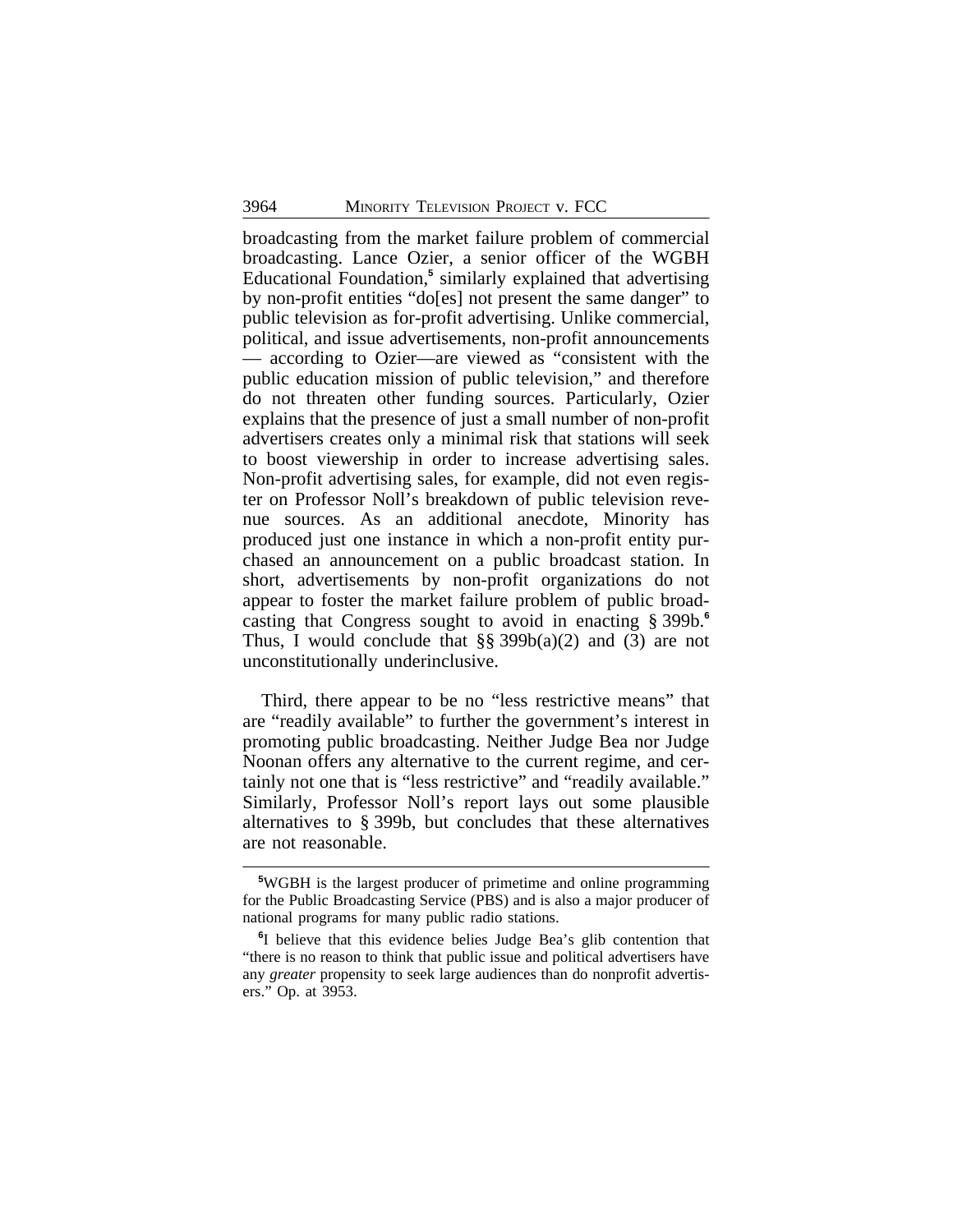Thus, § 399b is not "manifest[ly] imprecis[e]," *League of Women Voters*, 467 U.S. at 392, nor is it patently overinclusive or underinclusive, *id.* at 396. Nor are there "less restrictive means" to § 399b that are "readily available." *Id.* at 395. Accordingly, I would hold that § 399b satisfies the scrutiny test laid out in *League of Women Voters* and affirm the district court's grant of summary judgment to the FCC.

### **II.**

Judge Bea's opinion heavily relies on an inapposite commercial speech case, *City of Cincinnati v. Discovery Network*, 507 U.S. 410 (1993), to strike down §§ 399b(a)(2) and (3). In my view, Judge Bea's reliance on, and interpretation of, *Discovery Network* are flawed for three reasons.

First, Judge Bea relies on *Discovery Network* for the proposition that *League of Women Voters*'s narrow tailoring requirement demands that the government prove that the speech prohibited by  $\S$ § 399b(a)(2) and (3) poses a greater threat to the government's interest than the speech allowed. Op. at 3941. Because *Discovery Network* involved nonbroadcast commercial speech, it has little relevance to this case. *Discovery Network* neither interpreted nor applied the narrow tailoring requirement of intermediate broadcast scrutiny, so Judge Bea's reliance on *Discovery Network* is unfounded.

Second, Judge Bea's initial mistake of relying on *Discovery Network* is compounded by his misreading of the case. Judge Bea states that under *Discovery Network*, "the government must prove that the speech *banned* . . . poses a greater threat than the speech *permitted*." Op. at 3941 (emphasis in original). This is not a fair reading of *Discovery Network*. The portion of *Discovery Network* cited by Judge Bea contains the Court's observation that all newsracks, whether containing commercial newspaper or noncommercial handbills, were "equally unattractive." 507 U.S. at 425. Accordingly, the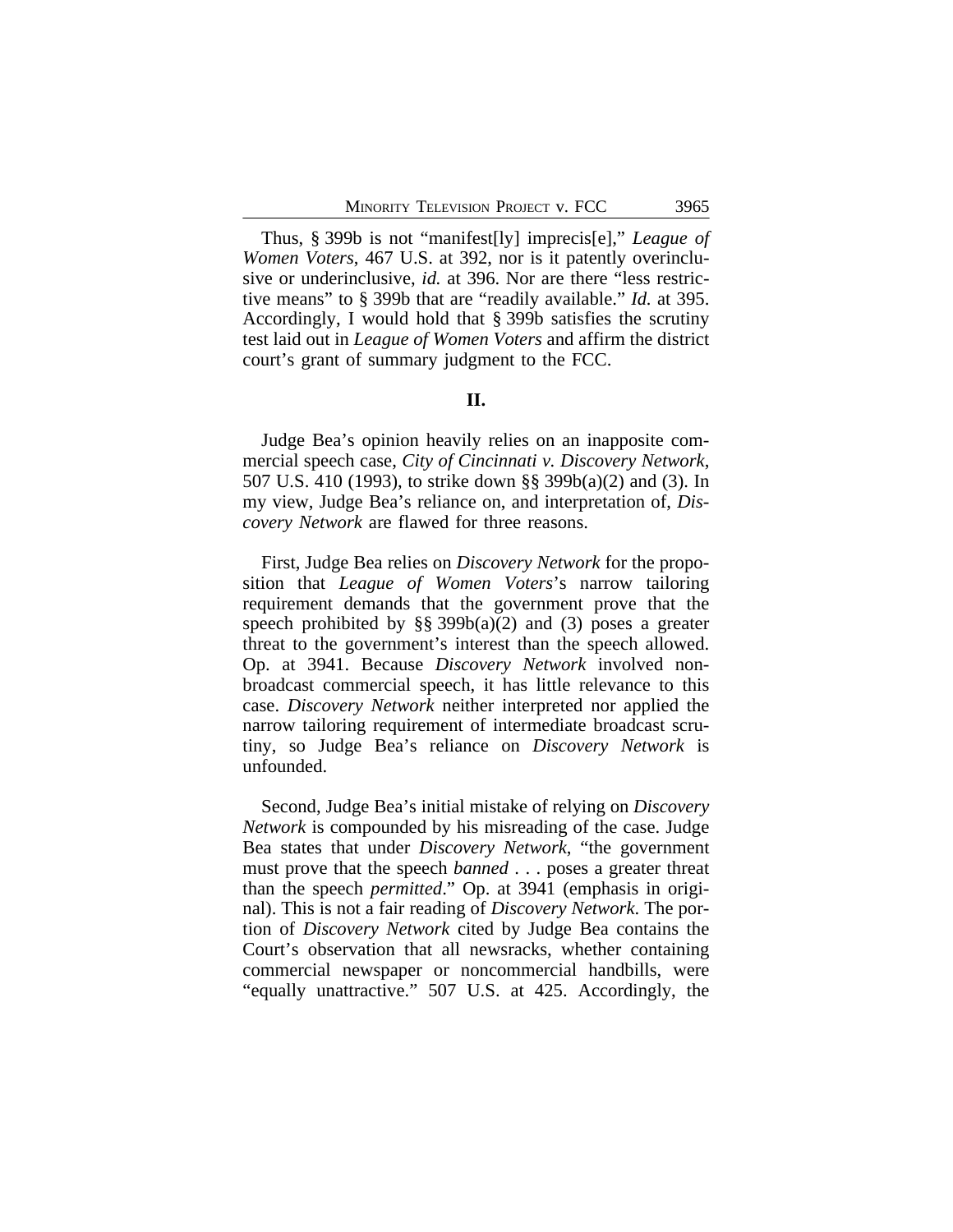Court in *Discovery Network* found that the law in question was not effective at addressing the government's interest in avoiding visual blight on the streets of Cincinnati. *Id.* at 428. I therefore read *Discovery Network* to support the accepted notion that a regulation burdening speech cannot be underinclusive to the point of inefficacy. *Accord League of Women Voters*, 468 U.S. at 397. I do not believe, however, that *Discovery Network* stands for the broad proposition that the government must prove that all banned speech is more harmful than all allowed speech. This holding imposes a burden on the government that surpasses even the exacting standard of *strict* scrutiny. In order to meet Judge Bea's heavy burden, Congress would have to ban either all advertisements or no advertisements because no regulation that creates categorical distinctions could plausibly encompass only the most harmful content imaginable.**<sup>7</sup>**

Third, even if *Discovery Network* were applicable to this case, which I believe it is not, I disagree with Judge Bea's unsubstantiated conclusion that public issue and political advertisements "pose identical threats" to the unique programming of public broadcasting as non-profit advertisements. Op. at 3954. Since Congress intended to shield public programming from "special interests—be they commercial, *political*, or religious," this proposition holds no merit. 127 Cong. Rec. 13145 (June 22, 1981) (remarks of Rep. Gonzalez) (emphasis added). Political ads run directly counter to Congress's interest in barring political interest groups (and their advertising dollars) from affecting programming decisions. There was no similar concern by Congress regarding

<sup>&</sup>lt;sup>7</sup>Judge Bea's approach also flatly contradicts later commercial speech cases. *See, e.g.*, *Greater New Orleans Broad. Ass'n, Inc. v. United States*, 527 U.S. 173, 188 (1999) ("The Government is not required to employ the least restrictive means conceivable."); *see also id.* (stating that narrow tailoring requires "a fit that is not necessarily perfect, but reasonable; that represents not necessarily the single best disposition but one whose scope is in proportion to the interest served") (quoting *Board of Trustees of State Univ. of N.Y. v. Fox*, 492 U.S. 469, 480 (1989)).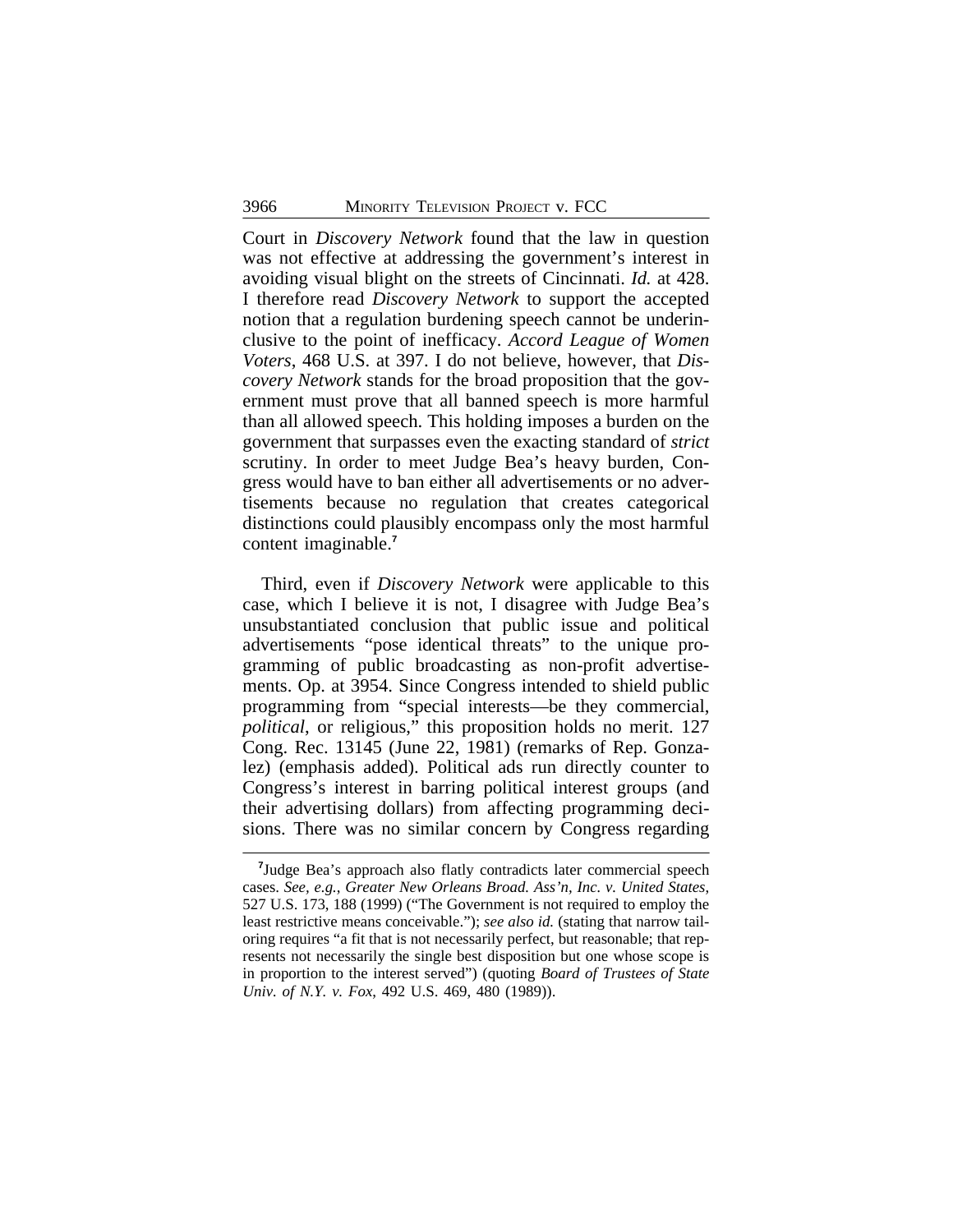advertisements by non-profit entities. We are not entitled to simply dismiss congressional intent on this matter. *See Turner II*, 520 U.S. at 196 ("[D]eference must be accorded to [congressional] findings as to the harm to be avoided and to the remedial measures adopted for that end, lest [the courts] infringe on traditional legislative authority to make predictive judgments when enacting nationwide regulatory policy.").

Moreover, the government has produced evidence that political advertising presents a greater harm to public broadcasting than non-profit advertising. As described above, nonprofit announcements on public broadcasts are virtually negligible, and could easily be swamped by the very large market for political advertising. Congress could have reasonably feared the corrosive impact of advertising in general, but viewed non-profit advertisements as harmless to the public interest mission of public broadcasting.**<sup>8</sup>** In addition, while Congress has long sought to shield public broadcasting from political influences, there is no evidence that Congress has viewed non-profit entities as a harmful outside influence. As Ozier's declaration makes clear, the content and quantity of non-profit advertising do not pose the same sort of threat to

<sup>&</sup>lt;sup>8</sup>It bears repeating that \$2.2 billion represents a large market by any measure. Moreover, Judge Bea's analysis of the potential effects of political advertising on the "nature and prevalence" of public television's unique programming, Op. at 3948, examines only one side of the coin. While he may be correct that a political candidate cartoon is a laughable prospect, Congress could well have feared that market pressures would entice public television stations to limit children's and other educational programming in favor of more lucrative advertising. Indeed, as Judge Bea acknowledges, "[e]specially in an election season, we see how a news broadcaster may be tempted to alter the content of its public affairs programming if it thinks it can garner additional advertising dollars from one or another campaign, SuperPAC, or advocacy group by doing so." Op. at 3949. In light of the record evidence supporting such a conclusion, I find Congress's determination infinitely reasonable.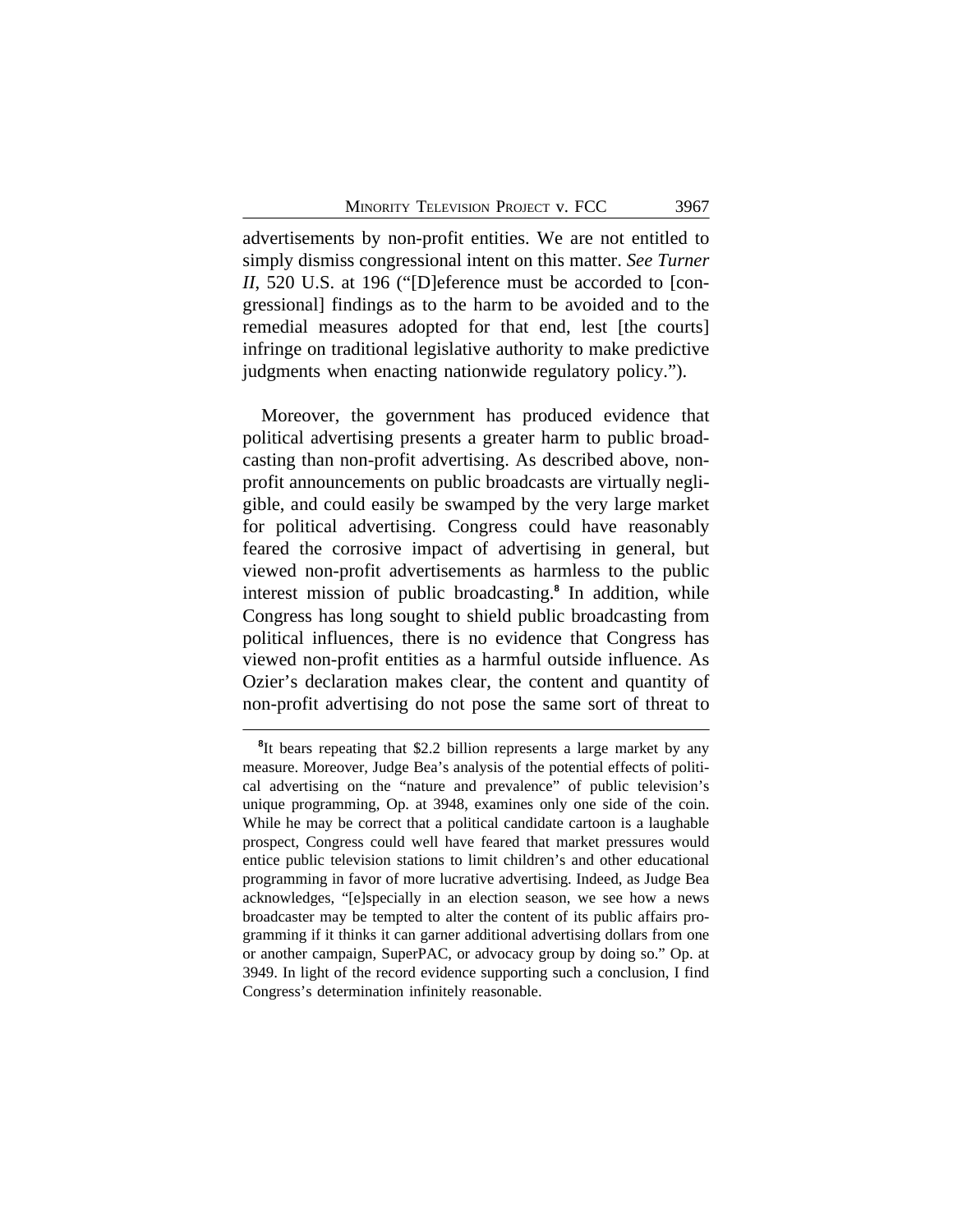public broadcasting's financial model as other sorts of advertisements.**<sup>9</sup>**

### **III.**

Finally, Judge Bea errs in his narrow view of what evidence we may consider when determining the constitutionality of § 399b. In my view, Judge Bea misreads *Turner II* to conclude that the government must prove its case by presenting " '[s]ubstantial evidence[,]' [which] must include 'substantial evidence in the record before Congress' at the time of the statute's enaction." Op. at 3938 (quoting *Turner II*, 520 U.S. at 211) (internal citation omitted). I disagree with Judge Bea's view that we may not consider evidence supporting the constitutionality of §§ 399b(a)(2) and (3) unless some of that evidence was present in the record before Congress at the time of the statute's enactment.

The Constitution imposes only two procedural requirements that Congress must follow in enacting laws: bicameralism and presentment. In *INS v. Chadha*, 462 U.S. 919, 951 (1983), the Court explained: "It emerges clearly that the prescription for legislative action in Art. I, §§ 1, 7 represents the Framers' decision that the legislative power of the Federal government can be exercised in accord with a single, finely wrought and exhaustively considered, procedure." *See also Sable Comm'n of California, Inc. v. F.C.C.*, 492 U.S. 115, 133 (1989) (Scalia, J., concurring) ("Neither due process nor the First Amendment requires legislation to be supported by committee reports, floor debates, or even consideration, but only by a vote."). Judge Bea's conclusion that the constitutionality of a federal law might turn on the quantity and qual-

**<sup>9</sup>**Specifically, Ozier explains in his declaration that "WGBH, like other noncommercial educational stations, currently accepts announcements from not-for-profit entities . . . These announcements do not present the same danger to public television's other funding sources, or its cost structure, as would for-profit advertising . . ."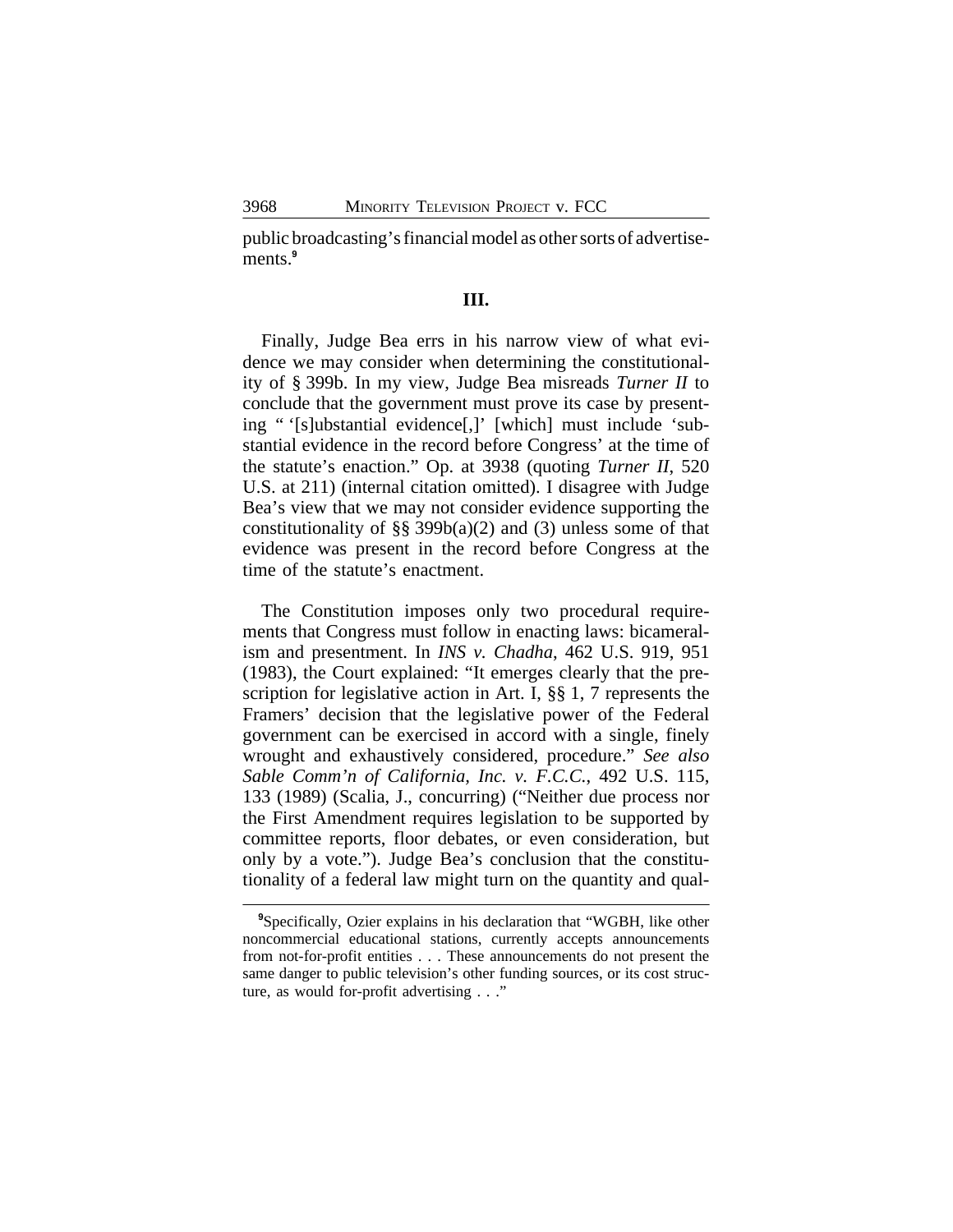ity of evidence before Congress at the time of enactment violates this fundamental principle by effectively imposing a procedural requirement on Congress's legislative process.

Judge Bea acknowledges that there is no requirement of a "particular type of evidence in the record before Congress," Op. at 3946, and rightly declines Minority's request to weigh the "quality of the evidence" before Congress, *id* at 3946. Yet Judge Bea repeatedly characterizes the government's burden as requiring a showing of " '[s]ubstantial evidence[,]' [which] must include 'substantial evidence in the record before Congress' at the time of the statute's enaction" to support § 399b. *See* Op. at 3940; *see also* Op. at 3944, 3946, 3947, 3949.

Judge Bea's characterization misrepresents one sentence from *Turner II*. In reading the *Turner* cases together, it is apparent that the Supreme Court did not intend for lower courts to be restricted to the record before Congress, as an antecedent and necessary prerequisite to the consideration of other evidence, in assessing the constitutionality of federal laws. In *Turner I*, the Court expressly recognized that the parties might introduce additional evidence on remand that was not contained in the record before Congress at the time of the challenged law's enactment. In remanding the case for further factual development, the Court stated that "[w]ithout a more substantial elaboration in the District Court of the predictive or historical evidence upon which Congress relied, *or the introduction of some additional evidence* . . . we cannot determine whether the threat to broadcast television is real enough to overcome the challenge to the provisions made by these appellants." *Id.* at 667 (emphasis added). Three years later, in *Turner II*, the Court considered evidence that was not contained in the record before Congress at the time of the challenged law's enactment. *See generally Turner II*, 520 U.S. at 200-12 (repeatedly referencing expert declarations that were not part of the congressional record at the time of the challenged law's passage). In outlining its task, the Court explained, "[w]e examine first the evidence before Congress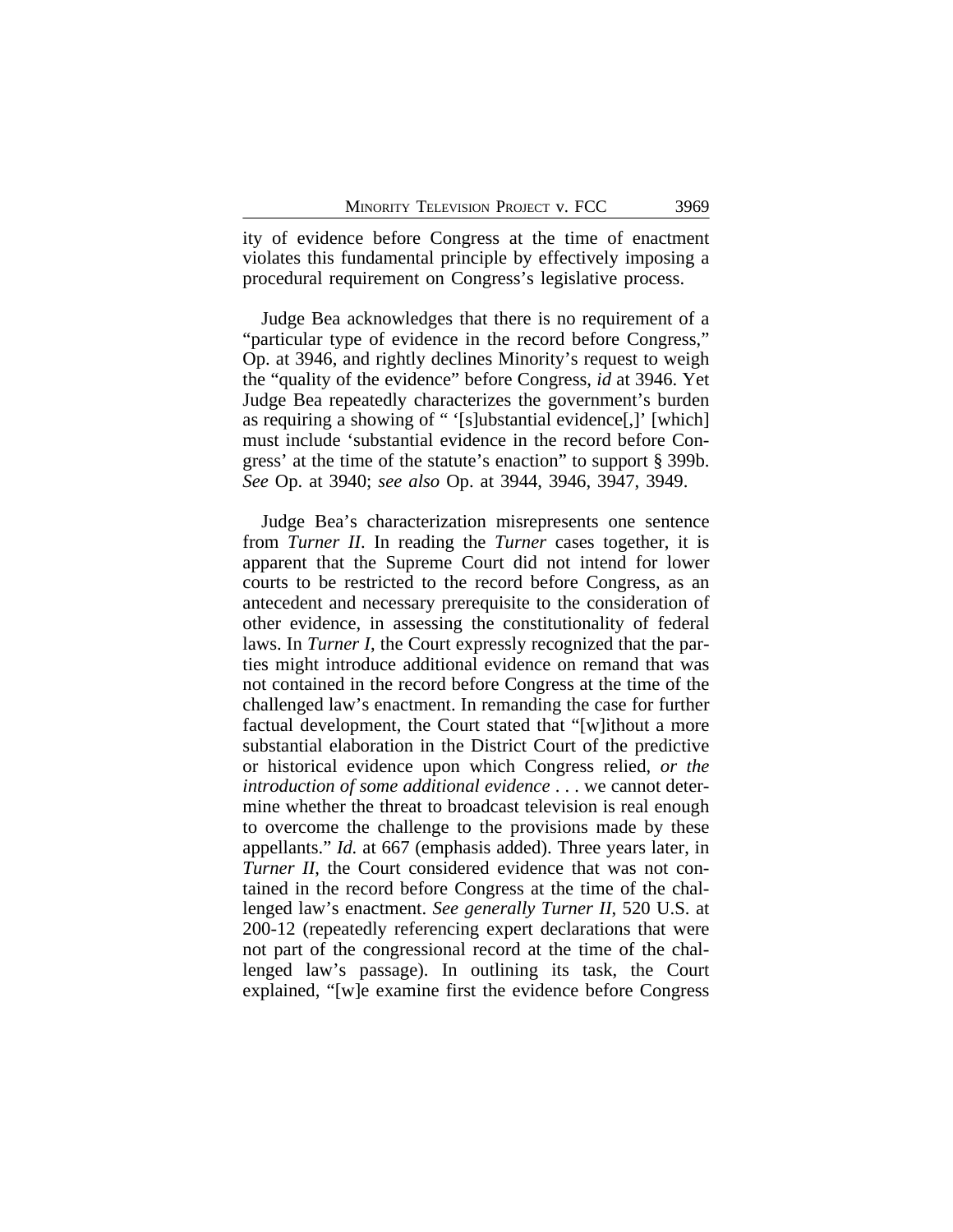and then the *further evidence presented to the District Court on remand to supplement the congressional determination*." *Id.* at 196 (emphasis added).

Thus, I read the *Turner* cases as identifying two sources of evidence upon which a court may rely in assessing the constitutionality of a federal law: the record before Congress at the time of enactment, and additional evidence presented in the district court. To the extent that a district court considers evidence in the record before Congress at the time of enactment, it must defer to Congress's reasonable judgments. Accordingly, the Court explained that for purposes of considering evidence from the congressional record, "[t]he question is not whether Congress, as an objective matter, was correct to determine [that the challenged law] was necessary to [further the government's interest]. Rather, the question is whether the legislative conclusion was reasonable and supported by substantial evidence in the record before Congress." 520 U.S. 211. I do not interpret this sentence to mean that courts must locate evidence in the record before Congress at the time of the statute's enactment which supports Congress's legislative determination *before* it may consider additional evidence regarding the statute's constitutionality. I could not uncover any case in which a court took this extreme approach, and I would not do so here.

Judge Bea's contention that his reading of *Turner II* imposes a substantive rather than a procedural requirement on the legislative process, Op. at 3951-52, n. 10, does not alter my conclusion. His approach imposes a procedural requirement to the passage of a *constitutional* statute. Otherwise stated, Judge Bea's analysis permits the constitutionality of a statute to rest on Congress's attention to creating a sufficiently detailed record prior to the statute's enactment, rather than on the practical force and effect of the statute at the time it is challenged. I do not believe this additional requirement finds support in the Constitution. *See Chadha*, 462 U.S. at 951.